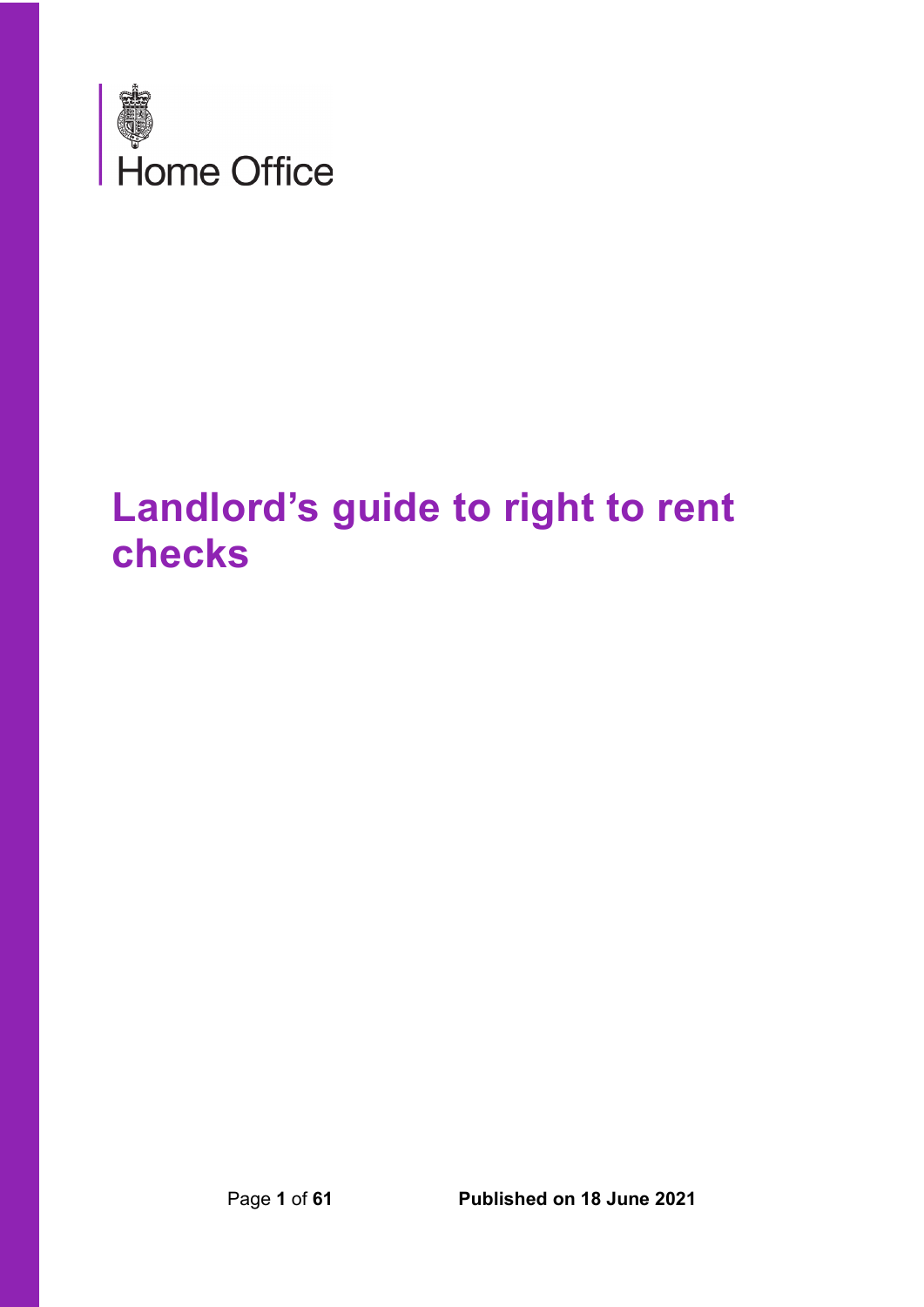# **Contents**

| Those who have been granted permission to rent by the Home Office  14      |  |
|----------------------------------------------------------------------------|--|
|                                                                            |  |
|                                                                            |  |
|                                                                            |  |
|                                                                            |  |
|                                                                            |  |
|                                                                            |  |
|                                                                            |  |
|                                                                            |  |
|                                                                            |  |
| Care homes, hospitals and hospices and continuing healthcare provision  18 |  |
|                                                                            |  |
|                                                                            |  |
|                                                                            |  |
|                                                                            |  |
|                                                                            |  |
|                                                                            |  |
|                                                                            |  |
| Published on 18 June 2021<br>Page 2 of 61                                  |  |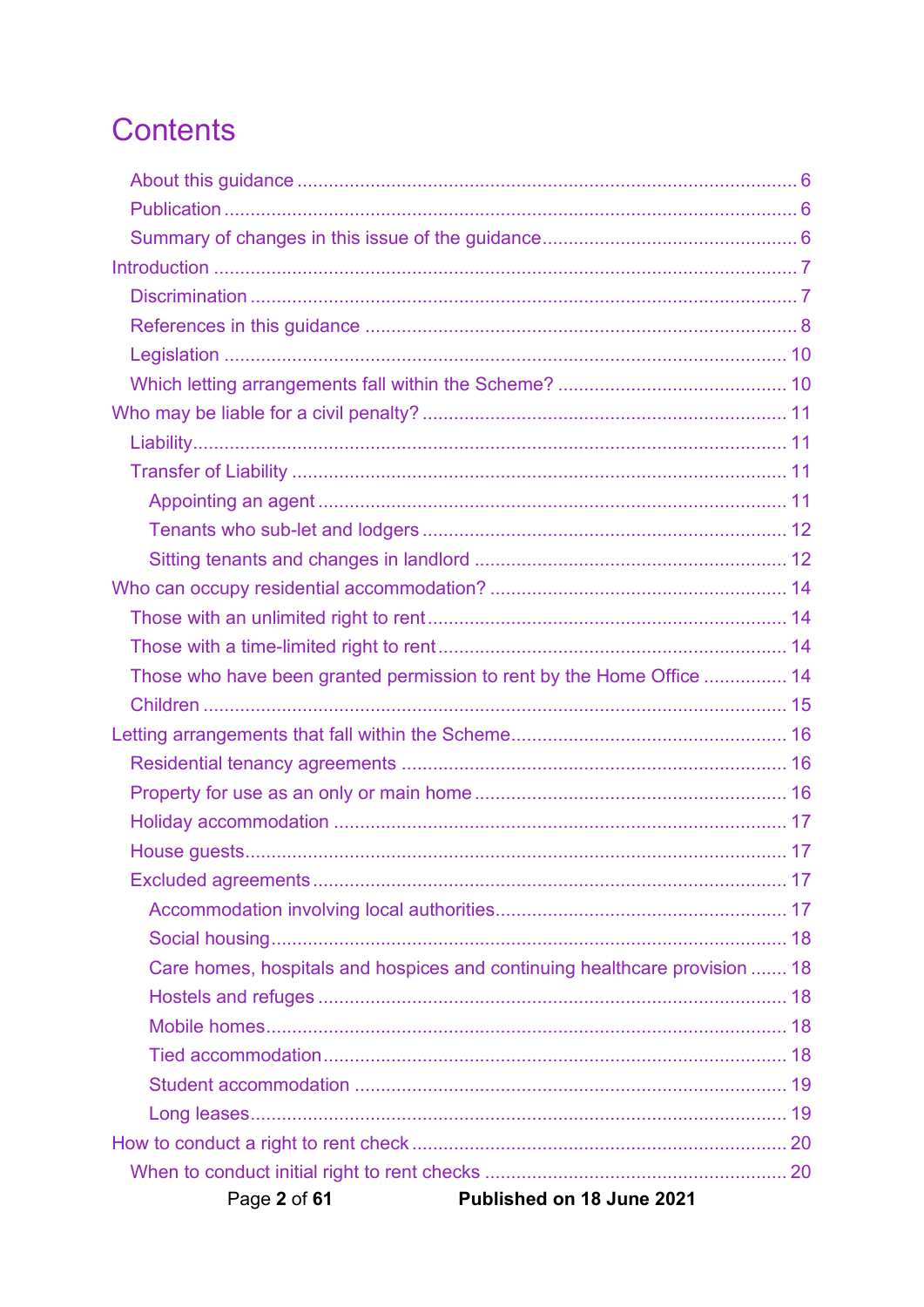| Conducting an online right to rent check using the Home Office online service  23    |  |
|--------------------------------------------------------------------------------------|--|
|                                                                                      |  |
|                                                                                      |  |
|                                                                                      |  |
| Individuals with an outstanding immigration application or appeal - Right to rent    |  |
| Nationals of Australia, Canada, Japan, New Zealand, Singapore, South Korea and       |  |
|                                                                                      |  |
|                                                                                      |  |
|                                                                                      |  |
|                                                                                      |  |
|                                                                                      |  |
| Using a Notice of Letting to a Disqualified Person when it names all the tenants. 32 |  |
| Using a Notice of Letting to a Disqualified Person when it names some of the         |  |
|                                                                                      |  |
| Tell the Home Office that a disqualified person has left your property 33            |  |
|                                                                                      |  |
|                                                                                      |  |
|                                                                                      |  |
|                                                                                      |  |
| What are the sanctions if you are found to be renting to a disqualified person?  35  |  |
|                                                                                      |  |
|                                                                                      |  |
|                                                                                      |  |
|                                                                                      |  |
|                                                                                      |  |
|                                                                                      |  |
|                                                                                      |  |

Page **3** of **61 Published on 18 June 2021**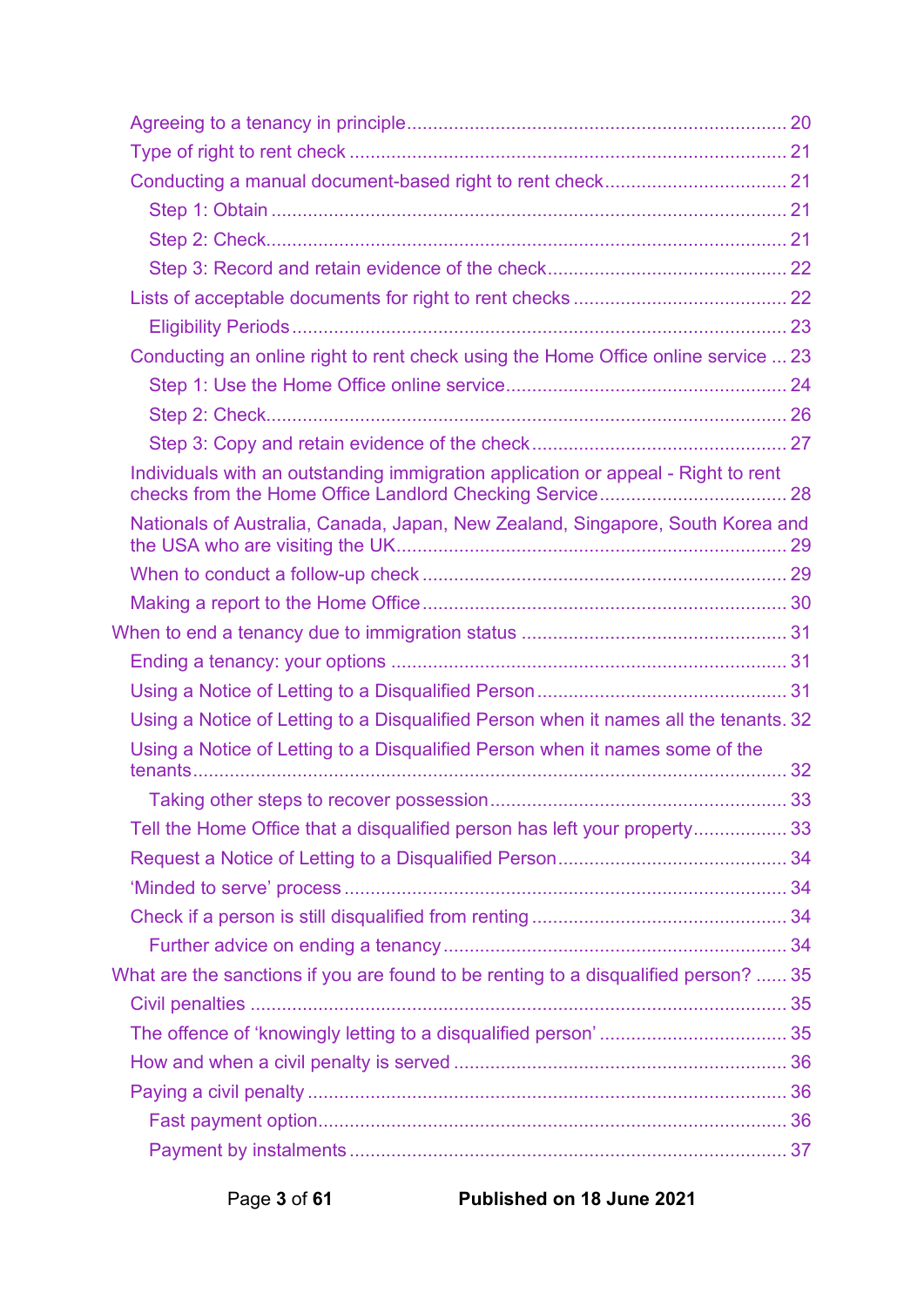| Annex A: List of acceptable documents for manual right to rent checks (up to and    |  |
|-------------------------------------------------------------------------------------|--|
| Lists of acceptable documents for a manual right to rent check  39                  |  |
| Annex B: List of acceptable documents for manual right to rent checks (from 1 July  |  |
| Lists of acceptable documents for a manual right to rent check  43                  |  |
| List B - acceptable documents to establish a time-limited statutory excuse  46      |  |
|                                                                                     |  |
|                                                                                     |  |
|                                                                                     |  |
|                                                                                     |  |
|                                                                                     |  |
|                                                                                     |  |
|                                                                                     |  |
|                                                                                     |  |
|                                                                                     |  |
|                                                                                     |  |
|                                                                                     |  |
|                                                                                     |  |
|                                                                                     |  |
| Right to rent checks for EEA citizens up to and including 30 June 2021  52          |  |
|                                                                                     |  |
|                                                                                     |  |
| How EEA citizens will prove their right to rent from 1 July 2021  53                |  |
| EEA Citizens granted status under the EU Settlement Scheme (EUSS)  53               |  |
| Right to rent checks using the Home Office online service 'view a tenant's right to |  |
| Exceptions to the Home Office online service when proving right to rent 54          |  |
|                                                                                     |  |
|                                                                                     |  |
| Outstanding UK EU Settlement Scheme applications made up to and                     |  |
| EEA citizens with valid Indefinite Leave to Enter or Remain 57                      |  |
|                                                                                     |  |
|                                                                                     |  |
| EEA citizens without lawful immigration status after 30 June 2021 59                |  |
| Page 4 of 61<br>Published on 18 June 2021                                           |  |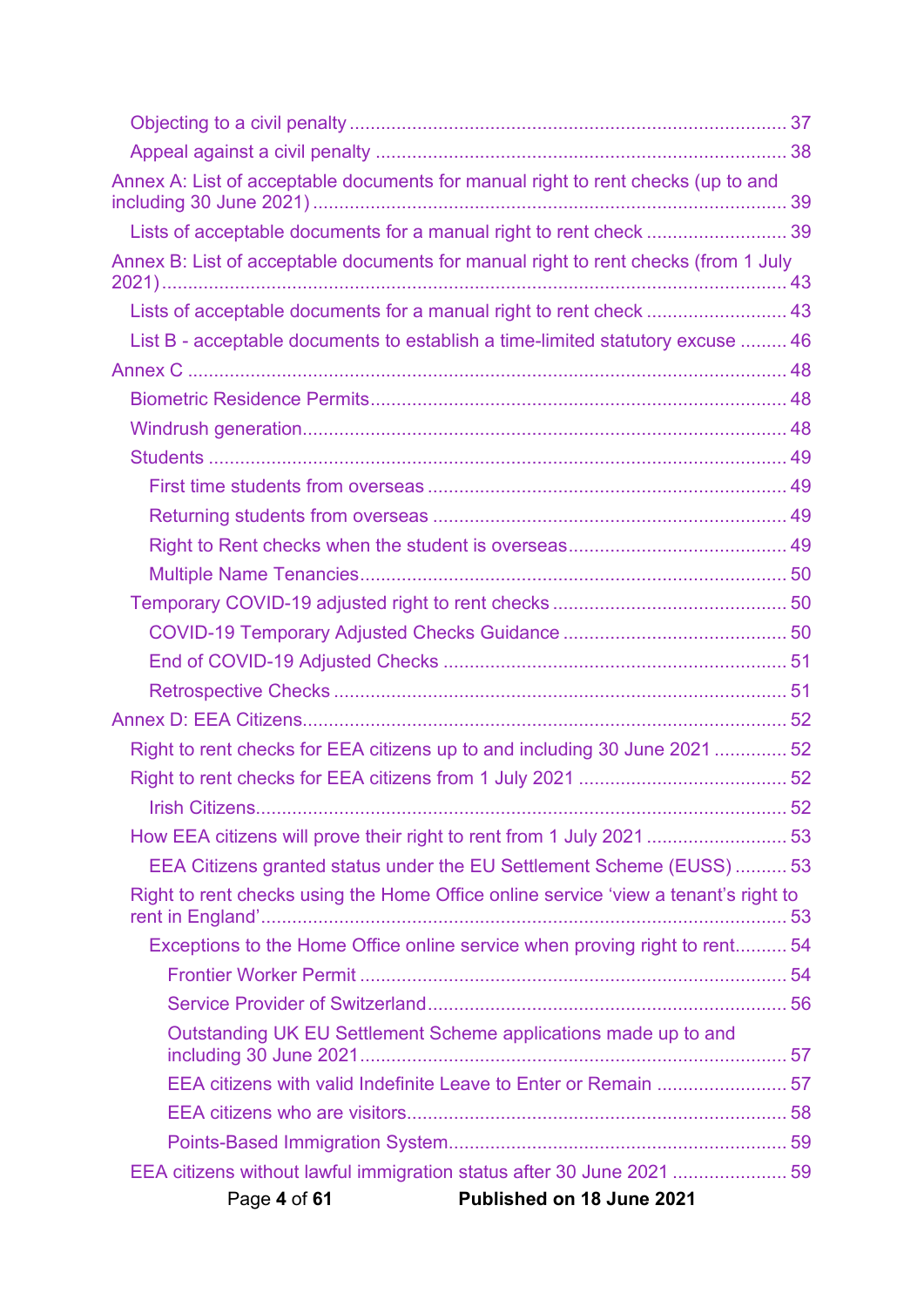| Support for Tenants and Landlords Carrying Out a Right to Rent Check  60 |  |
|--------------------------------------------------------------------------|--|
|                                                                          |  |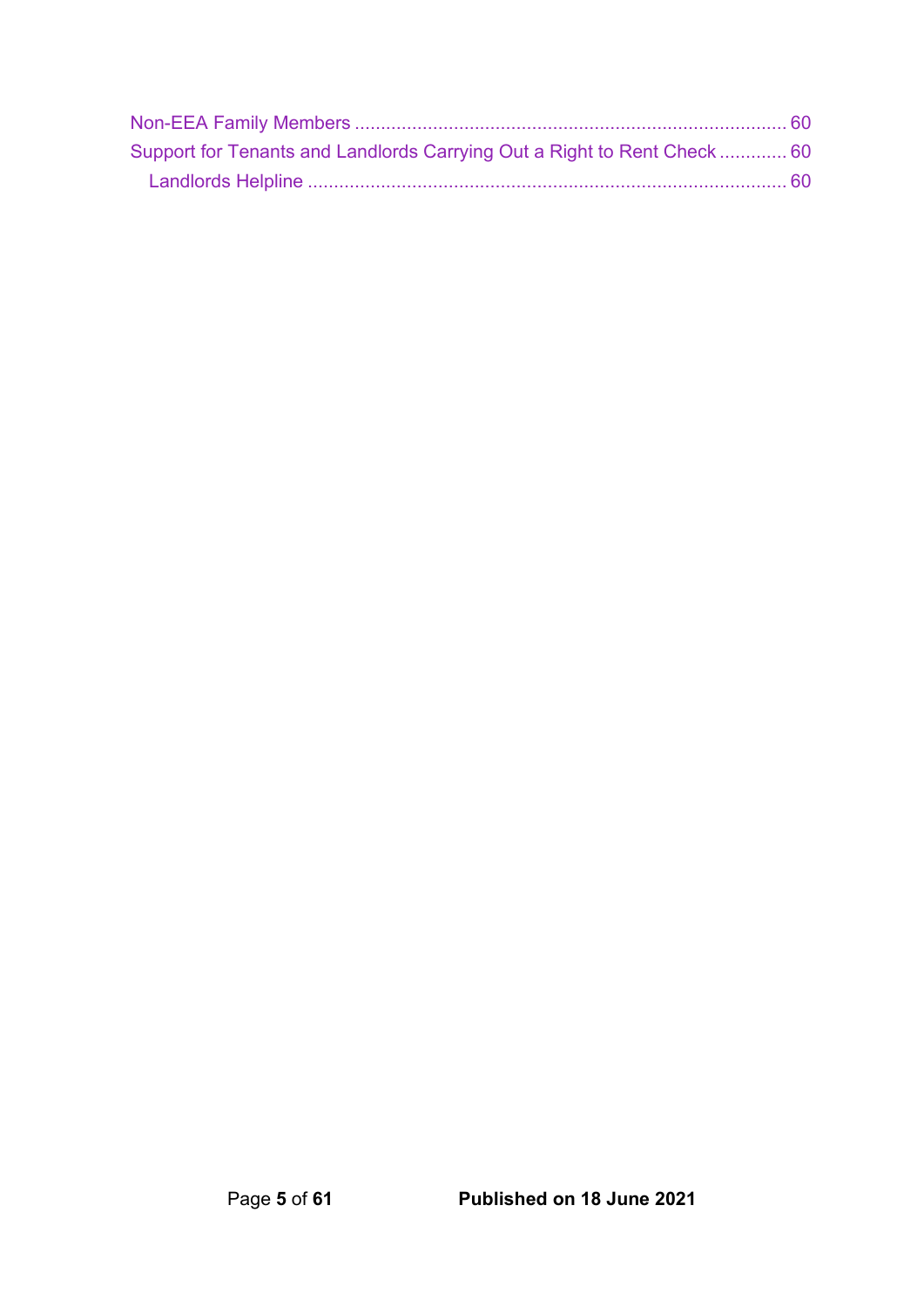## <span id="page-5-0"></span>**About this guidance**

This guidance advises a landlord, letting agent or homeowner how to conduct a right to rent check when letting privately rented accommodation. The guidance sets out the specific actions you can take to prevent liability for a civil penalty. This is called establishing a statutory excuse against liability for a penalty.

This guidance applies to residential tenancy agreements granted on property located in England. The Right to Rent Scheme applies only to residential tenancy agreements first entered into on or after 1 December 2014 in Birmingham, Wolverhampton, Dudley, Sandwell and Walsall, and on 1 February 2016 in the rest of England.

## <span id="page-5-1"></span>**Publication**

This is the second version of this guidance document. It replaces a previous version which was published on 2 November 2020.

## <span id="page-5-2"></span>**Summary of changes in this issue of the guidance**

This guidance was last updated on 18 June 2021.

The most significant updates contained in this guidance relate to:

- Changes to the way EEA citizens will prove their right to rent in England from 1 July 2021 in Annex C
- Changes to the acceptable document list, to remove the requirement of EEA passports, national identity cards and specified EEA Regulations documents, which only confirmed the individual's nationality or that they were exercising EEA Treaty Rights from 1 July 2021
- Changes to the acceptable document list from 1 July 2021 to include:
	- o Irish passport and passport card
	- o A document issued by the Crown Dependencies Jersey, Guernsey or the Isle of Man, which has been verified as valid by the Home Office Employer Checking Service
	- $\circ$  A frontier worker permit issued under regulation 8 of the Citizens' Rights (Frontier Workers) (EU Exit) Regulations 2020
- The temporary adjusted right to rent checking process during COVID-19.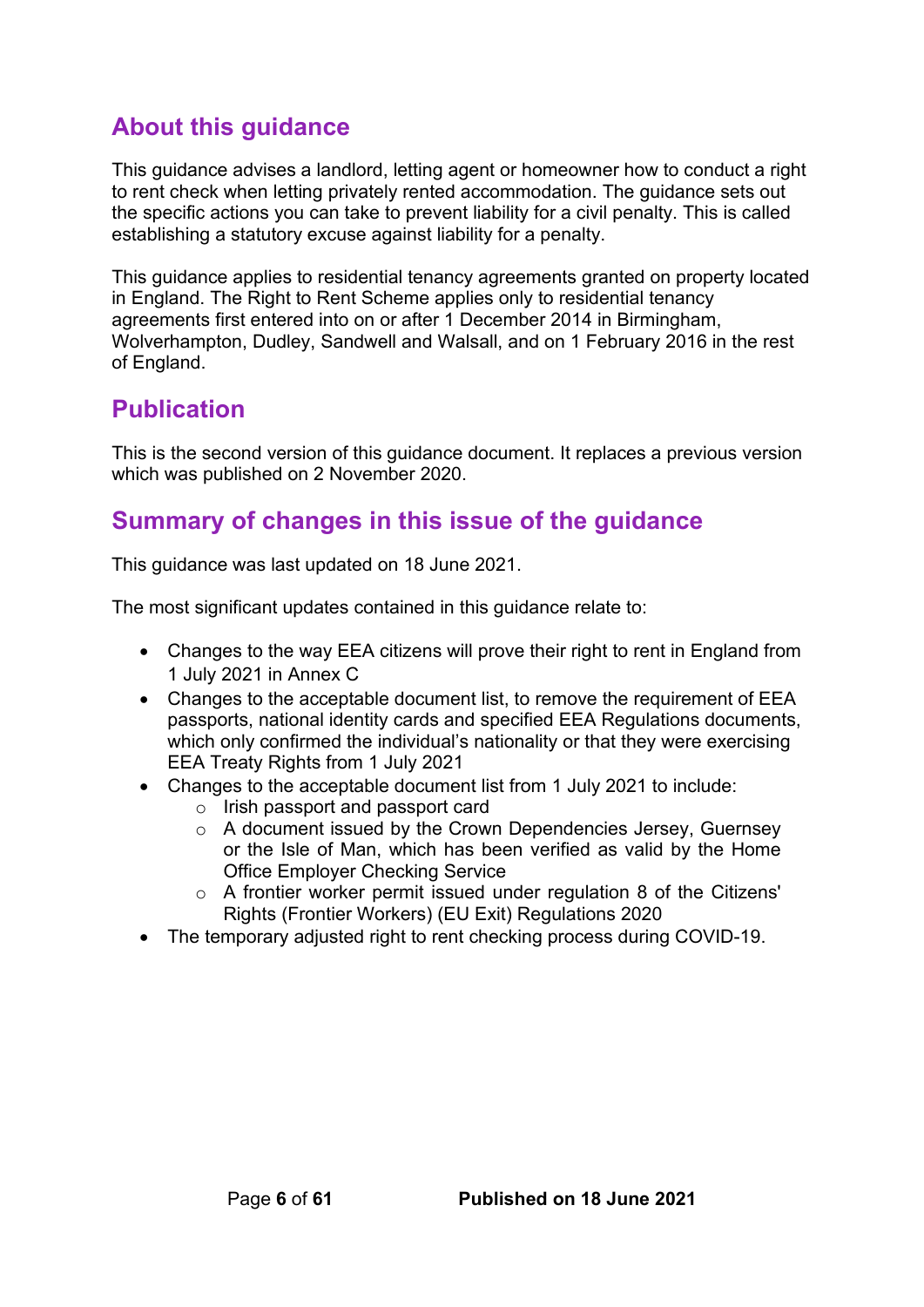# <span id="page-6-0"></span>Introduction

All landlords in England have a responsibility to prevent [disqualified persons](#page-7-0) from accessing the private rented sector. You do this by conducting right to rent checks on all prospective adult tenants before the start date of a tenancy agreement, to make sure the person is not disqualified from renting a property by reason of their immigration status.

This guidance provides information on how and when to conduct a right to rent check. You should also refer to the:

- [Code of practice on right to rent: civil penalty scheme for landlords and their](https://www.gov.uk/government/publications/right-to-rent-landlords-code-of-practice)  [agents](https://www.gov.uk/government/publications/right-to-rent-landlords-code-of-practice)
- [Code of practice for landlords avoiding unlawful discrimination when conducting](https://www.gov.uk/government/publications/right-to-rent-landlords-code-of-practice)  ['right to rent' checks in the private residential sector](https://www.gov.uk/government/publications/right-to-rent-landlords-code-of-practice)
- [Right to Rent Checks: A user guide for tenants and landlords.](https://www.gov.uk/government/publications/right-to-rent-document-checks-a-user-guide)

If you conduct the checks as set out in this guidance and the code of practice, you will have a [statutory excuse](#page-7-0) against liability for a penalty in the event you are found to have rented to a person who is disqualified by reason of their immigration status. This means that if we find that you have rented to someone who does not have the right to rent a property, but you have correctly conducted a right to rent check as required, you will not receive a penalty.

In addition to the Codes of Practice, this guidance and the 'Right to Rent Checks: A user guide for tenants and landlords', there are a range of tools available on GOV.UK to support you in conducting [right to rent checks.](https://www.gov.uk/government/collections/landlords-immigration-right-to-rent-checks)

## <span id="page-6-1"></span>**Discrimination**

You should not discriminate when conducting right to rent checks. You should conduct right to rent checks on all adult prospective tenants, including British citizens.

You should not make assumptions about a person's right to rent or their immigration status on the basis of their name, colour, nationality, ethnic or national origins, accent or length of time they have been resident in the UK.

You should ask all adult prospective tenants to demonstrate their right to rent using either a manual document check, or by using the Home Office online service. You cannot mandate how an individual proves their right to rent. To ensure you do not discriminate against anyone, you should provide every opportunity to enable an individual to prove their right to rent.

The 'code of practice [for landlords: avoiding unlawful discrimination when conducting](https://www.gov.uk/government/publications/right-to-rent-landlords-code-of-practice)  [right to rent checks in the private rented residential sector'](https://www.gov.uk/government/publications/right-to-rent-landlords-code-of-practice) provides practical guidance on how to avoid unlawful discrimination when renting to individuals and conducting right to rent checks. We strongly recommend that you refer to this

Page **7** of **61 Published on 18 June 2021**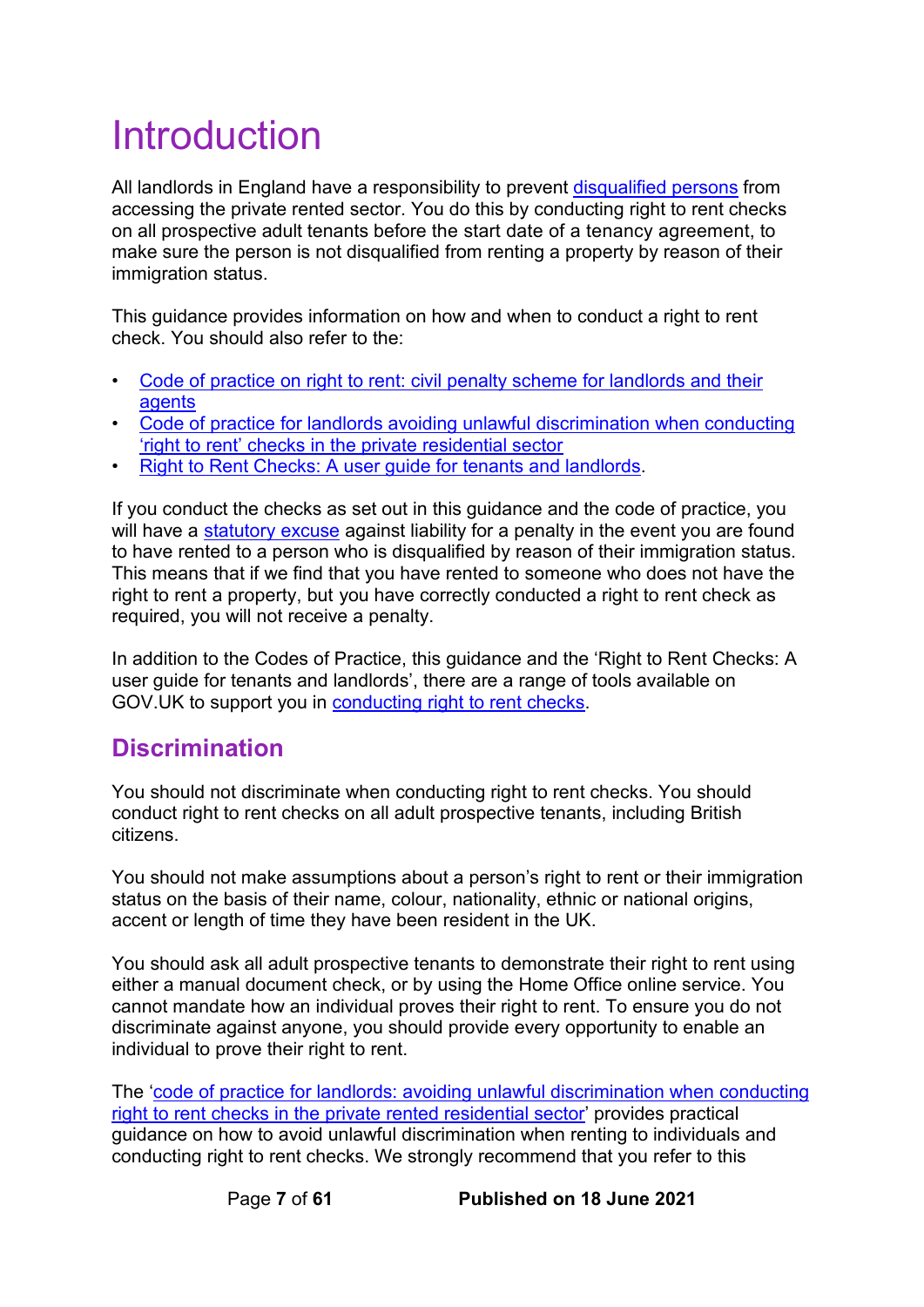guidance and the code of practice [on right to rent: civil penalty scheme for landlords](https://www.gov.uk/government/publications/right-to-rent-landlords-code-of-practice)  [and their agents](https://www.gov.uk/government/publications/right-to-rent-landlords-code-of-practice) when conducting right to rent checks. If you breach this guidance, it may be used as evidence in legal proceedings.

Anyone who believes that they have been discriminated against, either directly or indirectly, by a landlord or a prospective landlord, because of their race or another protected characteristic may bring a complaint before a Tribunal. If the complaint is upheld, the Tribunal will normally order the payment of compensation, for which there is no upper limit.

If you need expert advice and support on discrimination, you can call the Equality [Advisory Support Service \(EASS\)](https://www.equalityadvisoryservice.com/) on 0808 800 0082.

### <span id="page-7-0"></span>**References in this guidance**

In this guidance, a reference to:

'Adult' means a person who has attained the age of 18.

'Breach' means that section 22 of the Immigration Act 2014 has been contravened by renting to an adult who is a disqualified person.

'Civil penalty' or 'penalty' means to a financial penalty imposed by the Home Office on a landlord who has allowed a tenant to occupy private rented residential accommodation but does not have the right to rent.

'Current document' means a document that has not expired.

'Days' has two separate meanings:

- When referring to a tenant means calendar days, including Saturdays, Sundays and bank holidays.
- When referring to the Landlord Checking Service it does not include Saturdays or Sundays, Christmas Day or Good Friday, or any day which is classified as a bank holiday in England.

'Disqualified person' means a person with no legal immigration status and, therefore, doesn't qualify for right to rent.

'Document' means an original document unless specified that a copy, electronic or screenshot is acceptable.

'EEA or Swiss citizen' means citizens of EEA countries or Switzerland.

The EEA countries are:

Austria, Belgium, Bulgaria, Croatia, Republic of Cyprus, Czech Republic, Denmark, Estonia, Finland, France, Germany, Greece, Hungary, Iceland, Ireland, Italy, Latvia, Liechtenstein, Lithuania, Luxembourg, Malta, Netherlands, Norway, Poland, Portugal, Romania, Slovakia, Slovenia, Spain and Sweden.

Page **8** of **61 Published on 18 June 2021**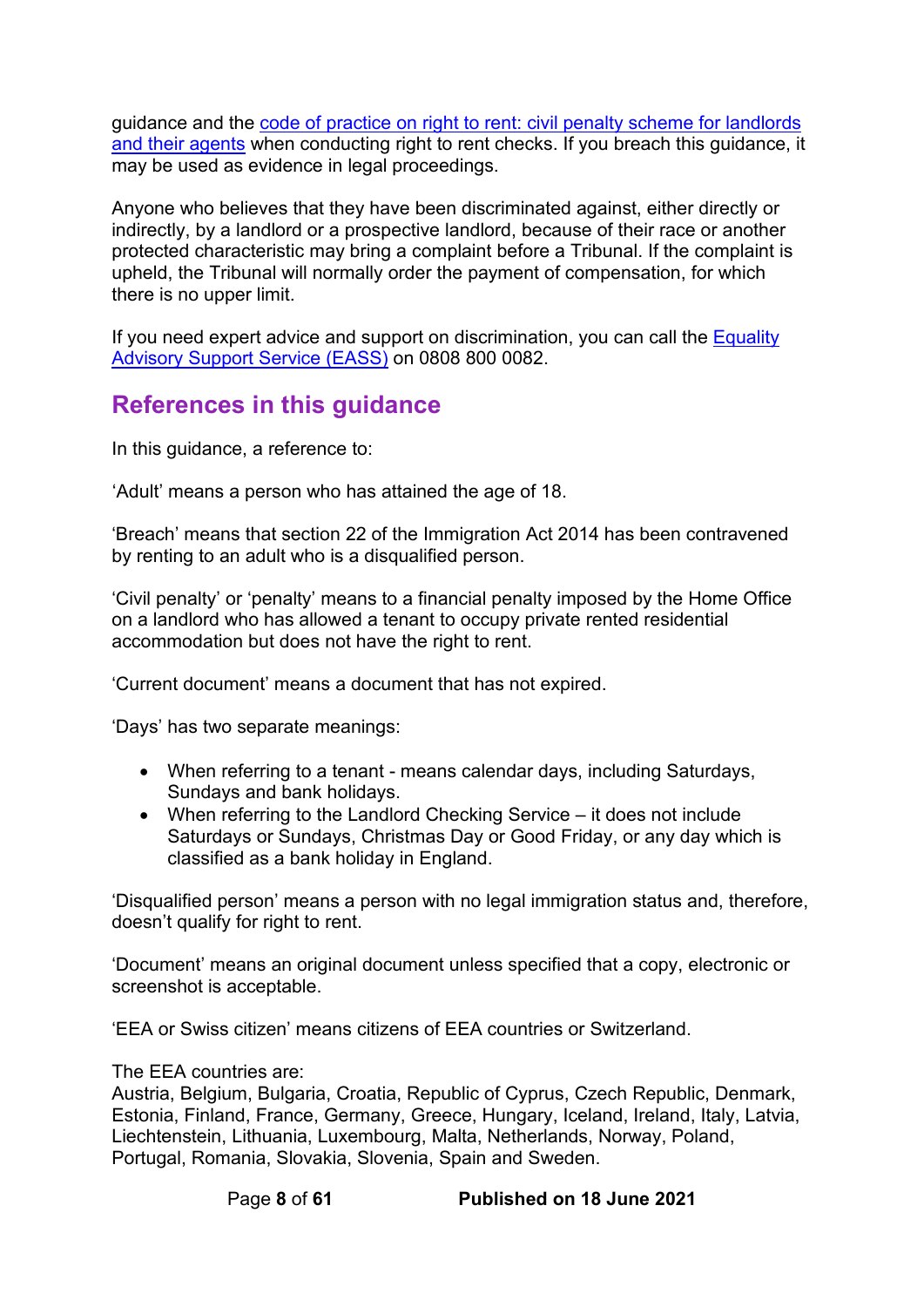'Home Office online service' means the online service allowing landlords to check whether a person is allowed to rent in England.

'Homeowner' means a person who owns the property used for renting or sub-letting.

'Immigration Offender' means a person who seeks to evade immigration controls and enter and remain in the UK without the legal right to do so.

'Landlord' means a person who lets accommodation for use by one or more adults as their only or main home. This includes people who take in lodgers and tenants who are sub-letting. References to 'landlord' also include agents who have accepted responsibility for complying with the Right to Rent Scheme on behalf of landlords, except for when agents are specifically and separately referred to.

'Leave to enter or remain in the UK' means that a person has permission from the Home Office to be in the UK. Permission may be time-limited or indefinite.

'Lodger' means someone who takes a room within accommodation that they share with their landlord (this could be the owner or an occupier of the property).

'Market rent' means the amount of rent that can be expected for the use of a property, in comparison with similar properties in the same area.

'Non-EEA citizens' means the citizens of countries outside the EEA.

'Occupier' means a person who is, or who will be, authorised to occupy the property under the residential tenancy agreement, whether or not they are named on that agreement.

'Permission to rent' means a person who is disqualified from renting by virtue of their immigration status but to whom the Secretary of State has granted permission to occupy premises.

'Pre-settled status' means an individual will have a time-limited right to rent, and the landlord must carry out a follow-up check. The [Home Office online service](https://www.gov.uk/view-right-to-rent) will advise when a follow-up check must be carried out.

'Rent' means a tenant's regular payment to a landlord for the use of property or land.

'Residential tenancy agreement' means an arrangement in any form (whether or not in writing) between parties that grants a right to occupy premise for residential use and provides payment of rent as to a course of action.

'Right to rent' means allowed to occupy privately rented residential accommodation in the UK by virtue of qualifying immigration status.

'Settled status' means an individual will have a continuous right to rent, in the same way as someone with Indefinite Leave to Remain status.

Page **9** of **61 Published on 18 June 2021**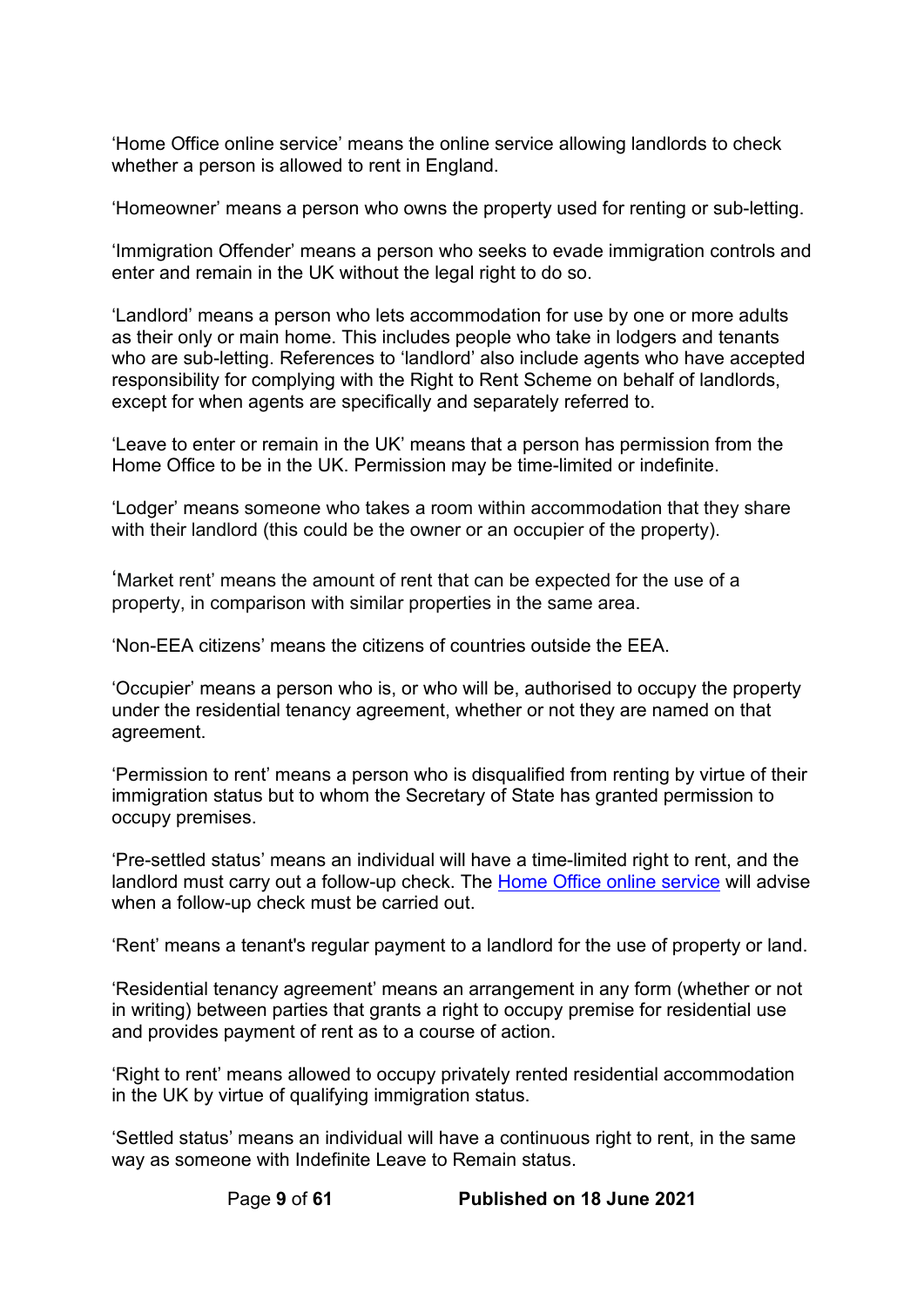'Sub-tenant' means a person who leases property from a tenant.

'Statutory excuse' means the steps a landlord can take to avoid liability for a civil penalty.

'Tenant' means the person or persons to whom the residential tenancy agreement is granted.

'View a tenant's right to rent in England' means the Home Office online service on GOV.UK allowing landlords or agents to check whether a person has a right to rent and, if so, the nature of any restrictions on that person's right to do so.

'You' means the landlord, letting agent or homeowner who is letting private rented accommodation.

## <span id="page-9-0"></span>**Legislation**

Legislation to limit access to the private rental property sector only to those with the lawful right to be in the UK was introduced through sections 20 to 37 of the [Immigration Act 2014](https://eur01.safelinks.protection.outlook.com/?url=https%3A%2F%2Fwww.legislation.gov.uk%2Fukpga%2F2014%2F22%2Fcontents%2Fenacted&data=02%7C01%7CJessica.Barker7%40homeoffice.gov.uk%7Ced8c672bb14845b11e7c08d870f6be22%7Cf24d93ecb2914192a08af182245945c2%7C0%7C0%7C637383552346251482&sdata=kTiOHlK4T%2BeAexZj0WiQRz7odhuwTqv69%2BrkRFdUYEk%3D&reserved=0) (the 2014 Act).

Under section 28 of the 2014 Act, a landlord who enters into a tenancy agreement with a disqualified person may be subject to a civil penalty.

[The Immigration Act 2016](https://eur01.safelinks.protection.outlook.com/?url=https%3A%2F%2Fwww.legislation.gov.uk%2Fukpga%2F2016%2F19%2Fcontents%2Fenacted&data=02%7C01%7CJessica.Barker7%40homeoffice.gov.uk%7Ced8c672bb14845b11e7c08d870f6be22%7Cf24d93ecb2914192a08af182245945c2%7C0%7C0%7C637383552346261479&sdata=op%2Bj%2BMlkVJcFAQ5DKhr0W8Zjl2DqczqGinvn5Inlg8g%3D&reserved=0) (the 2016 Act) introduced a criminal offence of knowingly letting to someone disqualified from renting a property. The 2016 Act also set out how a landlord can end a tenancy due to a tenant's immigration status.

### <span id="page-9-1"></span>**Which letting arrangements fall within the Scheme?**

The Right to Rent Scheme applies only to residential tenancy agreements first entered into on or after 1 December 2014 in Birmingham, Wolverhampton, Dudley, Sandwell and Walsall, and on or after 1 February 2016 in the rest of England.

A landlord is not required to conduct right to rent checks in relation to residential tenancy agreements entered into before the dates set out above. A landlord is also not required to conduct right to rent checks in relation to residential tenancy agreements which are renewed after the dates set out above if the renewed agreement is between the same parties and there has been no break in the tenant's right to occupy the premises.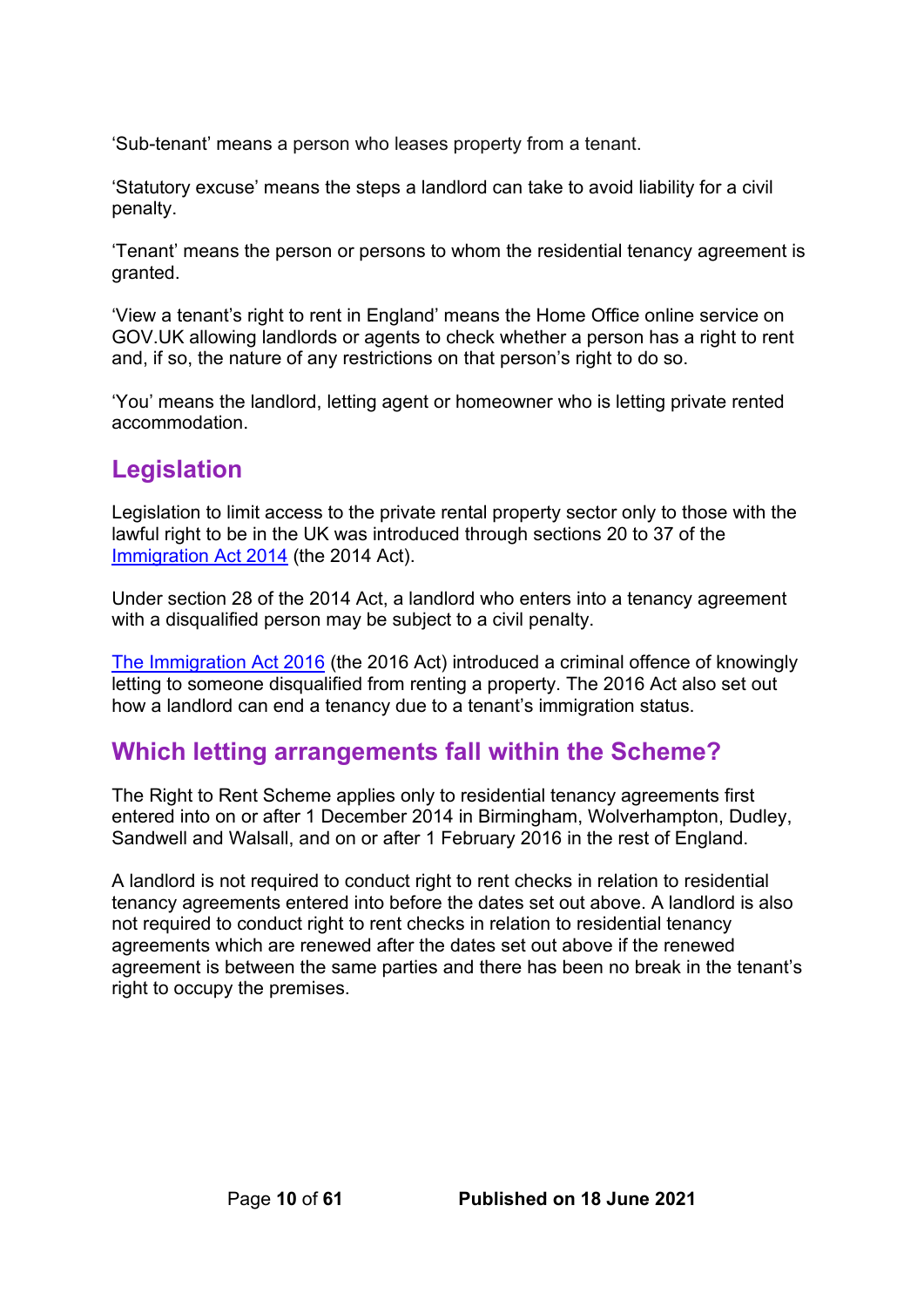# <span id="page-10-0"></span>Who may be liable for a civil penalty?

## <span id="page-10-1"></span>**Liability**

Responsibility under the Right to Rent Scheme lies with the landlord; that is the person who authorises the occupation of accommodation by the tenant under an agreement providing for the payment of rent. There are some circumstances in which responsibility for compliance with the Scheme can be transferred to another person. These are outlined below under Transfer of Liability.

## <span id="page-10-2"></span>**Transfer of Liability**

## <span id="page-10-3"></span>Appointing an agent

You can use the services of an agent to let or manage your property.

You may appoint an agent to conduct checks on your behalf. There must be a written agreement to make clear that:

- the agent is to be responsible for the [initial right to rent check](#page-19-1) and whether or not the agent will be responsible for any follow-up checks for those with a [time-limited right to rent](#page-13-2)
- the agent must conduct the checks within the timescales laid out in this guidance and the [code of practice on right to rent: civil penalty scheme for](https://www.gov.uk/government/publications/right-to-rent-landlords-code-of-practice)  [landlords and their agents](https://www.gov.uk/government/publications/right-to-rent-landlords-code-of-practice)
- liability for civil penalties transfers to the agent, but liability cannot be transferred beyond the agent

Once you and the agent have made a written agreement which includes the above information, the agent then takes over responsibility for the right to rent checks. The agent will also be liable for a penalty in the event of a breach. The agent appointed may act in the course of a business but does not have to be a letting or managing agent.

Where it is agreed in writing that the agent will be responsible for conducting the checks, they must do this before entering into a tenancy agreement with the prospective tenants. If the prospective tenant does not have a right to rent and the agent enters into the tenancy agreement, they remain liable for a penalty.

If an agent establishes that the prospective tenant doesn't have a right to rent, they should report this to the landlord. If a landlord then enters into a tenancy agreement with this person, then it is the landlord who becomes liable for a penalty. In these circumstances an agent may wish to keep written records and copies of their actions.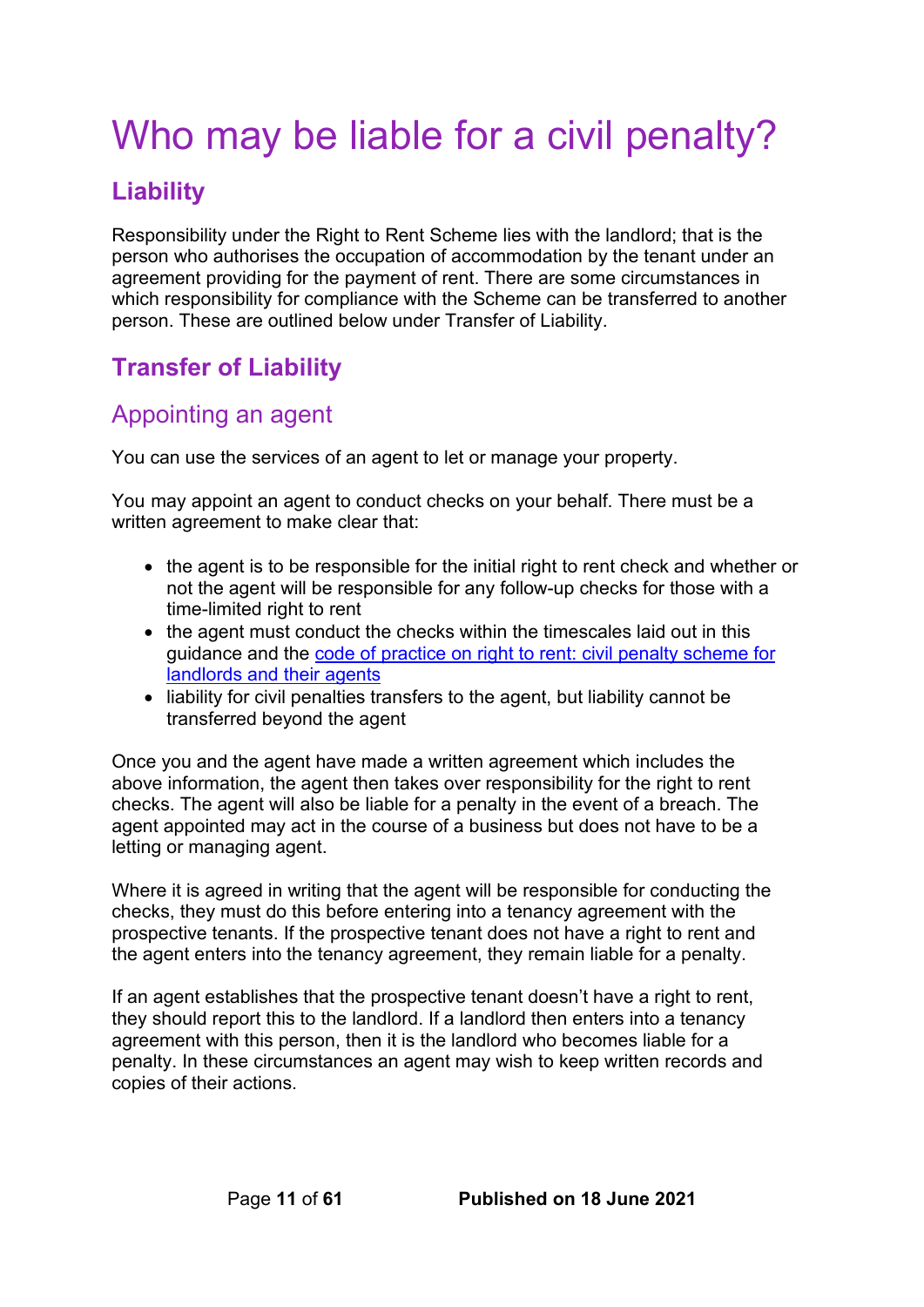## <span id="page-11-0"></span>Tenants who sub-let and lodgers

Any tenant who sub-lets all or part of their accommodation in an agreement involving the payment of rent to be used as the only or main home of the sub-tenant, will be a landlord for the purposes of the Scheme. The tenant who has sub-let all or part of their accommodation may be liable for a penalty if they do not conduct a right to rent check and allow a person with no right to rent to live there. This applies equally to tenants sub-letting private or social housing.

Where a tenant sub-lets all or part of their accommodation and grants a right of occupation, they can ask their landlord (the 'superior landlord') to agree to accept responsibility for occupation by the sub-tenants. This should be an agreement in writing.

The superior landlord will then be responsible for conducting right to rent checks and will be treated as though they have authorised the occupation by the sub-tenants. The superior landlord will incur any liability for a penalty.

However, if the superior landlord does not confirm that they are willing to accept this responsibility in writing, the tenant who is sub-letting remains the responsible landlord for the purposes of the Scheme. The tenant will therefore be liable for any penalties.

Homeowners who rent out part of their own property to one or more adult lodgers as [their only or main home](#page-15-2) in return for payment are responsible for conducting right to rent checks.

### <span id="page-11-1"></span>Sitting tenants and changes in landlord

If you buy a property with sitting tenants, you should confirm with the transferring landlord that right to rent checks have been conducted and retain evidence, for example, copies of the documents checked by the previous landlord. Careful note should be taken of whether [follow-up checks](#page-28-1) must be conducted, and when these are due, to ensure a statutory excuse against a penalty is maintained.

If a tenancy was entered in to before the Right to Rent Scheme [came in to force,](#page-9-1) you do not need to confirm with the transferring landlord that a right to rent check has been carried out. However, you should ask for proof of the date the tenancy was entered in to and keep a record of this.

If the tenant had no right to rent at the time the tenancy agreement was granted, then the original landlord who granted the residential tenancy agreement remains liable for a penalty. This is true, even if they have since sold the property on to a new landlord.

If a tenant had a time-limited right to rent when the tenancy agreement was granted, and follow-up checks were not completed, then the landlord at the time the breach was identified will be liable for a penalty. If the transferring landlord is unable to provide you with evidence that a follow-up check was carried out, it is

Page **12** of **61 Published on 18 June 2021**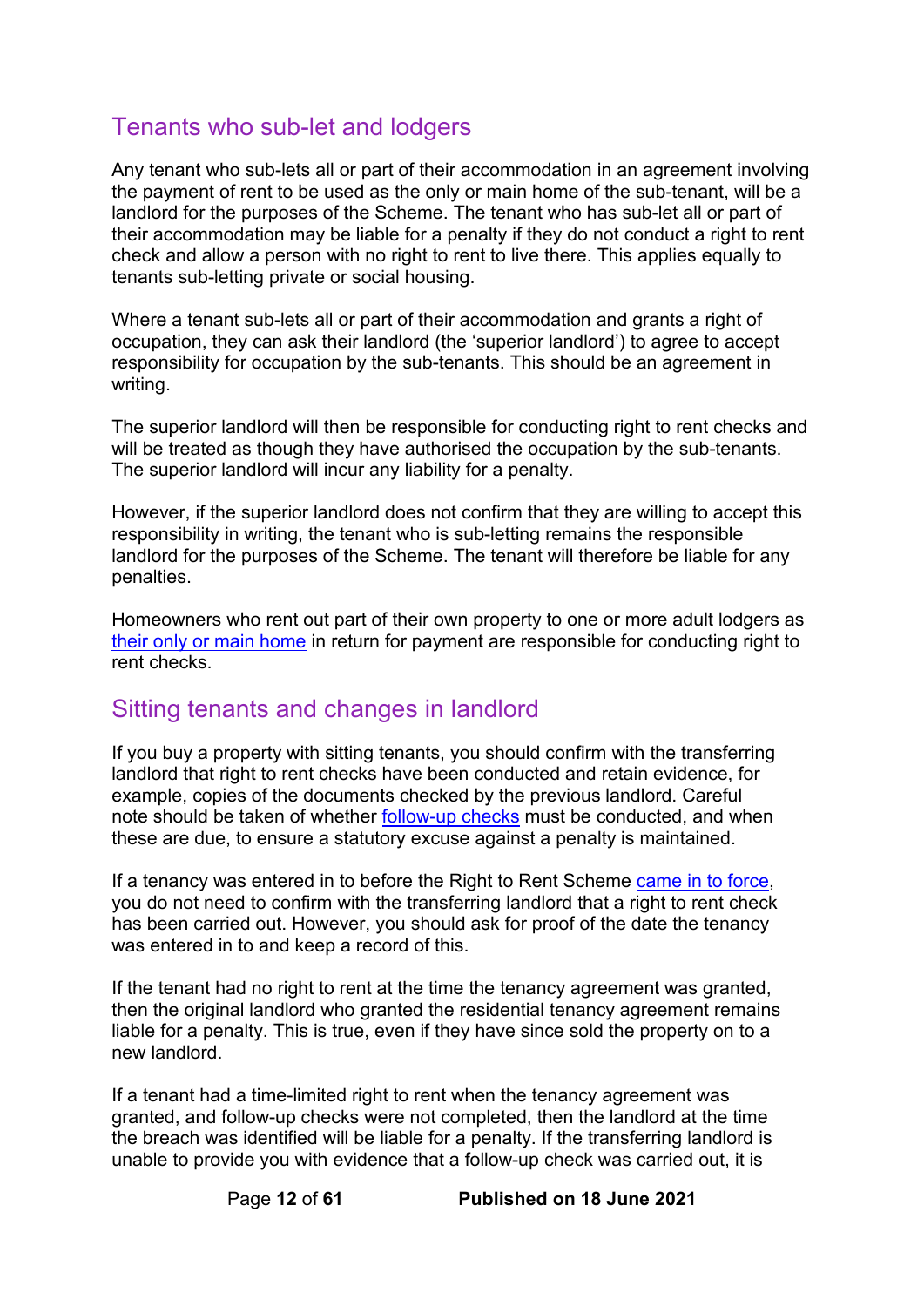advisable to conduct a check. If the tenant no longer has a right to rent, you must <u>[make a report to the Home Office](#page-29-0)</u> to maintain your statutory excuse.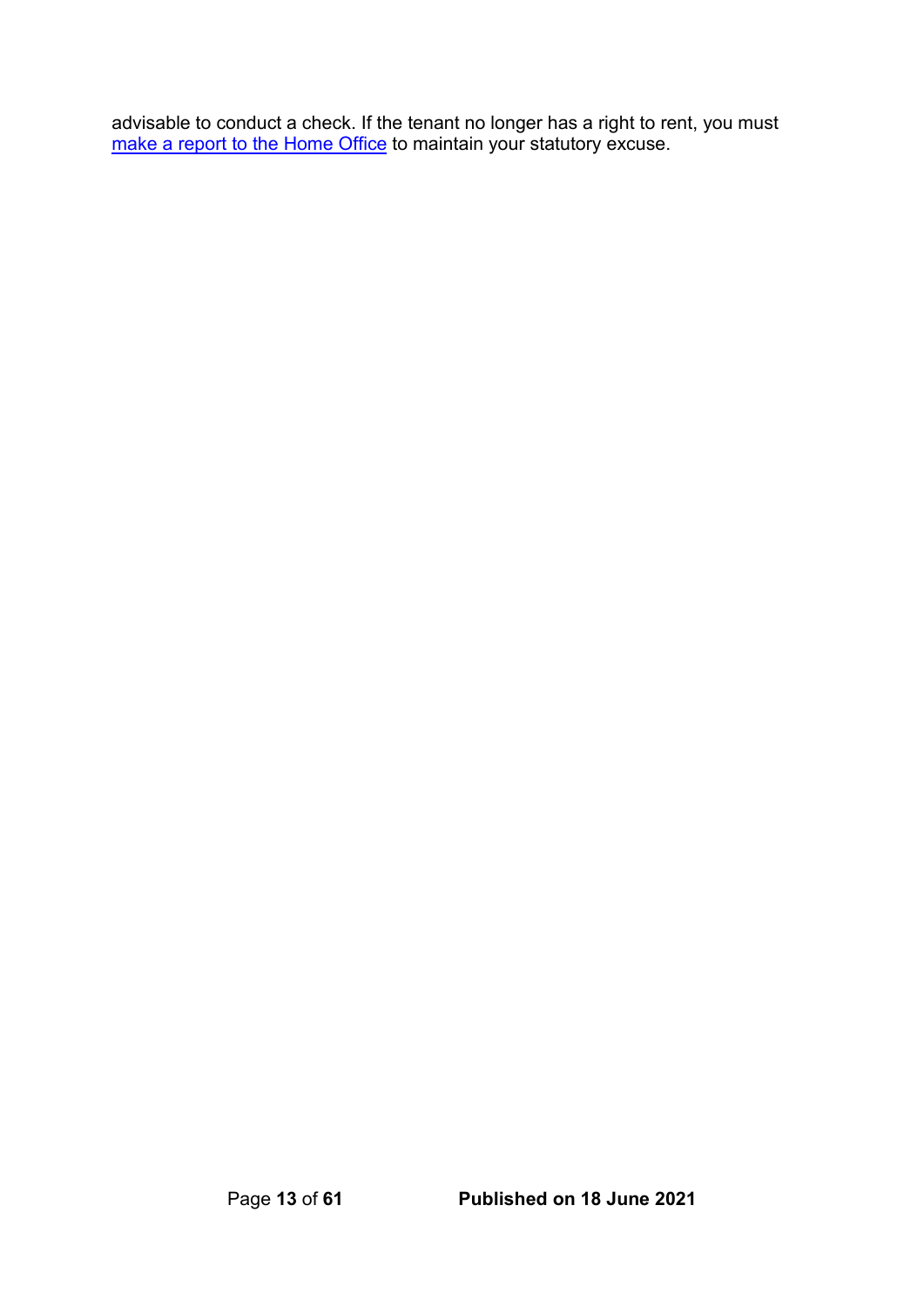# <span id="page-13-0"></span>Who can occupy residential accommodation?

Under the Right to Rent Scheme, people will fall mainly into two categories depending on their immigration status.

The majority of people will have an [unlimited right to rent.](#page-13-1) Some will have a [time](#page-13-2)[limited right to rent.](#page-13-2) This section sets out information about who falls into these two categories. It also provides information on two further groups; those who have been granted [permission to rent](#page-13-3) by the Home Office and [children.](#page-14-0)

## <span id="page-13-1"></span>**Those with an unlimited right to rent**

The following groups of people currently have an unlimited right to rent:

- British citizens
- EEA and Swiss citizens (this will change for some EEA and Swiss citizens from 1 July 2021 – see [Annex D\)](#page-51-0)
- people who have the right of abode in the UK
- people who have been granted indefinite leave to remain
- people who have no time limit on their stay in the UK

You can conduct checks on those with an unlimited right to rent at any time before the start of a tenancy agreement. You must retain the evidence of the check with the date of when the check was carried out, for the duration of the tenancy agreement and for at least one year thereafter. You do not need to conduct any further checks.

## <span id="page-13-2"></span>**Those with a time-limited right to rent**

The following group of people have a time-limited right to rent:

• people with valid leave to enter or remain in the UK for a time limited period

You must conduct checks on those with a time-limited right to rent no sooner than 28 days before the start of a tenancy. You should retain the evidence of the check along with the date of when the check was conducted for the duration of the tenancy agreement and for at least one year thereafter. To maintain a statutory excuse against a penalty you must conduct [a follow-up check](#page-28-1) shortly before the tenants leave expires.

### <span id="page-13-3"></span>**Those who have been granted permission to rent by the Home Office**

In some limited circumstances, when a person is disqualified from renting by reason of their immigration status, the Home Office may grant permission to rent to that person.

Page **14** of **61 Published on 18 June 2021**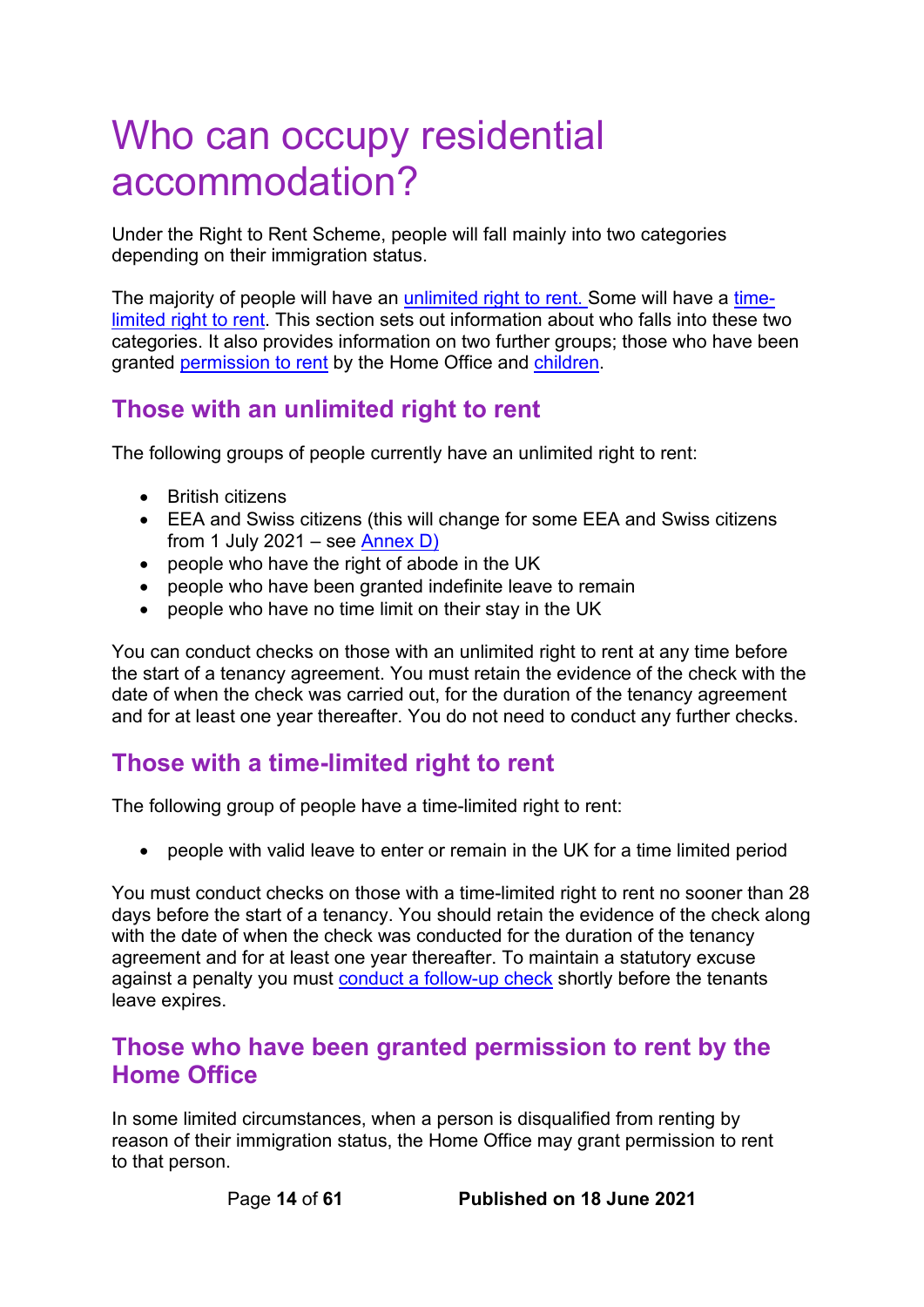A person without leave who is looking to take up a new tenancy can enquire whether they have permission to rent through their established contact points within the Home Office, such as at a reporting event, interview appointment or through the team dealing with their case.

To conduct a right to rent check on someone who says they have permission to rent from the Home Office, you must contact the [Landlord Checking Service \(LCS\).](https://eforms.homeoffice.gov.uk/outreach/lcs-application.ofml) Staff working in the LCS will confirm that the prospective tenant has been granted permission to rent. This confirmation will provide you with a continuous statutory excuse against a penalty, providing there is no change to the tenancy agreement. If there is a change to the tenancy agreement, you will need to contact the LCS again.

### <span id="page-14-0"></span>**Children**

This Scheme does not apply to children. You do not need to check a tenant's children, but you should satisfy yourself that they are under the age of 18, at the time the tenancy begins.

You may allow those who will turn 18 years of age during a tenancy agreement to continue to occupy property. You are not required to conduct a right to rent check at the point the child turns 18 years of age. However, where [follow-up checks](#page-28-1) are required for the existing tenants, the now adult should be included in those checks when they are due.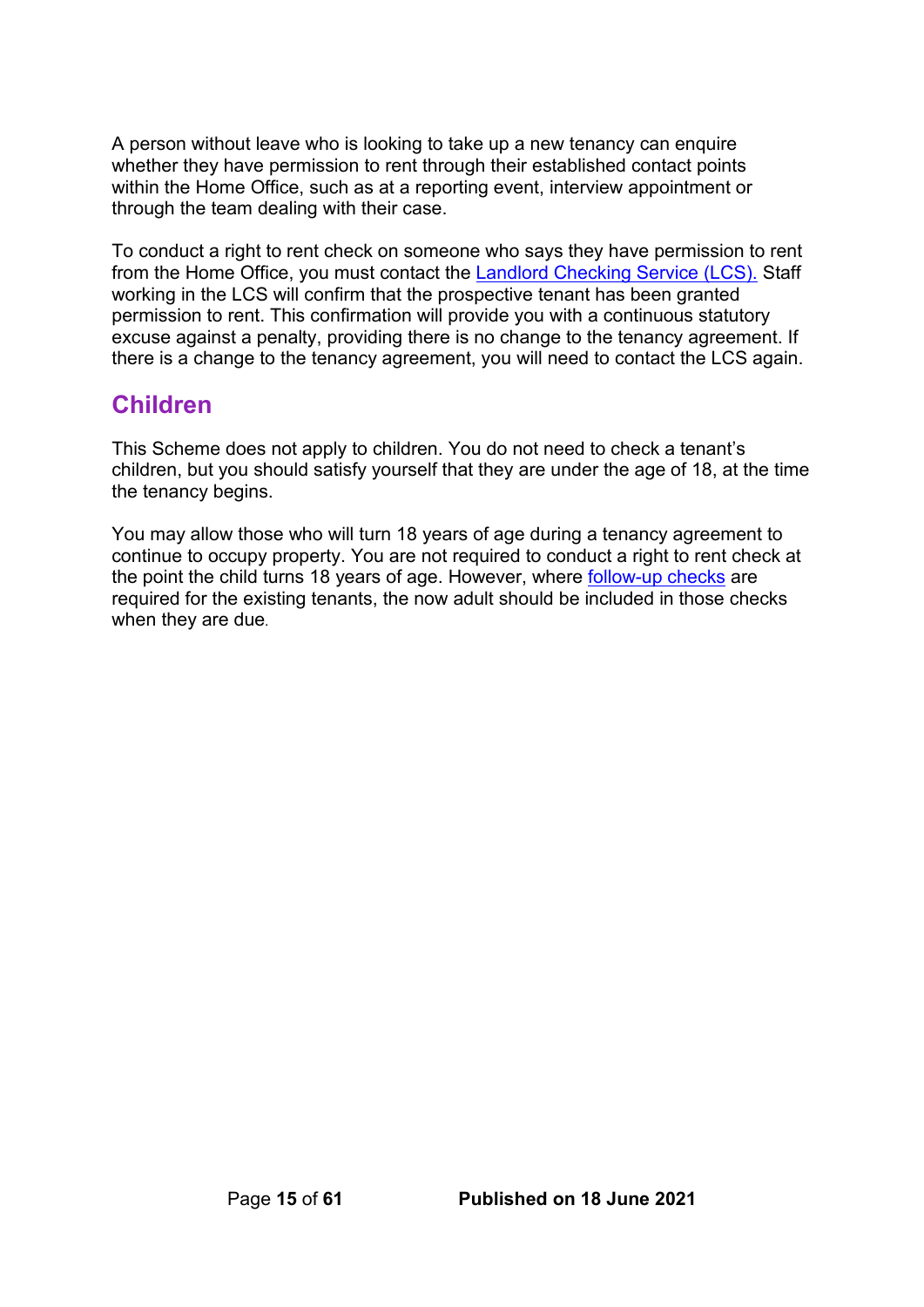# <span id="page-15-0"></span>Letting arrangements that fall within the Scheme

Under the Right to Rent Scheme, you must not authorise any adult to occupy a property under a residential tenancy agreement which provides for the payment of rent, unless they have a right to rent or have been granted [permission to rent.](#page-13-3)

### <span id="page-15-1"></span>**Residential tenancy agreements**

There is no requirement to create a written tenancy agreement listing all those who will live in the property, but you may find it advisable to do so.

If the tenancy agreement is oral or implied, the checks should still be made on all adults living at the property. If there is evidence that you were aware of a person living in the property but did not conduct a right to rent check, you may be liable for a penalty. This will be the case regardless of whether the agreement is written, oral or implied. It is advisable to keep a record of:

- the full name and date of birth of all adults who will live in the property
- the names and dates of birth of all children under 18 who will be living with them in the property
- whether each of the adults named has current permission to be in the UK

### <span id="page-15-2"></span>**Property for use as an only or main home**

A property will be considered a person's only or main home (with exclusions as detailed in [Excluded agreements\)](#page-16-2) if:

- it is the only property they live in, or
- they live between multiple properties, their personal, legal or family ties to that property are such that it is where they live their settled day to day life

When a tenant lives away from the home for extended periods due to employment, the address to which they return when they are not working is usually taken as being their only or main home.

The tenant must physically live in the home for at least some of the time, but they do not need to spend the majority of their time there.

Relevant factors will include whether they:

- will keep most of their belongings there
- will be registered with a doctor/dentist from that address
- will register for voting purposes there
- receive post there or
- their partner or children live there

Page **16** of **61 Published on 18 June 2021**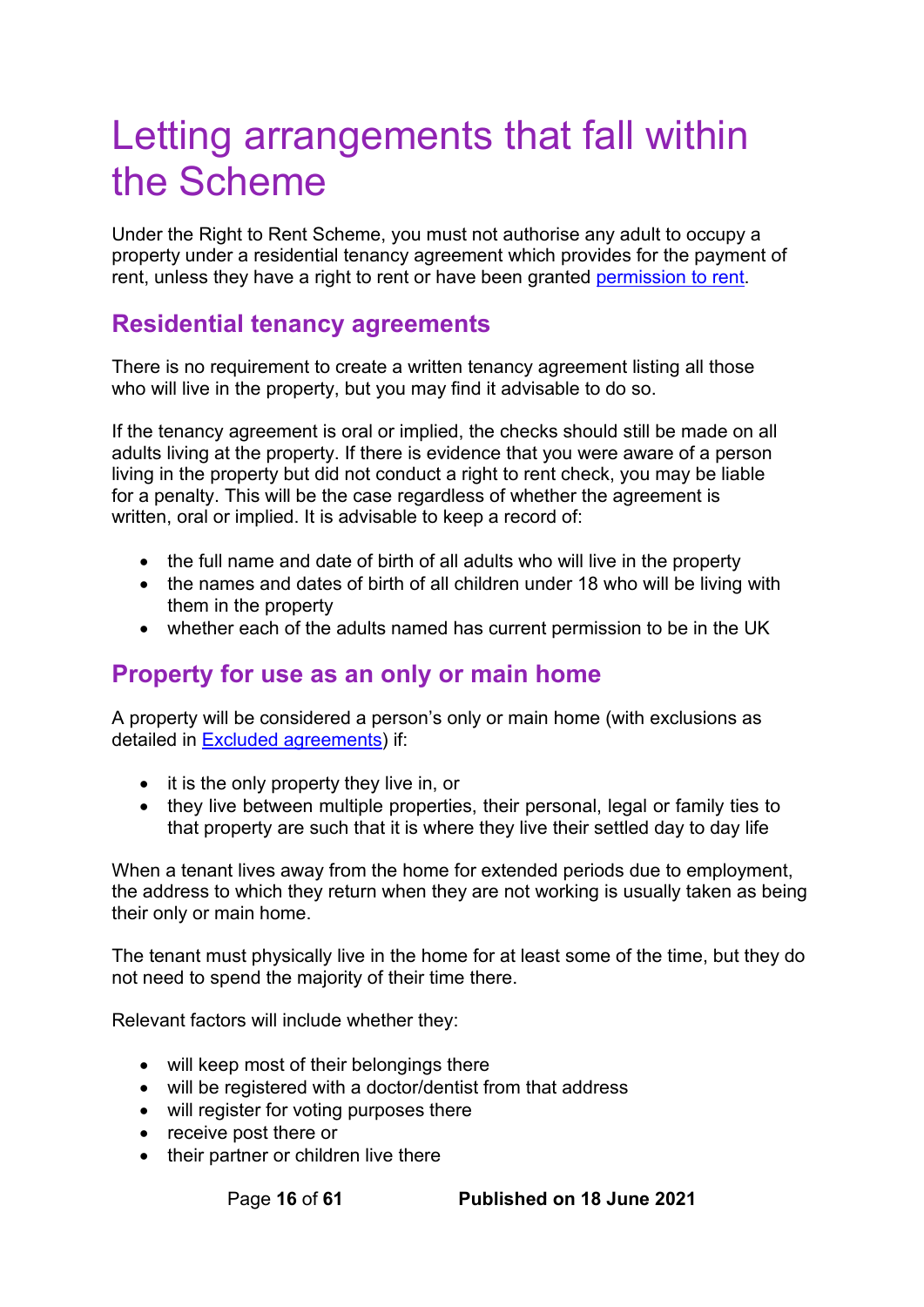The tenant's reason for using the property will need to be considered on a case-bycase basis. If in doubt, it is advisable to assume that prospective tenants intend to occupy the property as their only or main home. See [initial right to rent checks](#page-19-1) for further information about the steps you should take to establish who will use the property as their only or main home.

## <span id="page-16-0"></span>**Holiday accommodation**

When letting holiday accommodation, you should consider how a person will be using the property to decide whether right to rent checks are necessary.

If the letting is for a short, time-limited period, and the tenants intend to use the premises for leisure related purposes and will not remain in the property after this period, then you may conclude that the property is to be used as holiday accommodation. In this scenario there is no need to conduct right to rent checks.

As a guide, the Home Office would consider that bookings of three months or more may indicate that a person is using the accommodation for a purpose other than leisure purposes and could be intending to use the accommodation as their only or main home.

If the booking is open ended, or the initial booking was time-limited but is subsequently extended, then it would be advisable to conduct right to rent checks.

## <span id="page-16-1"></span>**House guests**

House guests, such as friends or family members, will not normally be treated as a tenant under the Scheme. This is because the temporary nature of a guest means they will not be living in the accommodation as their only or main home.

## <span id="page-16-2"></span>**Excluded agreements**

Some properties and types of living arrangements are excluded from the requirement to make right to rent checks. These are listed below.

### <span id="page-16-3"></span>Accommodation involving local authorities

The following residential tenancy agreements are exempt from the Scheme, where they are arranged by a local authority which is acting in response to:

- 1. a statutory duty owed to an individual
- 2. a relevant power<sup>1</sup>, with the intention of providing accommodation to a person who is homeless, or who is threatened with homelessness

<span id="page-16-4"></span><sup>&</sup>lt;sup>1</sup> As defined in paragraph  $7(2)$  of Schedule 3, a 'relevant power' means a power that is exercised for, or in connection with, a purpose of providing accommodation to a person who is homeless or threatened with homelessness.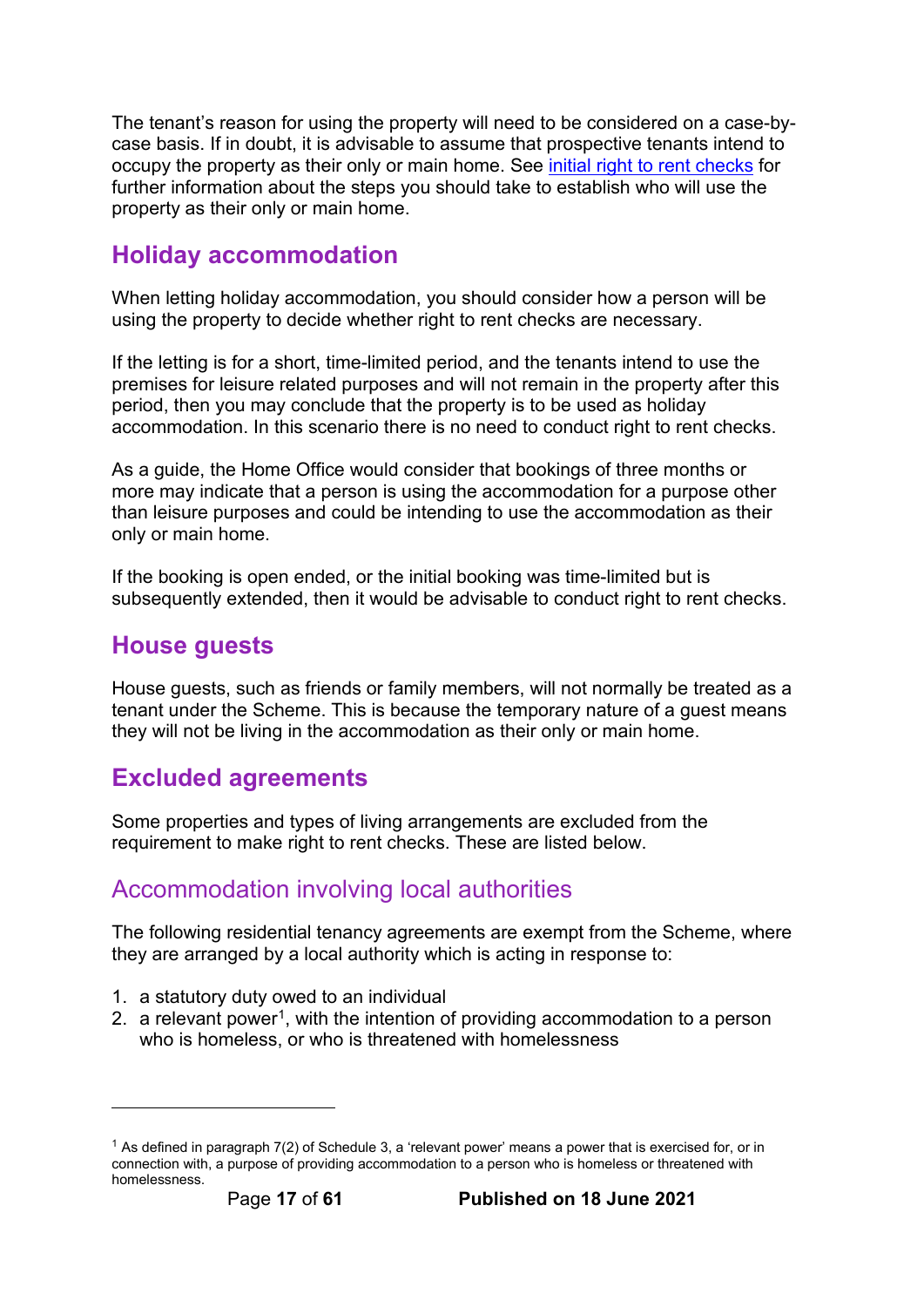This includes instances where the person is to be placed into private rented property by the local authority.

In such circumstances, landlords should ask for written confirmation from the local authority that the authority is acting in response to a statutory duty and keep this on file.

## <span id="page-17-0"></span>Social housing

For residential tenancy agreements, which grant a right of occupation in social housing by virtue of a relevant legislative provision as to housing<sup>[2](#page-17-5)</sup>, the local authority has already been required to consider their immigration status before allocating them the property. Where a tenant has such an existing tenancy and is seeking to exchange their home for an alternative tenancy, they are also exempt from the Scheme.

## <span id="page-17-1"></span>Care homes, hospitals and hospices and continuing healthcare provision

Accommodation provided in care homes, hospitals and hospices is exempt from the Scheme. Accommodation arranged by relevant National Health Service bodies, which are acting in response to a statutory duty owed towards individuals as part of a package of continuing health care, is also exempt from the Scheme.

## <span id="page-17-2"></span>Hostels and refuges

Residential tenancies which grant a right of occupation in a hostel or refuge are exempt from the Scheme. This exemption applies to hostels and refuges which are managed by social landlords, voluntary organisations or charities, or which are not operated on a commercial basis and whose operating costs are provided either wholly or in part by a government department or agency or a local authority.

### <span id="page-17-3"></span>Mobile homes

An agreement under which a person is entitled to station a mobile home on a protected site and use it as their only or main home, is exempt. However, should a mobile homeowner decide to let their mobile home for use by another adult, this residential tenancy agreement will be subject to the Scheme.

## <span id="page-17-4"></span>Tied accommodation

A residential tenancy agreement that grants a right of occupation in accommodation provided by an employer to an employee, or by a body providing training to a person in connection with that training, is exempt from the Scheme. However, should the employee be expected to pay rent for that accommodation under a residential

<span id="page-17-5"></span>Page **18** of **61 Published on 18 June 2021** <sup>2</sup> See paragraph 1 to Schedule 3 to the Immigration Act 2014 for the specified relevant provisions.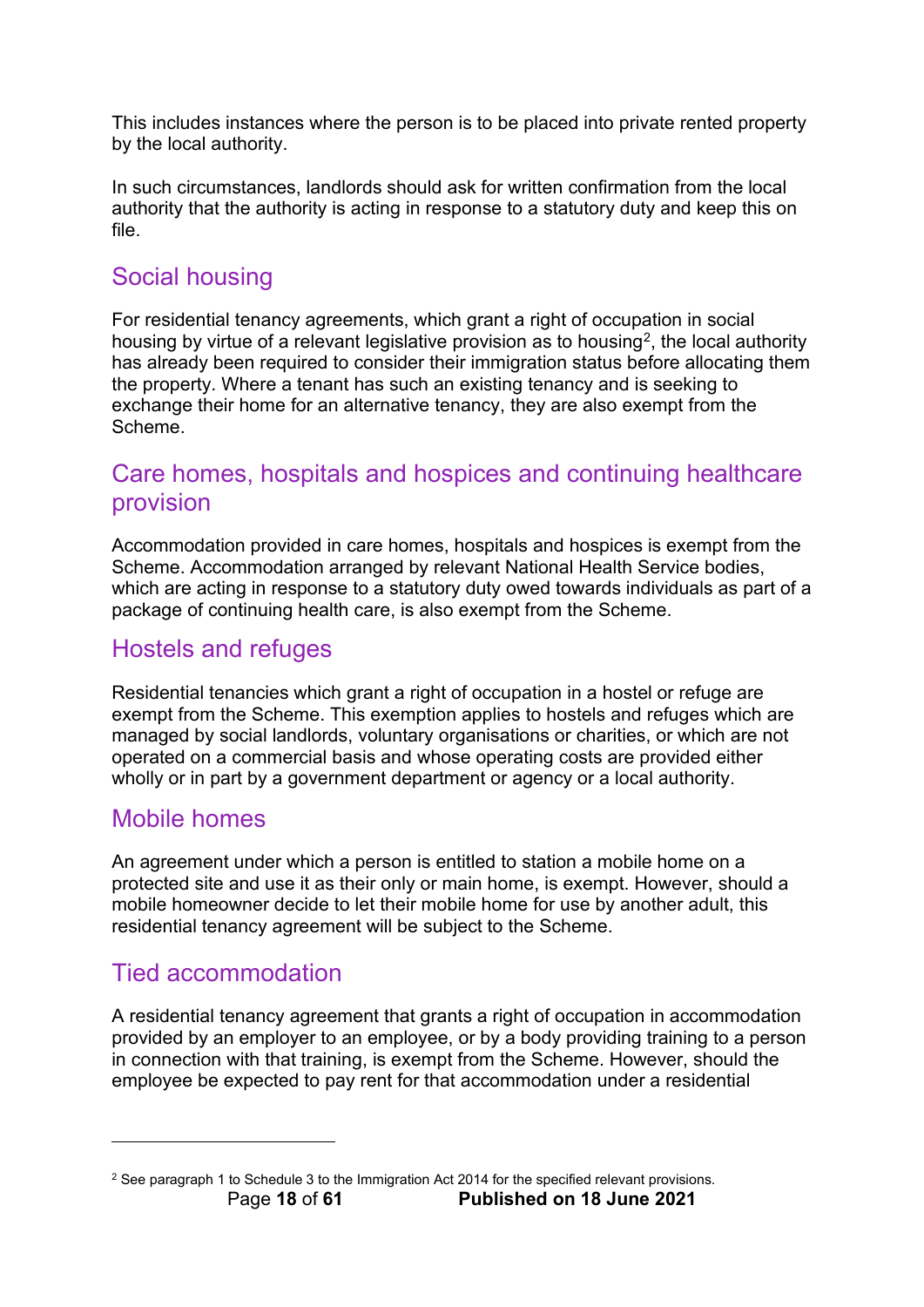tenancy agreement, this arrangement will be subject to the requirements of the Scheme.

### <span id="page-18-0"></span>Student accommodation

All halls of residence (whether the landlord is an educational institution or private accommodation provider) are exempt from the Scheme, as is any accommodation provided for students directly by a higher or further educational institution. Residential tenancy agreements are also excluded where a student has been nominated to occupy the accommodation by a higher or further educational institution, or a body established for charitable purposes only. The nomination could take a variety of forms but will require communication between you and the institute providing confirmation that the student will take up occupation under the residential tenancy agreement.

You should retain a copy of the nomination document relied upon to support a claim to this exemption.

The Scheme applies to all other student accommodation in the private rented sector.

### <span id="page-18-1"></span>Long leases

Leases which grant a right of occupation for a term of seven years or more are exempt. Such arrangements are more like home ownership than traditional landlord and tenant arrangements. An agreement will not grant a right of occupation for a term of seven years or more if the agreement can be terminated at the option of a party before the end of seven years from the start of the term. A lease containing a break clause will include an option to terminate and so does not benefit from the exemption. A lease which contains a forfeiture or right of re-entry for the landlord is not considered to include an option to terminate and so is excluded from the Scheme.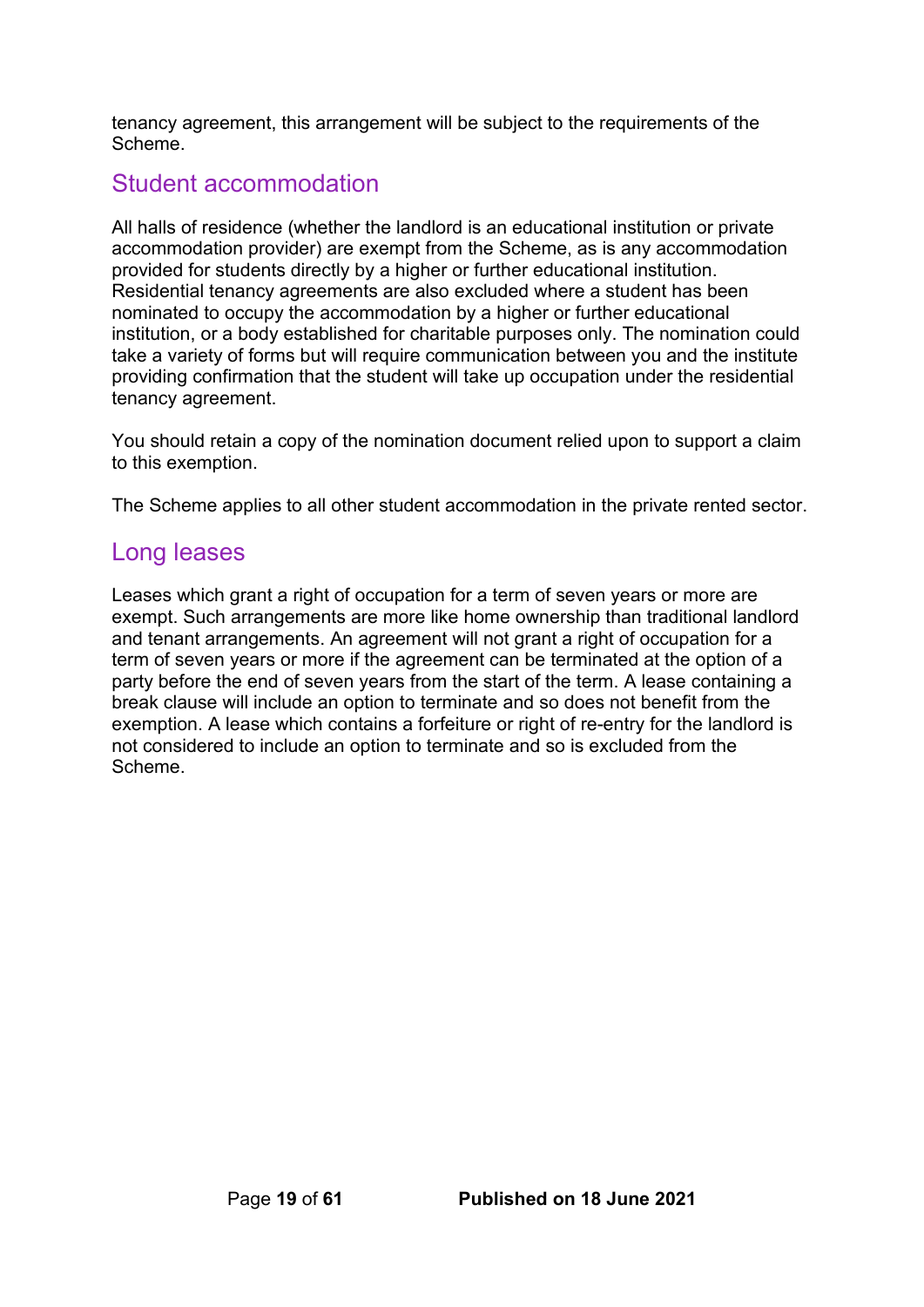# <span id="page-19-0"></span>How to conduct a right to rent check

You should conduct a right to rent check before you enter into a tenancy agreement with a person. If a person's right to rent is time-limited, you should conduct a followup check shortly before their leave expires.

A statutory excuse against a penalty can be established and maintained if you can show that you have correctly:

- conducted [initial right to rent checks](#page-19-1) before authorising an adult to occupy rented accommodation
- conducted [follow-up checks](#page-28-1) at the appropriate date if initial checks indicate that a tenant has [a time-limited right to rent,](#page-13-2) and
- made a [report to the Home Office](#page-29-0) if follow-up checks indicate that a tenant no longer has the right to rent.

You can also use the [Landlord Checking Service](https://eforms.homeoffice.gov.uk/outreach/lcs-application.ofml) where an individual has an outstanding application, administrative review or appeal, or if their immigration status requires verification by the Home Office, for example in the case of Crown Dependencies.

## <span id="page-19-1"></span>**When to conduct initial right to rent checks**

You must conduct a right to rent check **before** you rent to a prospective tenant to ensure they have a legal status in the UK and are therefore allowed to rent. This includes everyone over the age of 18, including British citizens, who will use the [property as their only or main home,](#page-15-2) even if they are not named on the tenancy agreement, and regardless of whether the tenancy agreement is written, oral or implied.

In order to establish a statutory excuse against a penalty, right to rent checks must be undertaken within specific time limits:

- 1. A check on a person with an [unlimited right to rent](#page-13-1) may be undertaken at any time before the residential agreement is entered into
- 2. A check on a person with a [time-limited right to rent](#page-13-2) must be undertaken and recorded no earlier than 28 days before the start date of the tenancy agreement.

However, there will be some limited circumstances where it is not possible to undertake checks before the residential tenancy is agreed. See [agreeing to a](#page-19-2)  [tenancy in principle](#page-19-2) for further information.

## <span id="page-19-2"></span>**Agreeing to a tenancy in principle**

In some cases, it may not be practical to check the documents of someone who will live in the property before the residential tenancy is agreed. For example, if a person lives overseas or in a remote area and wishes to arrange accommodation in advance of their arrival. In these circumstances you can check the tenant's

Page **20** of **61 Published on 18 June 2021**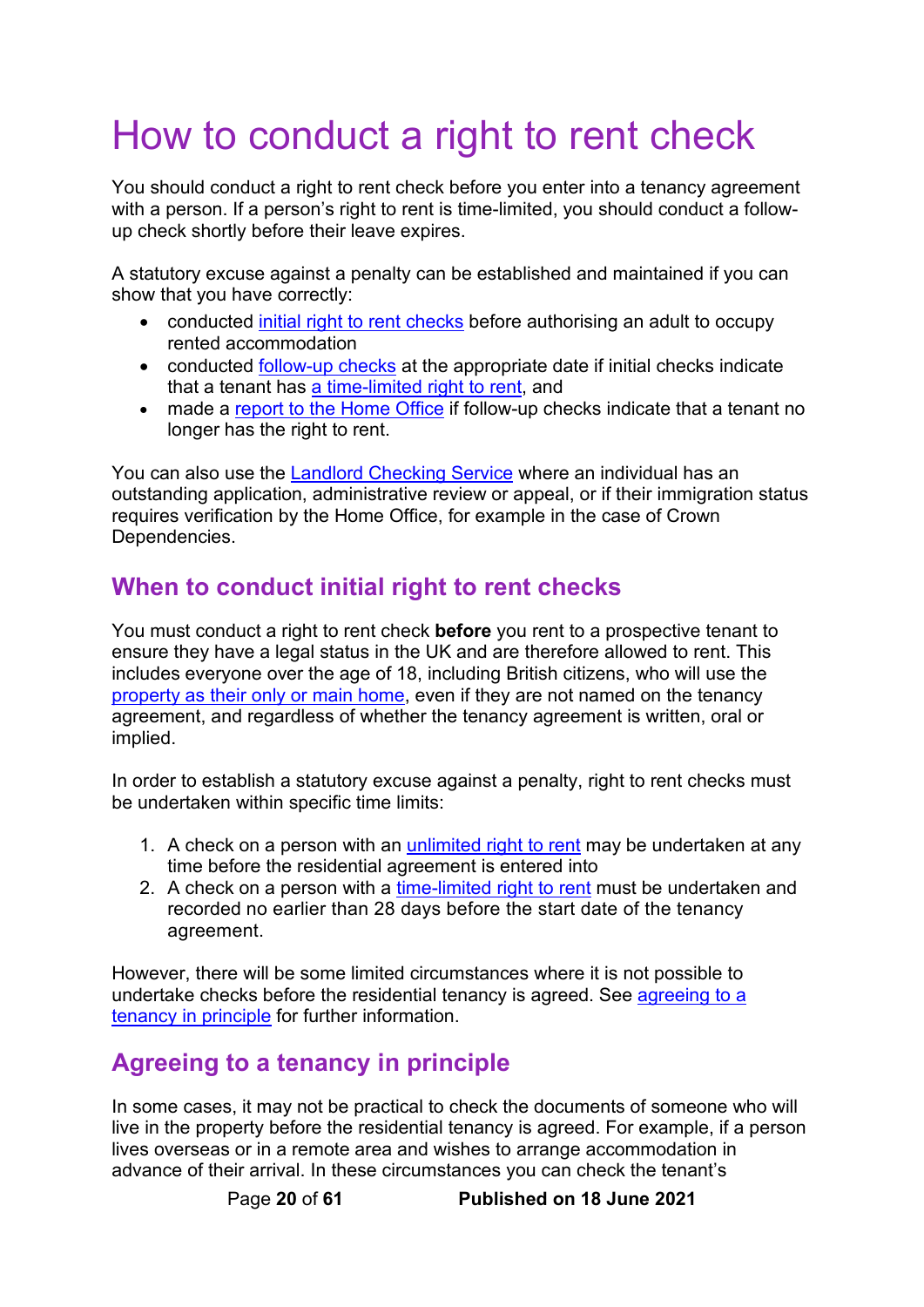documents when they arrive in the UK or before they take up occupation of the property, rather than before the start of the tenancy agreement.

You may wish to see the prospective tenant via live video link before agreeing the tenancy in principle.

## <span id="page-20-0"></span>**Type of right to rent check**

There are two types of right to rent checks; a [manual document-based check](#page-20-1) and using the [Home Office online checking service.](#page-22-1) Conducting either the manual check or the online check as set out in this guidance and in the [code of practice on right to](https://www.gov.uk/government/publications/right-to-rent-landlords-code-of-practice)  [rent: civil penalty scheme for landlords and their agents](https://www.gov.uk/government/publications/right-to-rent-landlords-code-of-practice) will provide you with a statutory excuse.

## <span id="page-20-1"></span>**Conducting a manual document-based right to rent check**

There are three steps to conducting a manual document-based right to rent check. You must complete all three steps before the tenancy commences to ensure you have conducted a check in the prescribed manner, in order to establish a statutory excuse.

You should take all reasonable steps to check the validity of the documents presented to you. If you are given a false document, you will only be liable for a penalty if it is reasonably apparent that it is false. This means that a person who is untrained in the identification of false documents, examining it carefully, but briefly, and without the use of technological aids could reasonably be expected to realise that the document in question is not genuine.

## <span id="page-20-2"></span>Step 1: Obtain

You must obtain [original documents](#page-7-0) to conduct the check.

You must ask for and be given **original** documents from **List A** or **List B** of the acceptable document list or documents as set out in the code of practice.

## <span id="page-20-3"></span>Step 2: Check

In the presence of the prospective tenant or tenants, you must check that the:

- documents appear genuine
- documents have not been tampered with
- person presenting them is the prospective tenant or tenant and the rightful holder
- photographs and dates of birth are consistent across documents and with the person's appearance in order to detect impersonation
- reasons for any difference in names across documents can be explained by providing evidence (for example original marriage certificate, divorce decree absolute, deed poll)

Page **21** of **61 Published on 18 June 2021**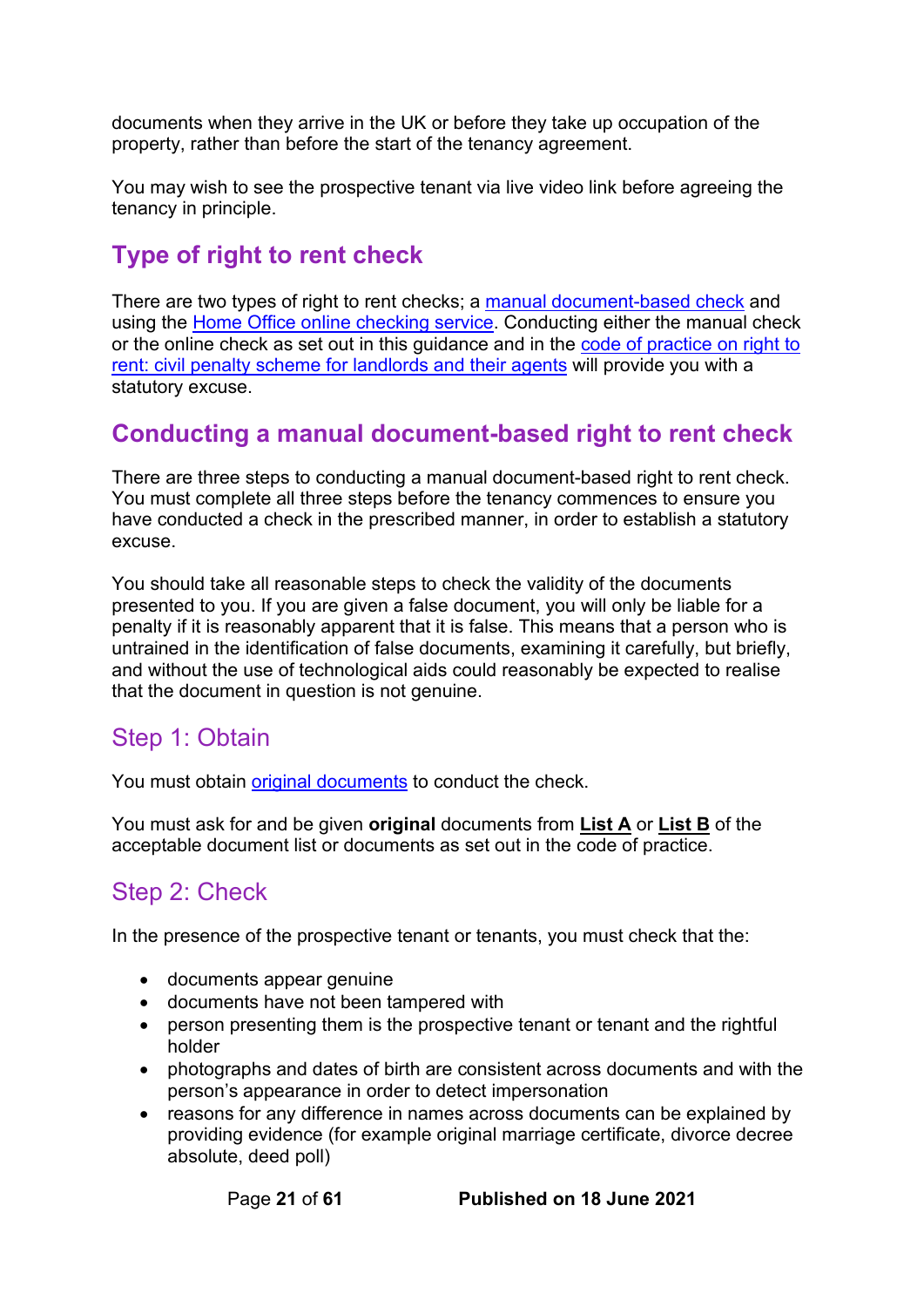• immigration leave to enter or remain in the UK has not expired

### <span id="page-21-0"></span>Step 3: Record and retain evidence of the check

You must make a clear copy of each document in a format which cannot be altered later and retain the copy securely: electronically or in hardcopy. You must make a record of the date on which the check was made and retain the copies securely for at least one year after the tenancy agreement comes to an end.

Where a person is unable to present a landlord with any of the above acceptable evidence, the landlord can make a request to the [Landlord Checking Service](https://eforms.homeoffice.gov.uk/outreach/lcs-application.ofml) to establish whether their prospective tenant has a right to rent.

You must copy and retain copies of:

**Passports** – any page with:

- the document expiry date
- the holder's nationality
- date of birth
- signature
- UK immigration leave expiry date
- biometric details
- photograph
- any page containing information indicating the holder has an entitlement to enter or remain in the UK (visa or entry stamp)

**All other documents** – the documents in full and copy both sides of:

- Biometric Residence Permit
- Application Registration Card
- Biometric Residence Card

## <span id="page-21-1"></span>**Lists of acceptable documents for right to rent checks**

The documents that are considered acceptable for establishing a statutory excuse when conducting a manual document-based right to rent check are set out in [List A](#page-38-1) [and List B](#page-38-1) and can be found in Annex A. These documents can also be found in the Code of Practice.

Examples of the documents are provided to assist you with conducting right to rent checks. They offer you a visual guide to each document which can be accepted to satisfy a right to rent check, either in isolation or in combination. These can be found in the [Right to Rent Checks: A user guide for tenants and landlords.](https://www.gov.uk/government/publications/right-to-rent-document-checks-a-user-guide)

**List A** contains the range of documents which may be accepted to demonstrate an excuse against a penalty in relation to a British citizen, EEA or Swiss citizen, or a person who has an indefinite right to be in the UK. Landlords who correctly check the required document or documents from this list will establish a **continuous statutory excuse** against a penalty, and follow-up checks are not necessary.

Page **22** of **61 Published on 18 June 2021**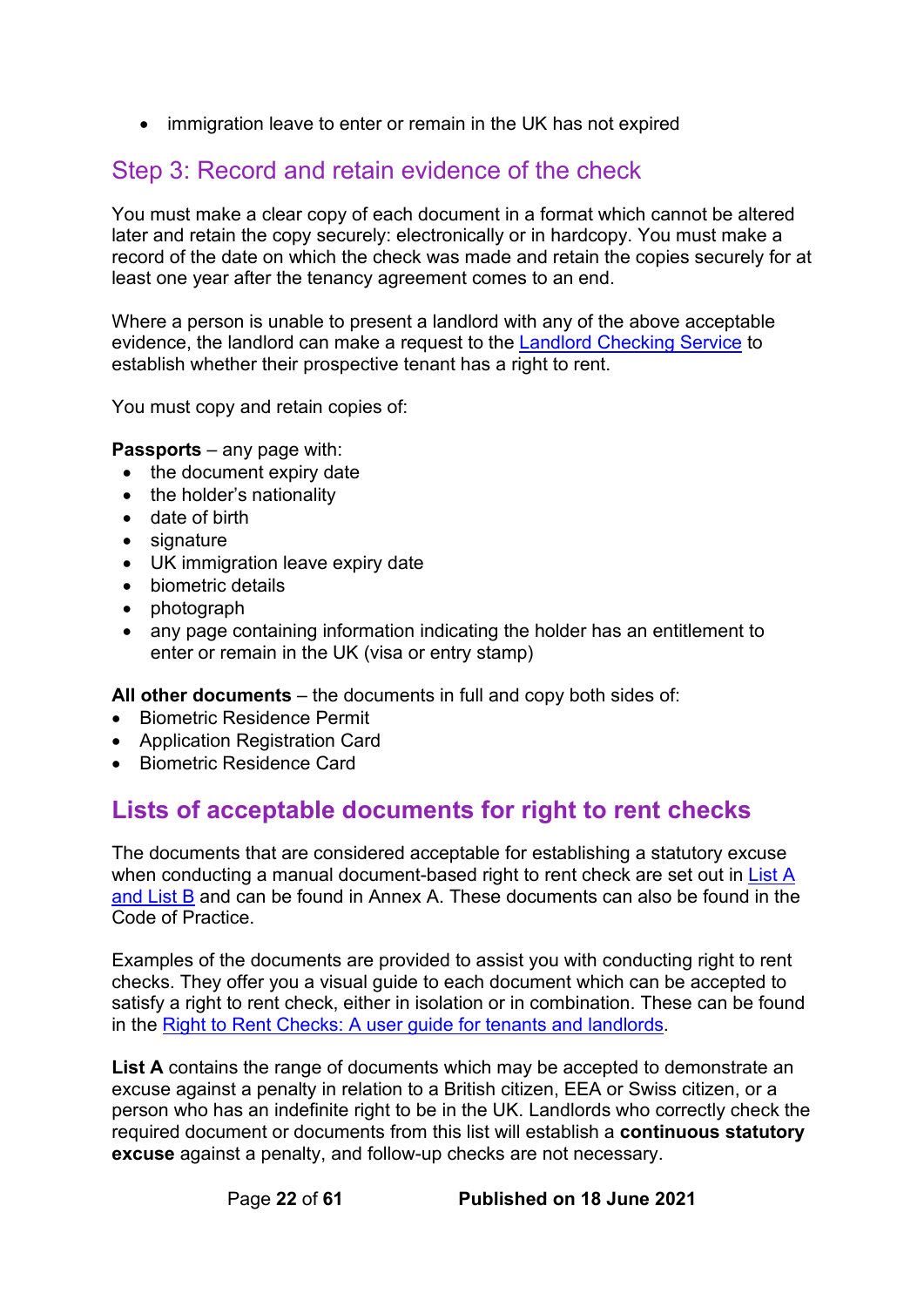List A is sub-divided into Group 1 and Group 2. The landlord is required to check one document from Group 1 or two documents from Group 2, to establish a continuous statutory excuse.

**List B** contains the range of documents which may be accepted to demonstrate an excuse against a penalty in relation to a person who has a time-limited right to be in the UK. Landlords who check a document in this list will establish a **time-limited statutory excuse** and should conduct [follow-up](#page-28-1) checks as set out below in order to maintain a statutory excuse.

## <span id="page-22-0"></span>Eligibility Periods

If presented with a document in List B, you will establish a statutory excuse for a limited time period, 'the eligibility period'. The eligibility period will be the longest of the following:

a) one year, beginning with the date on which the checks were last made b) until the period of the person's leave to enter or remain in the UK expires c) until the expiry of the validity of the immigration document which evidences their right to be in the UK

To maintain the statutory excuse against the penalty, a check should be conducted before the expiry of the eligibility period. At this point, you will need to conduct a follow-up check.

A further check can take place at any time, such as when a tenant tells you that they have extended their immigration leave and wishes to extend their eligibility period.

### <span id="page-22-1"></span>**Conducting an online right to rent check using the Home Office online service**

On 25 November 2020, the Home Office introduced an online service. Since this date, landlords have been able to rely on the online service 'View [a tenant's right to](http://www.gov.uk/view-right-to-rent)  rent [in England'](http://www.gov.uk/view-right-to-rent) page on GOV.UK to obtain a statutory excuse against a penalty when conducting a right to rent check.

It is not possible to conduct a Home Office online check in all circumstances, as not all people will have an immigration status that can be checked online at this time. Landlords will be able to undertake a right to rent check in real time for:

- non-EEA citizens with a current biometric resident permit or card
- EEA citizens and their family members with status granted under the EU Settlement Scheme
- those with status under the points-based immigration system
- British National Overseas (BNO) visa; or
- Frontier workers permit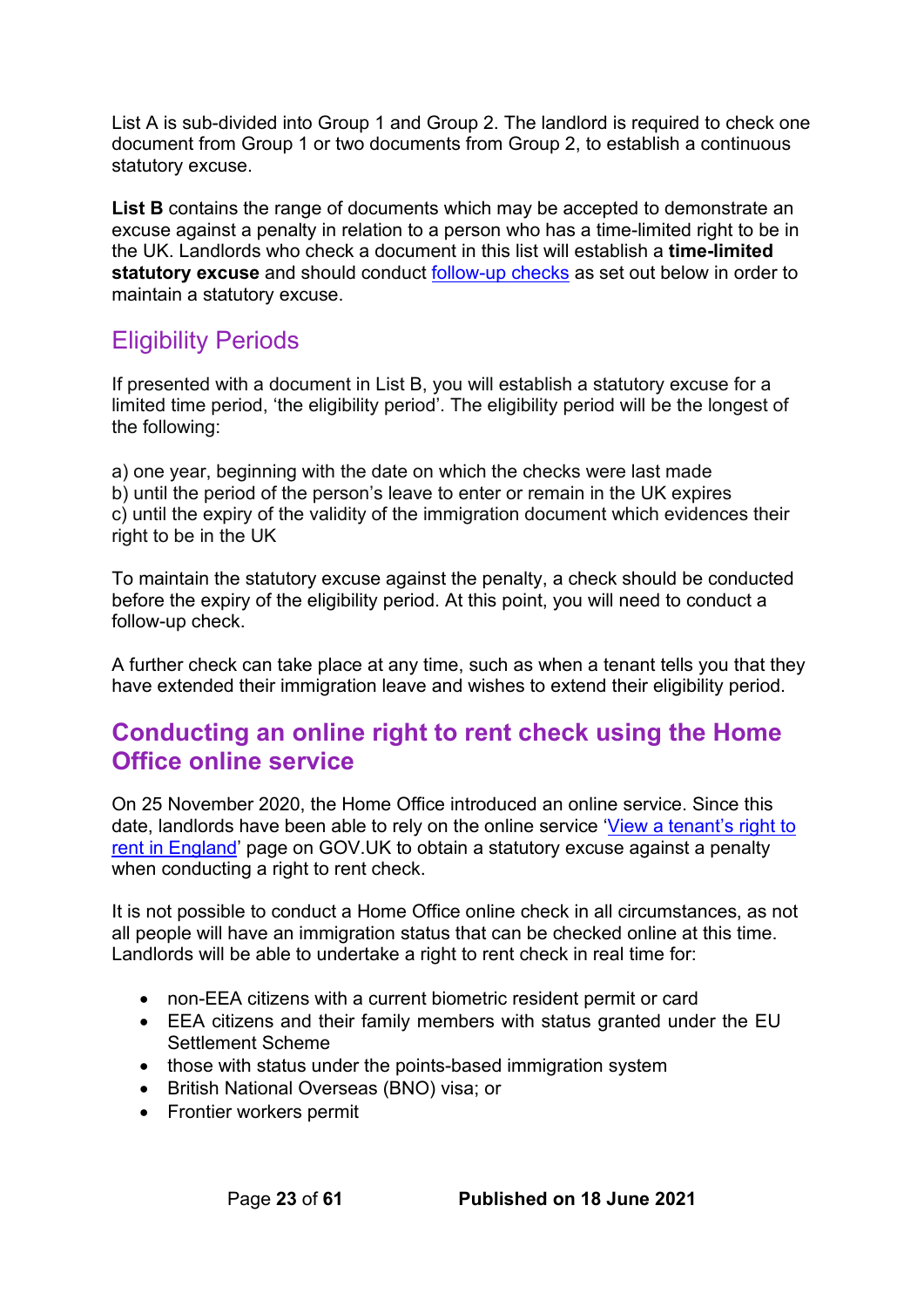If a person chooses to demonstrate their right to rent using the online service, in order to obtain a statutory excuse against a penalty, you must carry out the check by accessing the ['View a tenant's right to rent in England'](http://www.gov.uk/view-right-to-rent) page on GOV.UK. It is not sufficient to view the details provided to your tenant on the migrant part of the service; ['Prove your right to rent to a landlord'](http://www.gov.uk/prove-right-to-rent).

The online service allows checks to be carried out by video call. You do not need to see physical documents as the right to rent information is provided in real time directly from Home Office systems. The service works on the basis of the individual first viewing their own Home Office right to rent record. They may then share this information with you, by providing you with a 'share code' which, when entered alongside the individual's date of birth, enables you to access the information. The share code will be valid for 30 days from the point it has been issued and can be used as many times as needed within that time.

Share codes are service specific. Tenants cannot use a code generated by another Home Office service (e.g. right to work) for the purpose of a right to rent online check.

If a share code has expired, or the tenant has used a code generated by another service, you must ask them to resend you a new right to rent share code.

Whilst you may encourage use of the online check and may support a person in doing so (for example, by providing access to hardware and the internet), you cannot insist that they use the online service or discriminate against those who wish to prove their right to rent by presenting you with documents which also feature on the acceptable document list. To do so is against the law.

If a person does not wish to demonstrate their right to rent using the online service. even if their immigration status or documentation is compatible with the service, you should conduct a [manual document-based right to rent check.](#page-20-1)

There are three steps to conducting a Home Office online check using ['View a](http://www.gov.uk/view-right-to-rent)  [tenant's right to rent in England'](http://www.gov.uk/view-right-to-rent) on GOV.UK. You need to complete all three steps before the tenancy commences to ensure you have conducted the check in the prescribed manner to establish a statutory excuse.

### <span id="page-23-0"></span>Step 1: Use the Home Office online service

The Home Office online service works on the basis of the person first viewing their own Home Office right to rent record. They may then share this information with you by providing you with a 'share code'. When this code is entered along with the person's date of birth, it enables you to access their right to rent profile page. The share code will be valid for 30 days, after which a new code will be required in order to conduct an online check.

The person may provide the share code with you directly, or they may choose to send it to you via the service. If they choose to send it to you via the service, you will receive an email from [right.to.rent.service@notifications.service.gov.uk](mailto:right.to.rent.service@notifications.service.gov.uk)

Page **24** of **61 Published on 18 June 2021**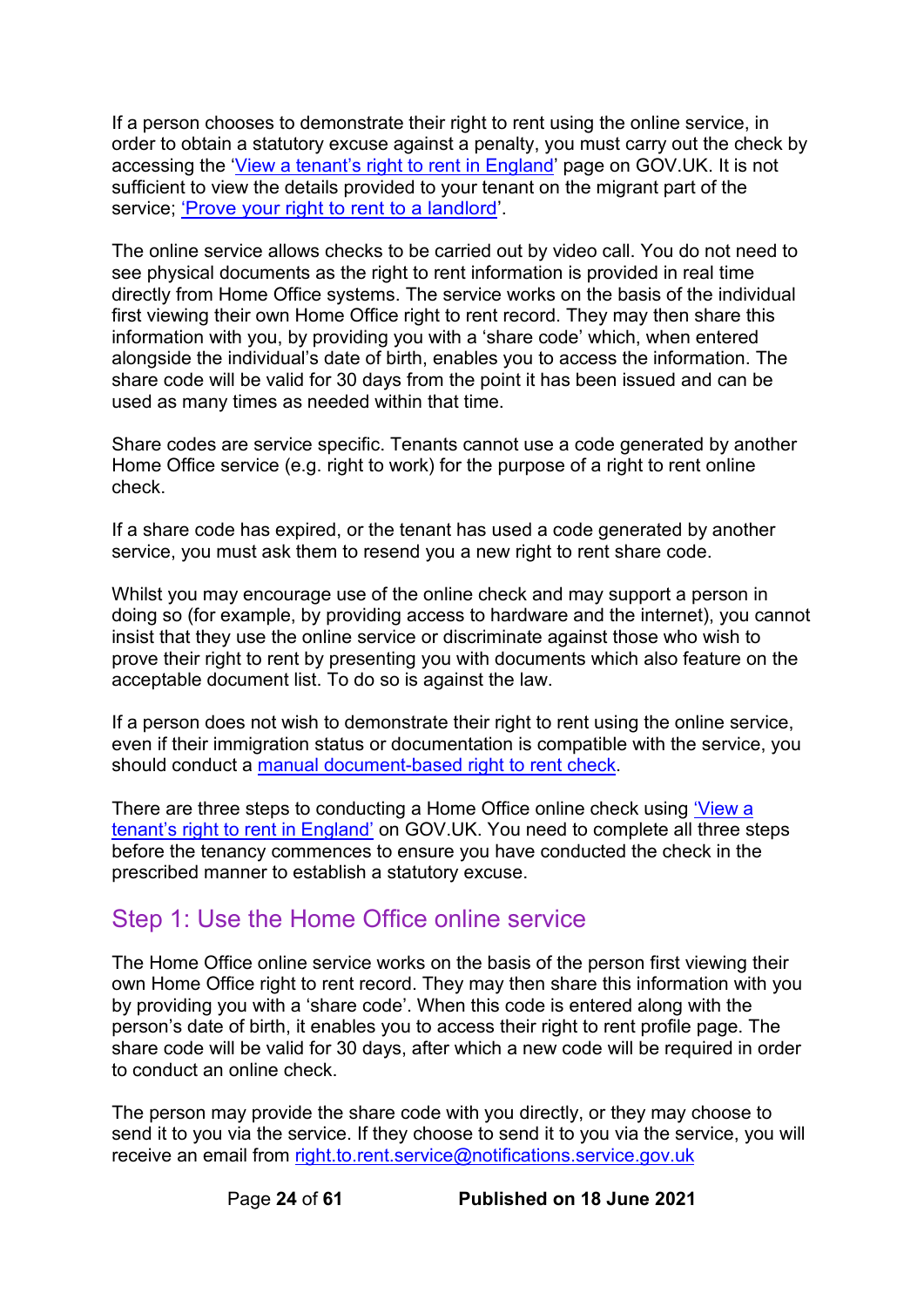To check the person's right to rent details, you will need to:

- access the service ['View a tenant's right to rent in England'](http://www.gov.uk/view-right-to-rent) via GOV.UK
- enter the 'share code' provided to you by the person, and
- enter their date of birth

It is not sufficient to simply view the details provided to the individual on the migrant part of the service and doing so will not provide you with a statutory excuse.

# View a tenant's right to rent in England

Use this service to check a tenant's right to rent your residential property in England, if you are:

- the landlord
- . an agent acting on behalf of the landlord
- a tenant subletting without your landlord's permission

You do not need to check a tenant's right to rent property in Wales, Scotland or Northern Ireland.

#### What your tenant needs

You can use this service if your tenant:

- . has a biometric residence card or permit
- . has settled or pre-settled status
- . applied for a visa and used the 'UK Immigration: ID Check' app to scan their identity document on their phone

If your tenant is an EU, EEA, or Swiss citizen, they can continue to use their passport or national identity card to prove they can rent in England until 30 June 2021.

You can also check someone's original documents instead - for example if you do not have a share code.

You cannot insist a tenant use this service or refuse to rent to them if they want to prove their right to rent by showing you their documents instead.

#### View a tenant's right to rent

You will need the tenant's:

- · date of birth
- · 'share code'

The share code will be emailed to you or given to you by the tenant.

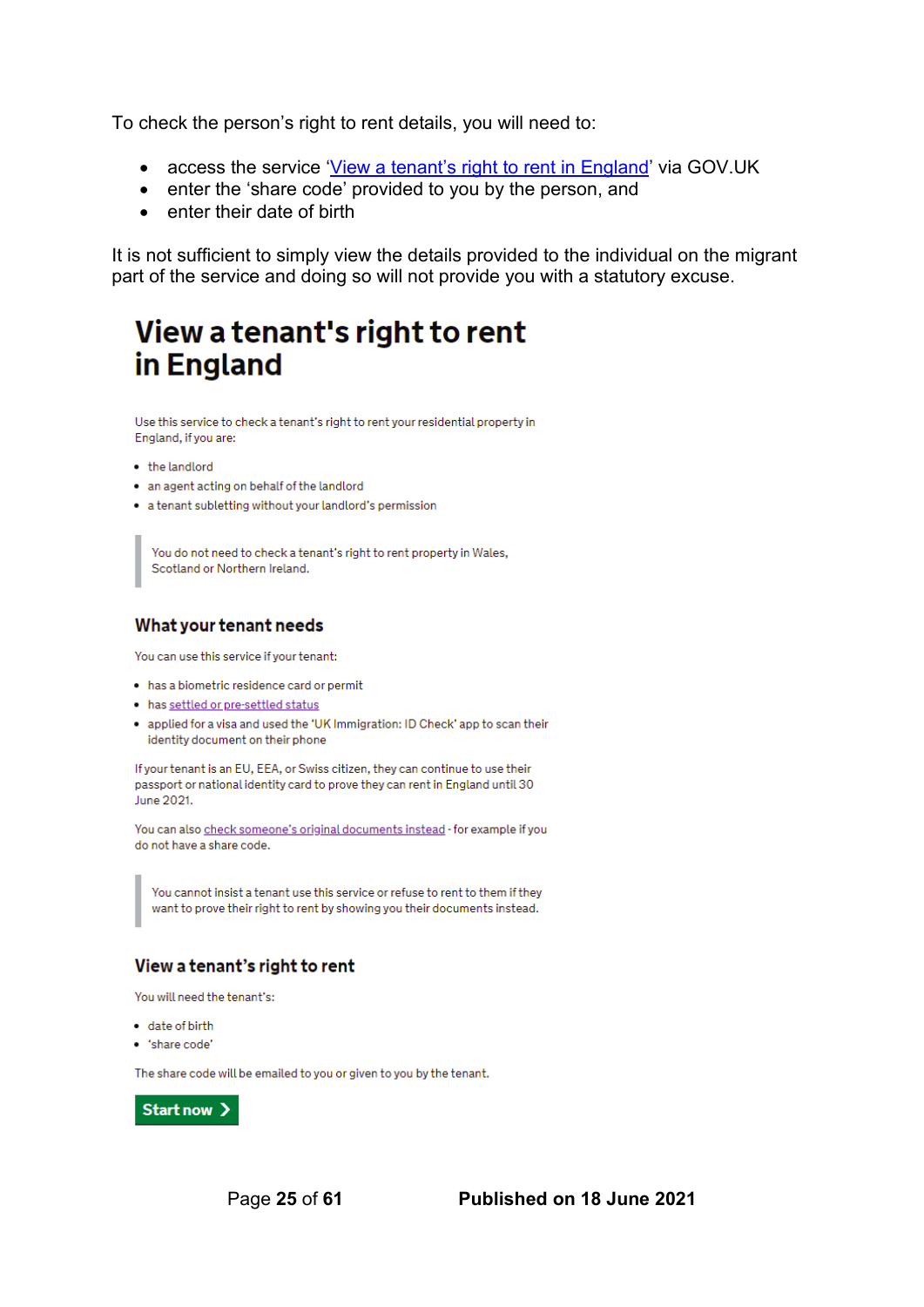The above image is from the Home Office online service 'View a tenant's right to rent [in England'](http://www.gov.uk/view-right-to-rent) and confirms you will need the tenant's share code and their date of birth to check their right to rent status.

### <span id="page-25-0"></span>Step 2: Check

In the presence of the person (in person or via live video link), you must check that the photograph from their profile page is of them (i.e. the information provided by the check relates to the person and they are not an imposter).

If you enter into a tenancy agreement with someone on the basis of the online check, but it is reasonably apparent that the person in the photograph on the online service is not the prospective tenant, you may be liable for a penalty if they do not have the right to rent.

The online service will confirm that no further check is required for someone who a continuous right to rent. For someone with a time-limited right to rent the service will advise when a further check is required.

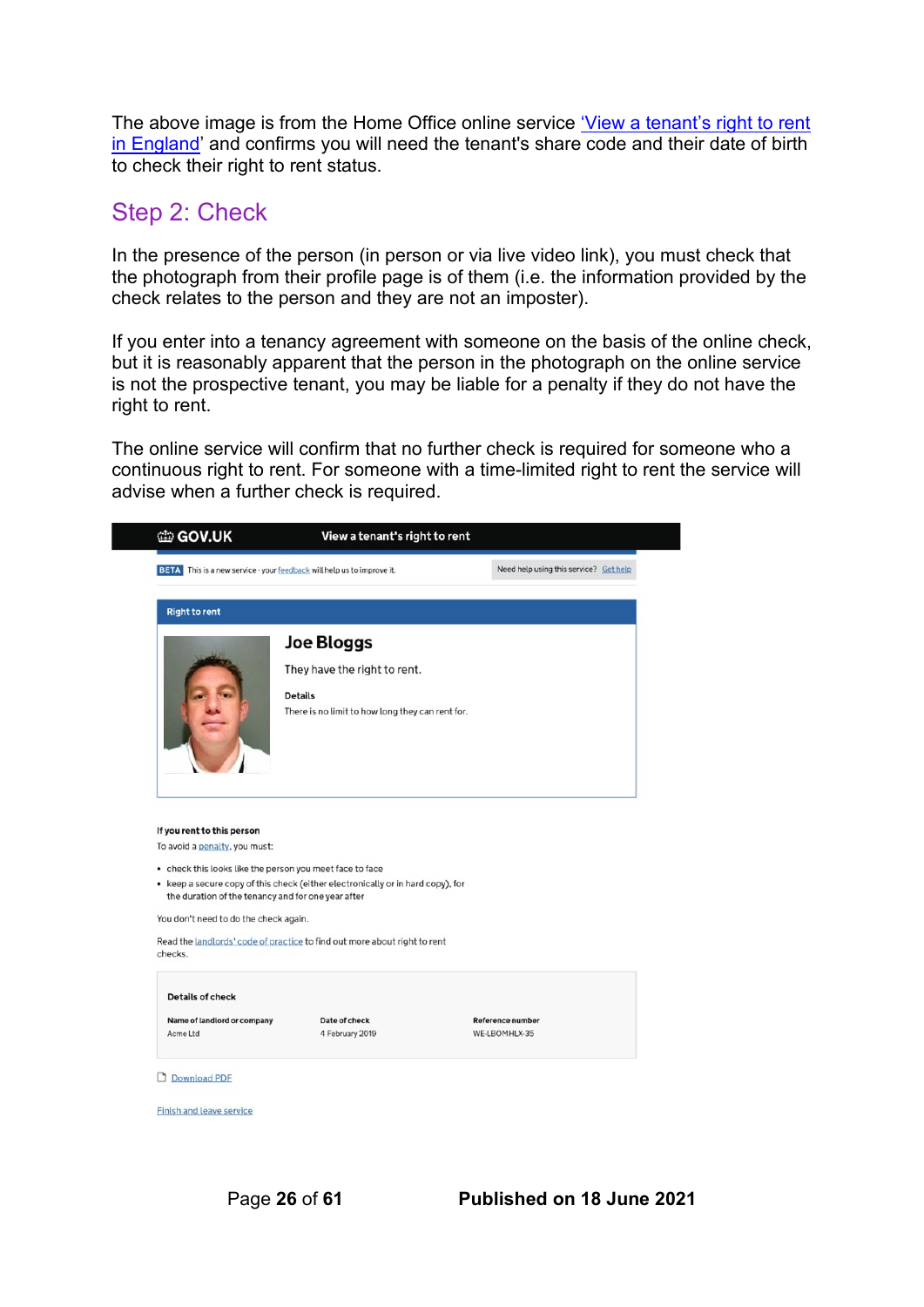The above image is from the online service and shows the person has a continuous right to rent.

| the GOV.UK                                                                                            | View a tenant's right to rent                                                                                                                                                                                  |                  |                                        |
|-------------------------------------------------------------------------------------------------------|----------------------------------------------------------------------------------------------------------------------------------------------------------------------------------------------------------------|------------------|----------------------------------------|
|                                                                                                       | BETA This is a new service - your feedback will help us to improve it.                                                                                                                                         |                  | Need help using this service? Get help |
| <b>Right to rent</b>                                                                                  |                                                                                                                                                                                                                |                  |                                        |
|                                                                                                       | <b>Student Jack</b>                                                                                                                                                                                            |                  |                                        |
|                                                                                                       | They have the right to rent until 18 March 2022.                                                                                                                                                               |                  |                                        |
|                                                                                                       |                                                                                                                                                                                                                |                  |                                        |
|                                                                                                       |                                                                                                                                                                                                                |                  |                                        |
|                                                                                                       | . check this looks like the person you meet face to face                                                                                                                                                       |                  |                                        |
|                                                                                                       | • keep a secure copy of this check (either electronically or in hard copy), for                                                                                                                                |                  |                                        |
| these dates                                                                                           | the duration of the tenancy and for one year after<br>. do this check again when their permission to be in the UK expires on 18<br>March 2022, or one year after the last check. The deadline is the latest of |                  |                                        |
|                                                                                                       | Read the landlords' code of practice to find out more about right to rent                                                                                                                                      |                  |                                        |
| Details of check                                                                                      |                                                                                                                                                                                                                |                  |                                        |
| If you rent to this person<br>To avoid a penalty, you must:<br>checks.<br>Name of landlord or company | Date of check                                                                                                                                                                                                  | Reference number |                                        |

Finish and leave service

The above image is from the online service and shows the holder has a time-limited right to rent and confirms the date that their leave expires.

### <span id="page-26-0"></span>Step 3: Copy and retain evidence of the check

You must retain evidence of the online check; this should be the profile page confirming the person's right to rent (as shown in the pictures above). You have the option of printing the profile page or saving it as a PDF or HTML file.

You should store this securely (electronically or in hardcopy) for the duration of the tenancy agreement and for one year afterwards. The file must then be securely destroyed.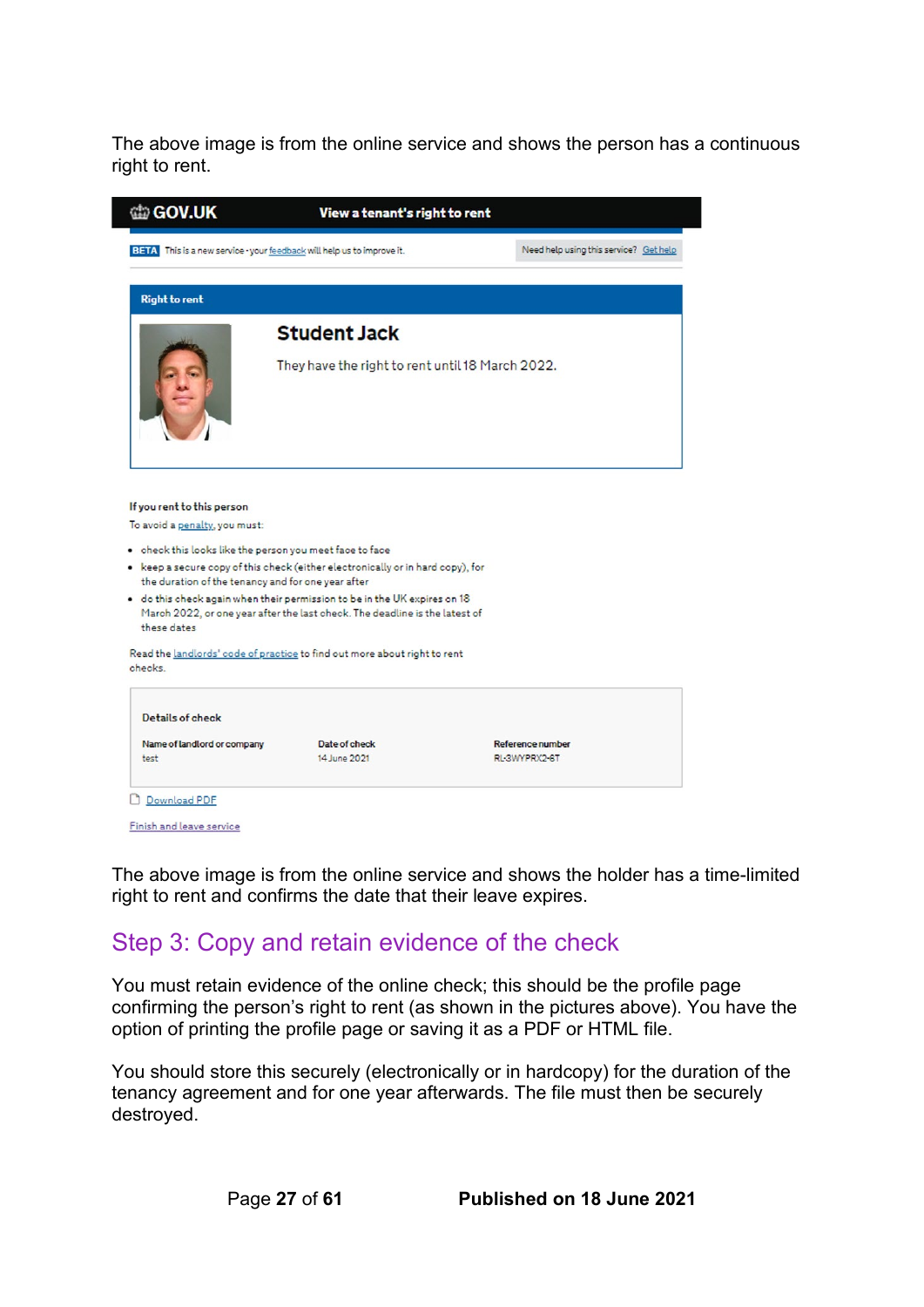Should a disqualified person be identified, you will need to be able to evidence that you have conducted a right to rent check in order to have a statutory excuse and liability for a penalty. By retaining evidence of the check as above, you will be able to present this to a Home Office official in the event you are found to have rented to someone that is a disqualified person.

## <span id="page-27-0"></span>**Individuals with an outstanding immigration application or appeal - Right to rent checks from the Home Office Landlord Checking Service**

Where a person is unable to produce any documents from [List A or List B](#page-38-1) or undergo an online status check, you must request a right to rent check from the [Landlord](https://eforms.homeoffice.gov.uk/outreach/lcs-application.ofml)  [Checking Service](https://eforms.homeoffice.gov.uk/outreach/lcs-application.ofml) (LCS) if the tenant claims:

- to have an ongoing immigration application or appeal with the Home Office
- that their documents are with the Home Office
- that they have been given permission to rent by the Home Office
- they have been resident in the UK before the end of 1988

You should delay entering into a tenancy agreement until you have received a response from the LCS.

You can request a Home Office right to rent check using an [online form.](https://eforms.homeoffice.gov.uk/outreach/lcs-application.ofml) If you do not have access to the internet, a request can be made by calling the Landlord's Helpline on 0300 790 6268. The LCS will respond to your request with a clear 'yes' or 'no' response within two working days. This will only be sent to you by the LCS and will contain a unique reference number. The information provided by the LCS will clearly set out whether a follow-up check will be required, and if so, when.

If positive confirmation is received, by way of a 'yes' response from the LCS, the statutory excuse will last for 12 months from the date specified. You will then need to make a further check before expiry.

If the LCS informs you that your tenant no longer has a right to rent, by way of a 'no' response, you must make a report to the Home Office in order to maintain a statutory excuse, as detailed below. If you do not do this, your statutory excuse will expire.

If a 'no' response is received from the LCS, you will receive a Negative Verification Notice. This will inform you that the person does not have the right to rent, and if you rent to this person you will not have a statutory excuse and may be liable for a penalty or be committing a criminal offence.

If the LCS has not considered the request within two working days, an automated response will be sent to you informing you that you can let your property to the prospective tenant. This automated response will advise when a further check will be required. The response must be retained in order for you to avoid a penalty.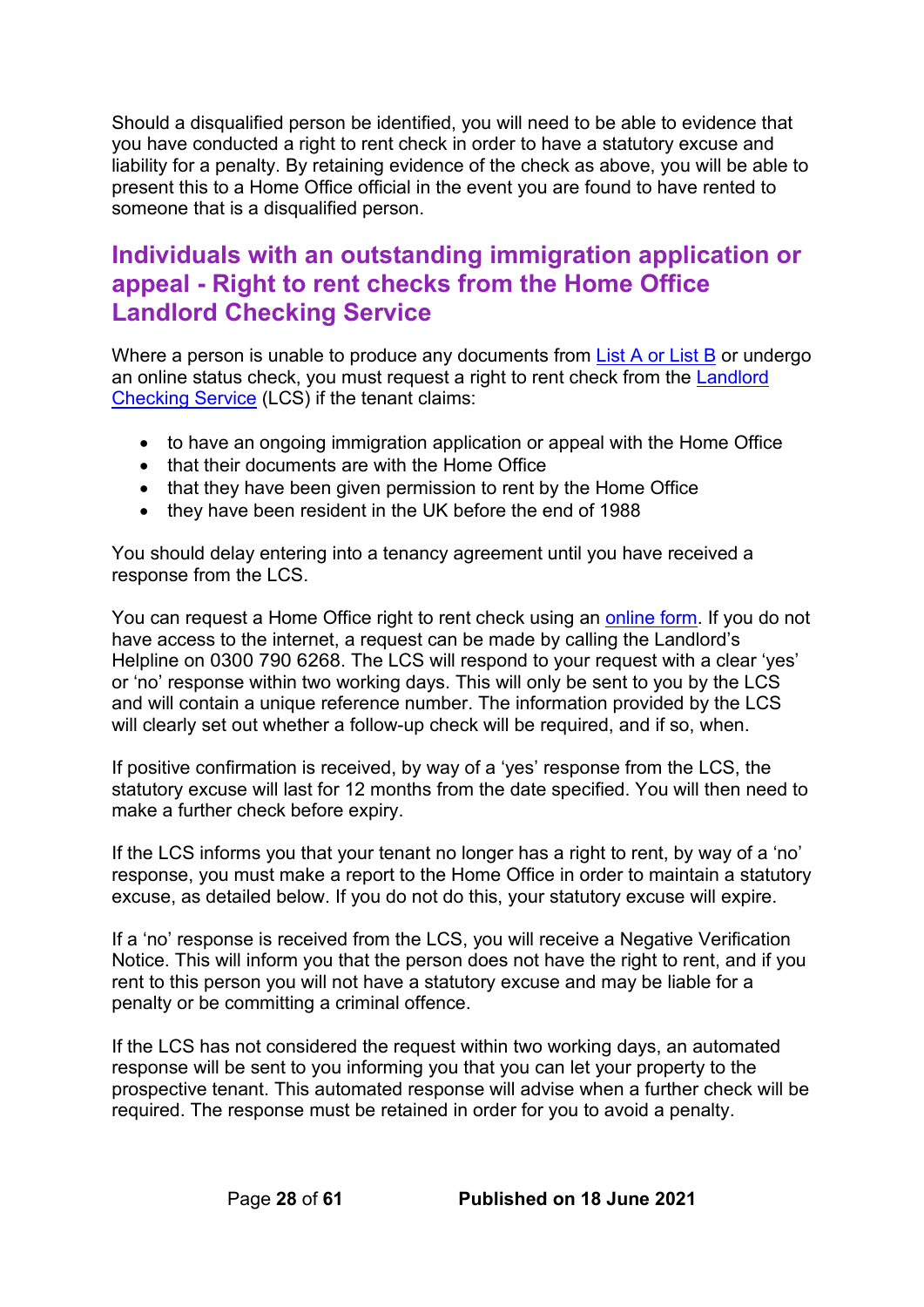### <span id="page-28-0"></span>**Nationals of Australia, Canada, Japan, New Zealand, Singapore, South Korea and the USA who are visiting the UK**

Nationals of Australia, Canada, Japan, New Zealand, Singapore, South Korea and the USA who are visiting the UK can use their biometric passport to use an egate to enter the UK for up to six months. If they do not have a biometric passport, they will be informed of their leave and its associated conditions orally by a Border Force officer. They will not have their passports endorsed with a stamp.

Those coming to live in the UK for more than six months will have a visa in their passport and will collect their biometric residence permit after their arrival. This will provide them with a means of evidencing their status in the UK, in common with all other non-EEA citizens coming to live in the UK for more than six months.

Those entering the UK as a visitor or business visitor will be granted automatic leave to enter for a maximum period of up to six months and will not have a stamp in their passport or a document to evidence their lawful status in the UK. Nationals of Australia, Canada, Japan, New Zealand, Singapore, South Korea and the USA who are visiting the UK are, therefore, permitted to use a combination of their passport, plus evidence of travel to the UK to demonstrate a right to rent.

Acceptable evidence of travel to the UK may include (but is not restricted to) one of the following, or a combination of:

- 1. an original or copy of a boarding pass or electronic boarding pass for air, rail or sea travel to the UK, establishing the date of arrival in the UK in the preceding six months
- 2. an original or copy airline, rail or boat ticket or e-ticket establishing the date of arrival in the UK in the preceding six months
- 3. any type of booking confirmation (original or copy) for air, rail or sea travel to the UK establishing the date of arrival in the UK in the preceding six months
- 4. any other documentary evidence which establishes the date of arrival in the UK in the preceding six months

Under the Immigration Rules, non-visa nationals can be granted leave to enter as a visitor to the UK for up to six months from the date of their arrival. However, a different legislative framework governs the Right to Rent Scheme, purposely designed to minimise the frequency of checks you need to undertake.

Where you have correctly conducted a right to rent check you will obtain a statutory excuse for 12 months, and must schedule a [follow-up check](#page-28-1) before the end of the 12 month period if the person is still occupying the accommodation.

### <span id="page-28-1"></span>**When to conduct a follow-up check**

You may establish a time-limited statutory excuse where the initial right to rent checks are satisfied with one of the following:

Page **29** of **61 Published on 18 June 2021**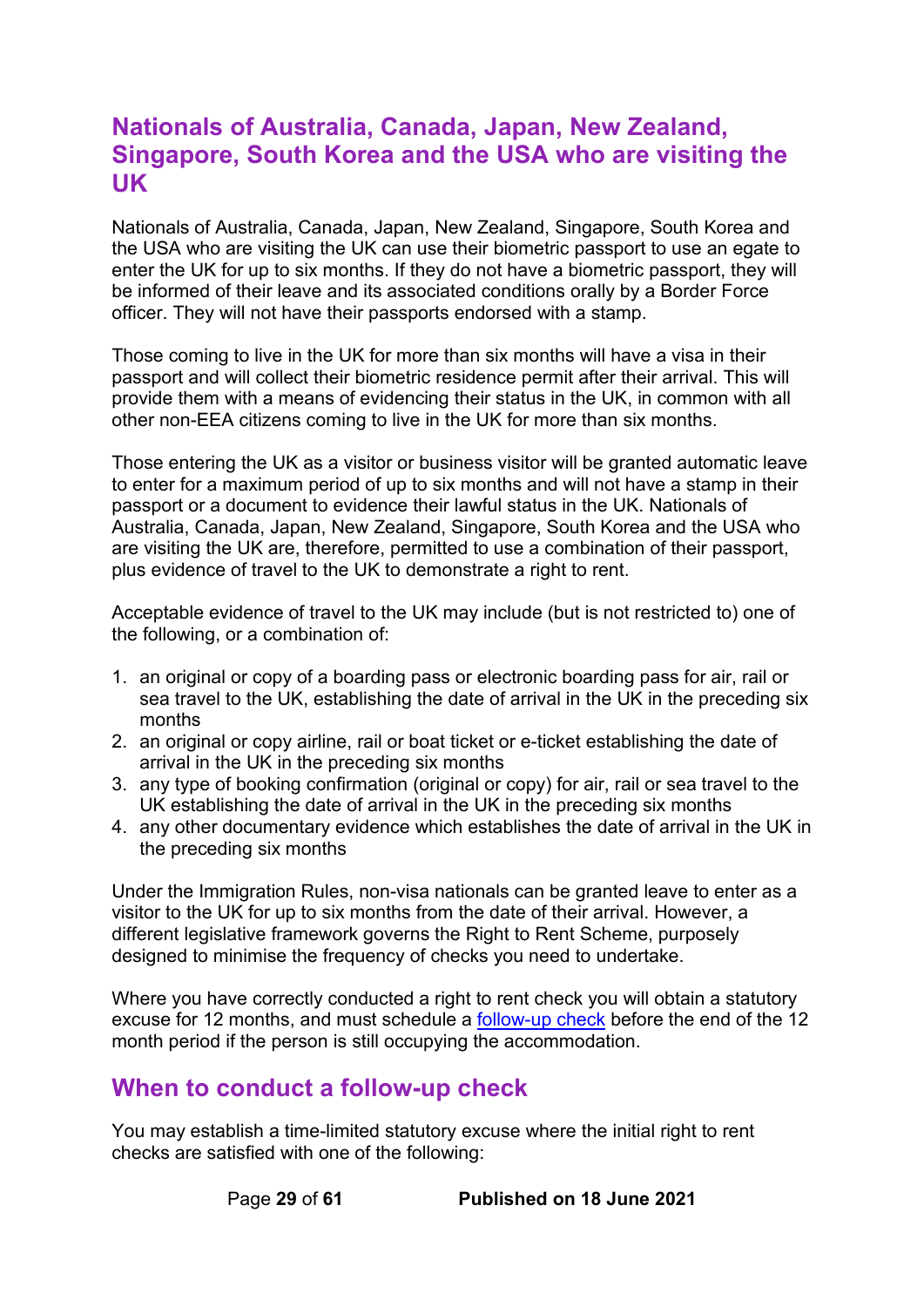- a document from [List B](#page-41-0)
- a time-limited response from the Home Office online service
- a check for a [national of Australia, Canada, Japan, New Zealand, Singapore,](#page-28-0)  [South Korea and the USA](#page-28-0) who is a visitor or
- the [Landlord Checking Service](https://eforms.homeoffice.gov.uk/outreach/lcs-application.ofml) has provided a 'yes' response to a request for verification of a right to rent

This time-limited statutory excuse lasts for:

- 12 months from the date of the right to rent check, or
- until expiry of the person's permission to be in the UK, or
- until expiry of the validity of their immigration document(s) which evidences their right to be in the UK, whichever is later.

In order to maintain a statutory excuse, follow-up checks should be conducted before the lime-limited excuse expires.

You should ask the tenant for proof of their continued right to rent. The tenant can choose to evidence this either by providing the landlord with documents from [List A](#page-38-1)  [or B,](#page-38-1) a document as set out in the code of practice or by using the [Home Office](#page-22-1)  [online checking service,](#page-22-1) if applicable.

If the tenant is unable to produce their documents, you should contact the [Landlord](https://eforms.homeoffice.gov.uk/outreach/lcs-application.ofml) [Checking Service.](https://eforms.homeoffice.gov.uk/outreach/lcs-application.ofml)

If the tenant cannot produce evidence of their continued right to rent, you must make [a report to the Home Office](#page-29-0) in order to maintain your statutory excuse.

### <span id="page-29-0"></span>**Making a report to the Home Office**

If the [follow-up checks](#page-28-1) indicate that a tenant no longer has the right to rent, or an existing tenant or tenants are not co-operating with follow-up checks, you must make a report to the Home Office using an [online form.](https://eforms.homeoffice.gov.uk/outreach/lcs-reporting.ofml) You must make the report as soon as reasonably practicable after discovering that the tenant no longer has a right to rent, and before your existing time-limited statutory excuse expires.

Copies of documents should not be submitted when making a report but should be retained as set out in [initial right to rent checks](#page-19-1) for future enquiries.

Making a report in the specified way will generate a unique reference number. You must ensure you keep a copy of this number as evidence of your continued statutory excuse. All copies of documents taken should be kept for the duration of the tenancy agreement and for at least one year thereafter.

A statutory excuse can only be maintained when the initial checks have been conducted before the beginning of the tenancy. If you have failed to conduct the initial right to rent checks before the beginning of a tenancy, you cannot establish a statutory excuse by making a report to the Home Office at a later date.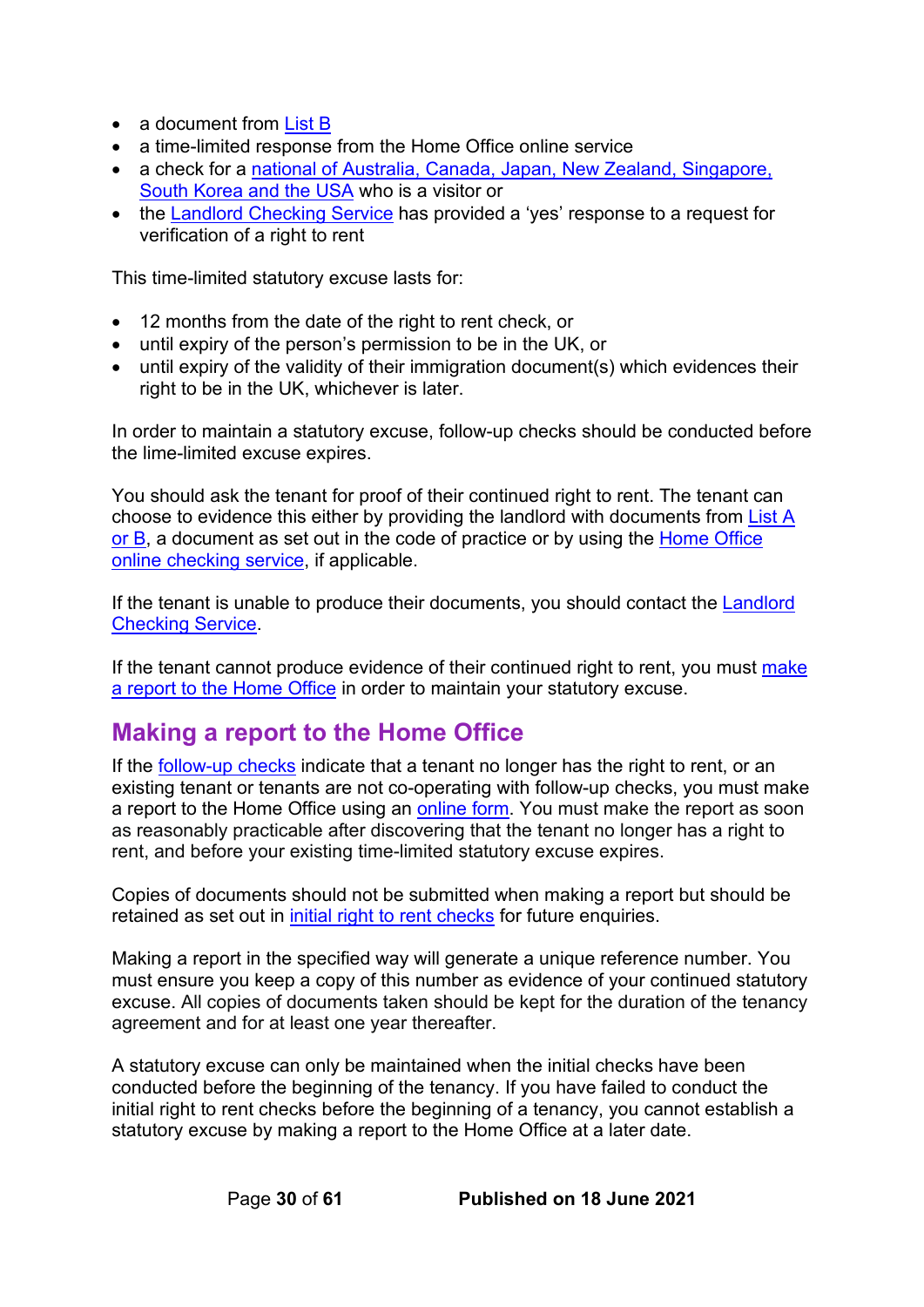# <span id="page-30-0"></span>When to end a tenancy due to immigration status

If you know or have reasonable cause to believe that someone is living in your property and is not allowed to rent due to their immigration status, you have a range of options to end your tenancy with them. If you have made a report to the Home Office which maintains your statutory excuse, you are not required to end the tenancy agreement.

## <span id="page-30-1"></span>**Ending a tenancy: your options**

The following options may be available to you to end a tenancy with a disqualified person:

- if multiple people live in the property and some are disqualified and others are not, you can agree with the disqualified person(s) that they will leave the property - if they are a tenant, you can consider reassigning the tenancy to one or more remaining non-disqualified tenants
- arrange the surrender of the tenancy by mutual agreement
- rely on a [Notice of Letting to a Disqualified Person](#page-33-0) to begin the process to recover vacant possession - the steps you should take depend on whether this names all occupiers or [some of the occupiers](#page-31-1)
- [take other steps](https://www.gov.uk/guidance/ending-a-tenancy-due-to-immigration-status#other-steps) to recover vacant possession, depending on the kind of tenancy

This section of the guidance will help you to understand your rights and responsibilities to:

- [use a Notice of Letting to a Disqualified person to end a tenancy](#page-30-2)
- [tell the Home Office that a disqualified person has left your property](#page-32-1)
- [request a Notice of Letting to a Disqualified Person](#page-33-0)
- check if a person is still disqualified from renting

## <span id="page-30-2"></span>**Using a Notice of Letting to a Disqualified Person**

The Home Office may send you a Notice of Letting to a Disqualified Person to tell you that someone living in your property is disqualified from renting. You need to keep this document safe as you may need to show it to your tenant or to the courts.

If you have received a Notice of Letting to a Disqualified Person, it shows you have grounds for ending the tenancy. In certain circumstances, the Notice of Letting to a Disqualified Person may allow you to end a tenancy with a disqualified person without a court order.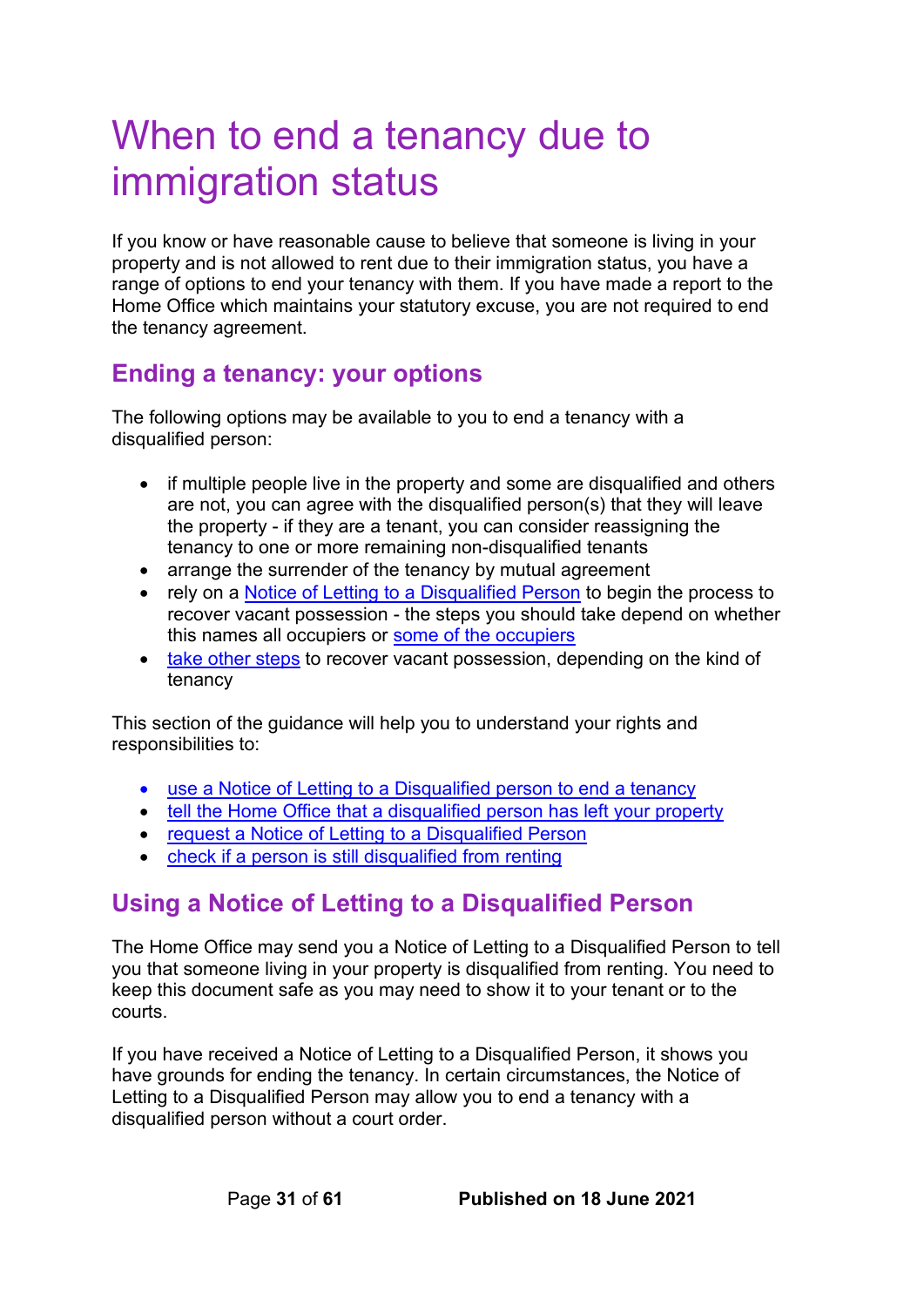The Home Office will also inform the person(s) named on the Notice of Letting to a Disqualified Person, making them aware that it has been sent. If a person believes that they have been named in error, they should contact the Home Office.

The person can do this by contacting the Home Office, either via the team dealing with their case, via their reporting centre, or by calling the immigration public enquiry line on 0300 123 2241. To note, call charges may apply: [find out](https://www.gov.uk/call-charges)  [about call charges.](https://www.gov.uk/call-charges)

Once you have acted on a Notice of Letting to a Disqualified Person, you must [let the Home Office know when a disqualified person has left your property.](#page-32-1)

### <span id="page-31-0"></span>**Using a Notice of Letting to a Disqualified Person when it names all the tenants**

If you have received a Notice of Letting to a Disqualified Person which names all the tenants in your property (or the sole tenant if there is only one), or multiple Notices which together name all tenants, you have a number of options to end the tenancy with the disqualified persons:

- arrange the surrender of the tenancy by mutual agreement
- serve the appropriate [Prescribed Notice](https://www.gov.uk/government/publications/notice-of-eviction-and-end-of-tenancy) on all your tenants, along with copies of the Notice of Letting to a Disqualified Person from the Home Office, and give the occupiers at least 28 days' notice for them to leave

If the tenants do not leave by the time their notice period expires, you can:

- 1. rely on the Notice of Letting to a Disqualified Person to apply to the district registry of a High Court, to ask that High Court enforcement officers evict them - you can do this without a court order for possession under Section 33D of the Immigration Act 2014
- 2. exclude them from the property peacefully after the notice period has expired, for example by changing the locks

Alternatively, you can [take other steps to recover vacant possession.](#page-32-0) The action you take will depend on the type of tenancy you have.

### <span id="page-31-1"></span>**Using a Notice of Letting to a Disqualified Person when it names some of the tenants**

If you have received a Notice of Letting to a Disqualified Person which names some of the tenants in your property, but not all of them, you have a number of options to end the tenancy.

You can ask the disqualified person(s) to leave voluntarily if you wish in one of the following ways:

Page **32** of **61 Published on 18 June 2021**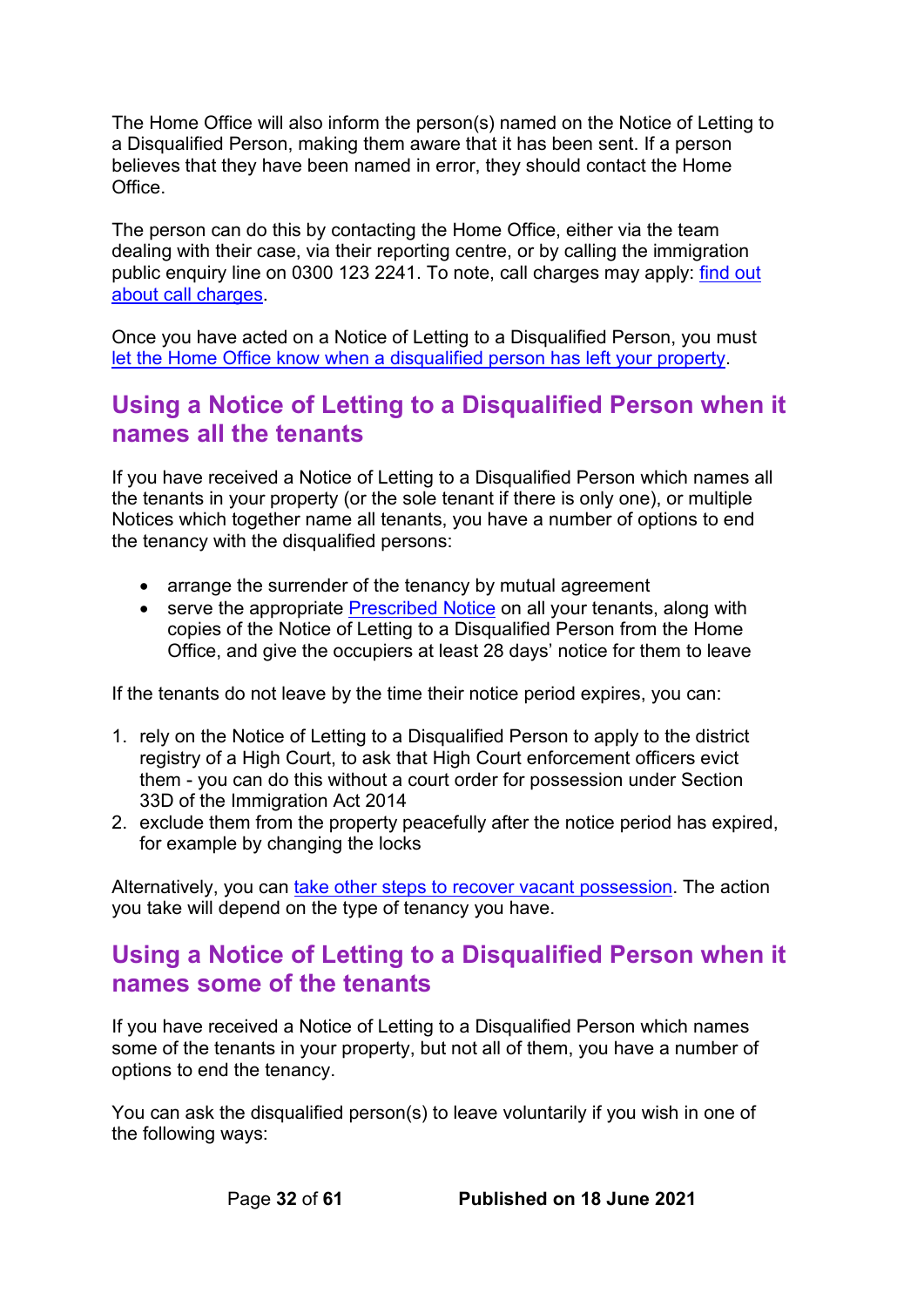- 1. agree with the disqualified person that they will leave the property if they are a tenant you can consider reassigning the tenancy to one or more of the remaining non-disqualified tenants
- 2. arrange the surrender of the tenancy by mutual agreement

Alternatively, you can [take other steps to recover vacant possession.](#page-32-0)

### <span id="page-32-0"></span>Taking other steps to recover possession

If a disqualified person(s) does not leave under any of the routes described above, you can take other steps to recover vacant possession. The action you take will depend on the kind of tenancy you have.

If the fixed term of an Assured Shorthold Tenancy has already expired, you can serve a [Section 21 Notice](https://www.gov.uk/evicting-tenants/section-21-and-section-8-notices) giving the appropriate amount of notice. After the notice period has expired you can apply to the courts for a possession order. Currently, because of the coronavirus pandemic, the minimum notice that must be given prior to applying to the courts for possession via Section 21 is six months. This will be the case until at least March 2021.

You can give notice to your tenants under Schedule 2 of the Housing Act 1988 using a [Section 8 Notice,](https://www.gov.uk/evicting-tenants/section-21-and-section-8-notices) relying on ground 7B. You can do this whether or not the fixed term has expired. If the tenants have not left the property after that notice period has expired, you can apply to the court for a mandatory possession order, relying on ground 7B. The court will either grant this order or may use discretion to order a transfer of the tenancy to the tenants that are not disqualified from renting.

If the tenancy is a Rent Act 1977 tenancy (that is, it started before 15 January 1989), you can apply to the court for a possession order relying upon the immigration status of the disqualified person, under case 10A of Schedule 15 of the Rent Act 1977.

You must refer to the latest [MHCLG guidance](https://www.gov.uk/government/publications/understanding-the-possession-action-process-guidance-for-landlords-and-tenants/understanding-the-possession-action-process-a-guide-for-private-landlords-in-england-and-wales) on evictions which have been adjusted in response to COVID-19. Since 1 June, notice periods that are currently 6 months will reduce to at least 4 months. Notice periods for the most serious cases will remain lower

### <span id="page-32-1"></span>**Tell the Home Office that a disqualified person has left your property**

[Let the Home Office know when a disqualified person has left your property](https://www.ending-a-tenancy.homeoffice.gov.uk/what) after you have acted on a Notice of Letting to a Disqualified Person. The Home Office will then update their records.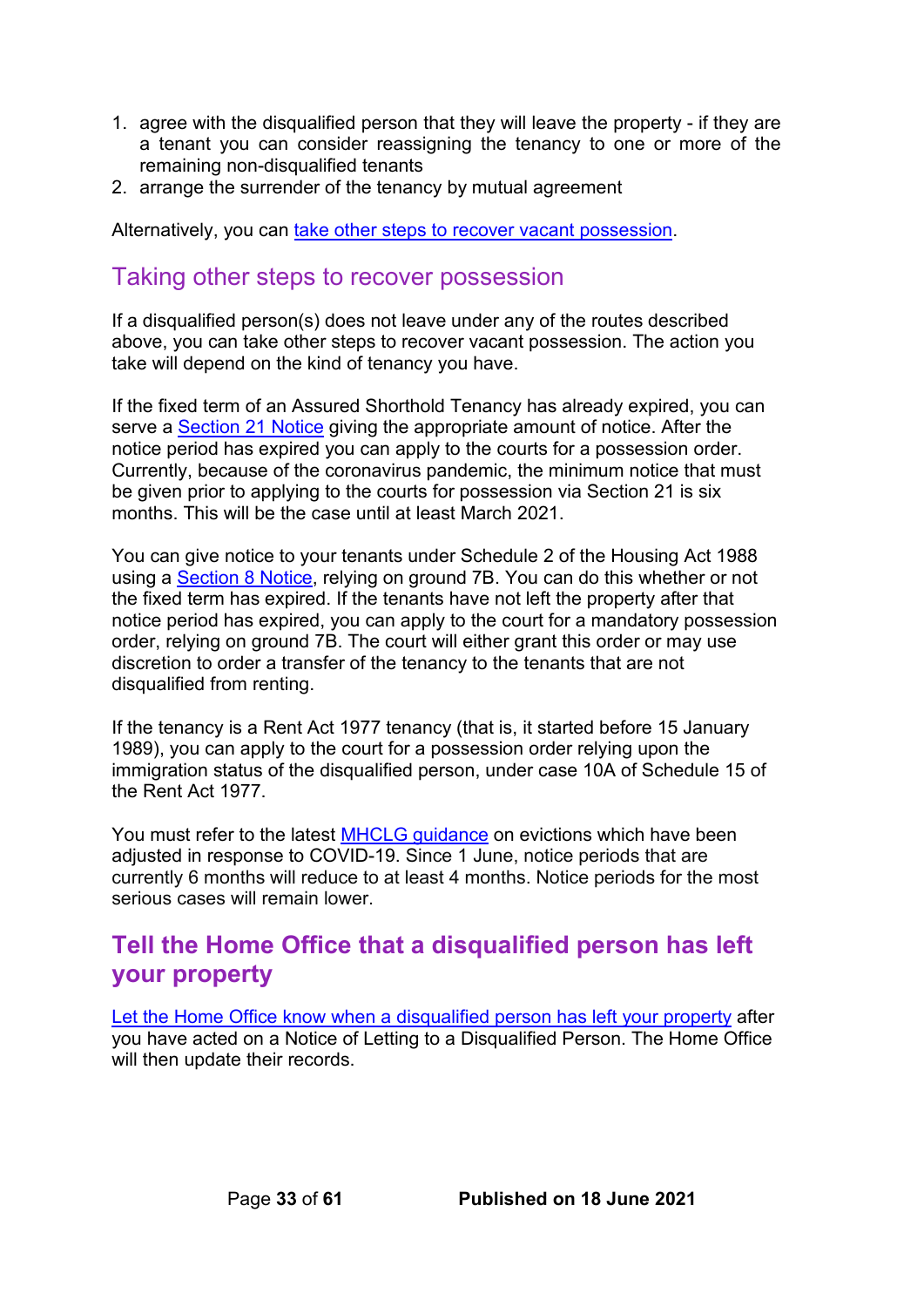## <span id="page-33-0"></span>**Request a Notice of Letting to a Disqualified Person**

If you know or have reasonable cause to believe that you are renting to someone who is disqualified from renting, you can request a Notice of Letting to a [Disqualified Person](http://www.ending-a-tenancy.homeoffice.gov.uk/) if the Home Office has not sent you one.

You can also make this request if you have received a Notice of Letting to a Disqualified Person for some tenants, and you have reasonable cause to believe that other tenants are also disqualified from renting. If all tenants are then named on a Notice, or multiple Notices, you can [rely on the Notice\(s\) to bring the](#page-30-2)  [tenancy to an end without a court order.](#page-30-2)

### <span id="page-33-1"></span>**'Minded to serve' process**

Before a Notice of Letting to a Disqualified Person (NLDP) is issued, the Home Office will make enquiries with your tenant giving them an opportunity to demonstrate that they are not a disqualified person. The Home Office will do this by issuing them with a 'minded to serve' letter asking them for evidence that they have a right to rent or qualify for permission to rent. Your tenant will have 28 calendar days to provide a response to the Home Office, who will consider whether the evidence provided establishes whether the tenant has a right to rent, or if permission to rent is applicable in their case. The Home Office will aim to respond to the tenant within 28 days of receipt of the evidence provided.

If the Home Office agrees that the tenant has a right to rent or could be granted permission to rent, we will advise both you and the tenant, in writing, that we will not issue an NLDP.

If an NLDP is appropriate, this will be issued to you, enabling you to take action to end the tenancy agreement.

## <span id="page-33-2"></span>**Check if a person is still disqualified from renting**

As it is possible for a tenant's immigration status to change, it may be advisable to check that the person is still disqualified from renting before you use the NLDP to recover vacant possession. You may wish to do this if some time has passed since it was issued, and you want to use it now.

### <span id="page-33-3"></span>Further advice on ending a tenancy

Both landlords and tenants can also seek legal advice from solicitors, housing advice centres or the [Citizens Advice.](https://www.citizensadvice.org.uk/)

If you need to apply to a court, you can find your most suitable court using the [court finder.](https://courttribunalfinder.service.gov.uk/search)

You can call the Landlord Helpline on 0300 790 6268 for general information about ending a tenancy with a disqualified person. The helpline cannot discuss individual cases.

Page **34** of **61 Published on 18 June 2021**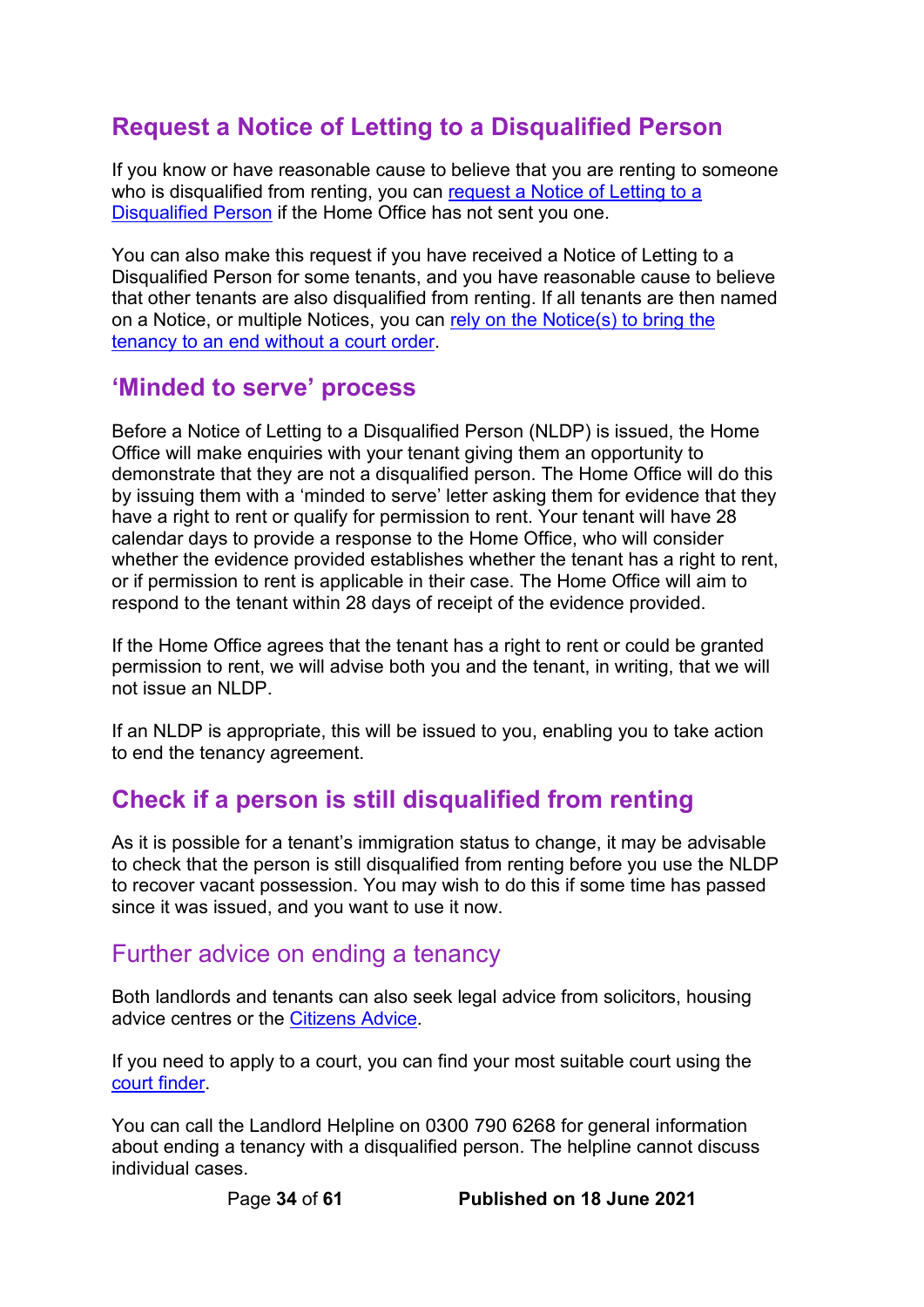# <span id="page-34-0"></span>What are the sanctions if you are found to be renting to a disqualified person?

If you are found to be renting to someone who does not have the right to rent and you have not conducted the checks as set out in the code of practice, you may face sanctions including:

- a civil penalty of up to £3,000 per disqualified person
- in the most serious cases, a criminal conviction carrying a prison sentence

## <span id="page-34-1"></span>**Civil penalties**

The amount of any penalty issued is determined on a case-by-case basis. The [code](https://www.gov.uk/government/publications/right-to-rent-landlords-code-of-practice)  [of practice on right to rent checks: civil penalty scheme for landlords and their agents](https://www.gov.uk/government/publications/right-to-rent-landlords-code-of-practice) explains how a penalty is calculated.

You will have a statutory excuse against a penalty if you can show that you have conducted an initial right to rent check, any [follow-up checks](#page-28-1) if necessary, and made any required [report to the Home Office.](#page-29-0)

You will not have a statutory excuse against a penalty if you cannot show that you have conducted an initial right to rent check, any follow up checks if necessary, and made any required report to the Home Office. If you are found to be renting to a person who does not have a right to rent, you will be liable for a penalty.

## <span id="page-34-2"></span>**The offence of 'knowingly letting to a disqualified person'**

You will commit a criminal offence under section 33a and 33b of the [Immigration Act](http://www.legislation.gov.uk/ukpga/2016/19/part/2/crossheading/residential-tenancies/enacted)  [2016,](http://www.legislation.gov.uk/ukpga/2016/19/part/2/crossheading/residential-tenancies/enacted) if you know or have reasonable cause to believe that you are renting to a person who does not have the right to rent. You may face an unlimited fine and in the most serious cases, up to five years in prison. This includes:

- 1. the tenant didn't have leave (permission) to enter or remain in the UK
- 2. the tenant's leave had expired
- 3. the tenant's documents were incorrect, or it is reasonably apparent that they are false

It is illegal to rent to someone aged 18 or over, who is subject to immigration control and who is not allowed to rent the property in question. The penalty scheme is the sanction applied in most routine cases involving letting to disqualified persons. If you have complied with the civil penalty scheme, then you will not be in a position of knowingly letting and will have a statutory excuse.

The criminal offence is for the most serious cases. It is not intended for landlords who have simply made a mistake when complying with the Right to Rent Scheme. In

Page **35** of **61 Published on 18 June 2021**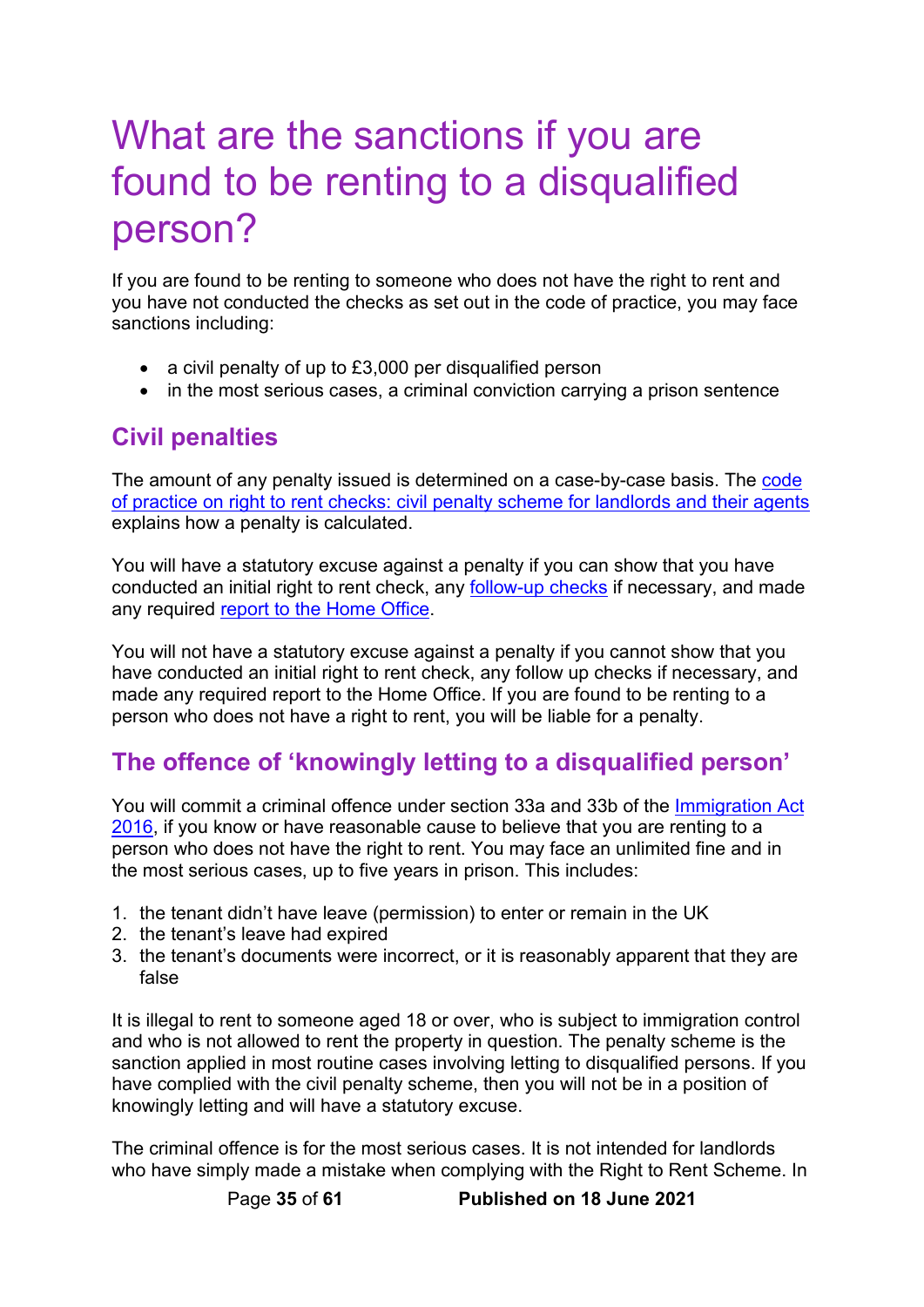the most serious cases, prosecution may be considered where it is deemed the appropriate response to the noncompliance encountered.

## <span id="page-35-0"></span>**How and when a civil penalty is served**

If a person does not have the right to rent and is found living in a privately rented property owned by you, you will be asked to show that you made a right to rent check (including any [follow-up checks](#page-28-1) and [reports necessary\)](#page-29-0).

A penalty will not be issued in respect of a tenancy entered into before the Right to Rent Scheme commenced. If you cannot show the checks were made when the suspected breach of the law is identified, you may be served with a **Referral Notice** during a visit by the Home Office, explaining that liability for a penalty is being considered.

You will then be sent an **Information Request**. This provides you with an opportunity to present information and evidence. For example, evidence of a statutory excuse against a penalty, evidence that the checks were in fact conducted or that you are not the [liable party.](#page-10-2) After considering the case the Home Office will issue either a **Civil Penalty Notice,** or a **No Action Notice**, together with a Statement of Case explaining the decision.

The Home Office may routinely share information with other government departments, as required, in administering penalties under the Right to Rent Scheme. For more information about how the Home Office may use personal information, please refer to the [Borders, immigration and citizenship: privacy](https://www.gov.uk/government/publications/personal-information-use-in-borders-immigration-and-citizenship/borders-immigration-and-citizenship-privacy-information-notice)  information notice - [GOV.UK \(www.gov.uk\).](https://www.gov.uk/government/publications/personal-information-use-in-borders-immigration-and-citizenship/borders-immigration-and-citizenship-privacy-information-notice)

## <span id="page-35-1"></span>**Paying a civil penalty**

Your Civil Penalty Notice will state the penalty amount and the date by which your payment should be made. The due date for the full amount is 28 days from the date your Civil Penalty Notice was given and will be clearly shown on your notice. The possible methods of payment will also be explained. If you fail to pay your penalty or exercise your objection or appeal rights by the deadlines given, enforcement action to recover the debt will be taken against you.

### <span id="page-35-2"></span>Fast payment option

A fast payment option reduces the amount of your penalty by 30 per cent if we receive payment **in full within 21 days of it being due**. The discounted penalty amount and the final date by which you must pay will be clearly shown on your notice. If you have been found to be renting to any disqualified persons in the previous three years for whom you did not have a statutory excuse, you are not eligible for this reduced payment after the first penalty notice or offence.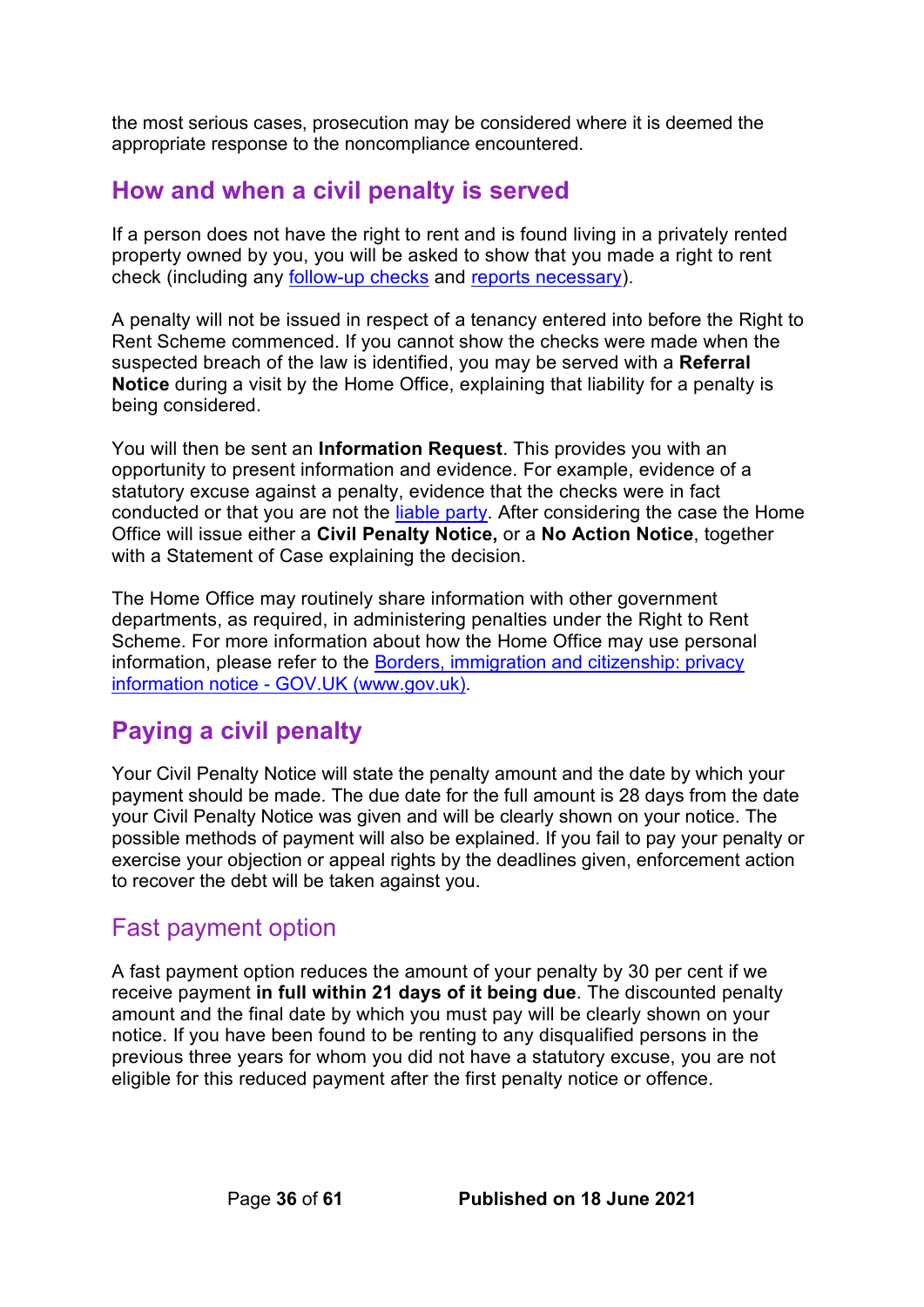## <span id="page-36-0"></span>Payment by instalments

We will consider the impact of the penalty on you in circumstances where you are unable to pay it in one lump sum. We may agree that you are able to pay your penalty by instalments over an agreed period of time, usually up to 24 months, and exceptionally up to 36 months. We will not reduce the penalty amount.

You may request to pay the penalty by way of an instalment plan by **Direct Debit**. If you wish to take up this option, you should contact the Home Office Shared Service Centre by e-mail to Order-to-cash@homeoffice.gov.uk stating that you wish to request an instalment plan or by writing to the Order to Cash Team at:

**Order to Cash Team Home Office Shared Service Centre HO Box 5003 Newport Gwent NP20 9BB Telephone: 0845 0100125** 

This should be **done within 28 days** of the date your Civil Penalty Notice was given, in order for your application to be considered. When we inform you of our decision, we will state when the payment or payments are due. Your request to pay by instalments does not affect the time limits within which an objection against the penalty must be brought.

If you do not pay an instalment on the due date, debt recovery enforcement action will be taken. A fast payment option may not be paid by instalments

## <span id="page-36-1"></span>**Objecting to a civil penalty**

If you have been issued with a **Civil Penalty Notice**, you may object in writing to the Home Office within 28 days of the date specified in the notice, after which you will lose the right to object.

You may object on the following grounds:

- you are not liable to pay the penalty (for example, because you are not the landlord of the disqualified person), or
- you have a statutory excuse (this means that you conducted the checks and made any necessary reports), or
- the level of penalty is too high (this means that the Home Office has miscalculated the amount of the penalty by reference to the wrong criteria).

The objection must contain:

- the reference number of the penalty notice
- the name and contact address of the landlord and any relevant agent
- the name and address of the tenant(s) in respect of whom the penalty was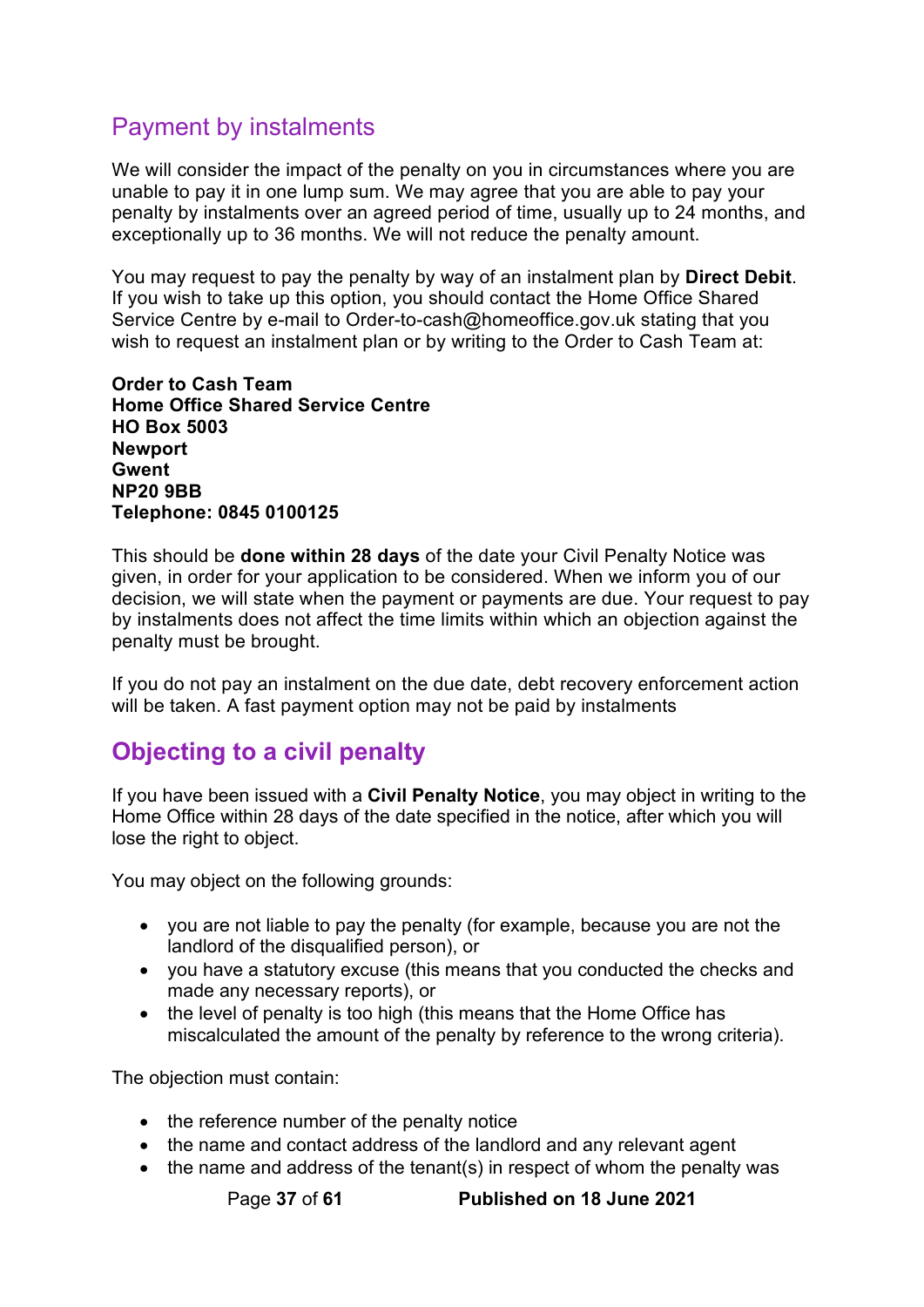issued, and

• full grounds of objection together with supporting evidence, including copies of any documents relied upon

The Home Office will then consider the objection and reply within 28 days with an **Objection Outcome Notice** notifying you that either:

- the penalty is to be maintained, or
- the penalty is to be cancelled, or
- the penalty is to be reduced.

In the case that the penalty is increased, you will be served with a new **Civil Penalty Notice** which you may then first object to, and subsequently appeal against.

## <span id="page-37-0"></span>**Appeal against a civil penalty**

An appeal against an objection decision may be brought to a County Court on the same acceptable [grounds as for an objection,](#page-36-1) and must be made within 28 days of the due date given in the notice.

An appeal must be filed using [Form N161,](https://www.gov.uk/government/publications/form-n161-appellants-notice-all-appeals-except-small-claims-track-appeals-and-appeals-to-the-family-division-of-the-high-court) which can be obtained from any County Court office or on the **HM Court Services** website, the form will also include guidance on the process. The completed appeal form will need to be submitted with the relevant fee. You are also required to serve the appeal papers on Secretary of State for the Home Office. This can be done by sending a copy of the papers by recorded delivery to: **Government Legal Department, 1 Kemble Street, London, WC2B 4TS.**

You should be aware that if your appeal to the court does not succeed, the court may order that you pay the reasonable costs or expenses of the Home Office in defending the appeal. If, however, the appeal is successful, the court may order that the Home Office pay your reasonable costs or expenses.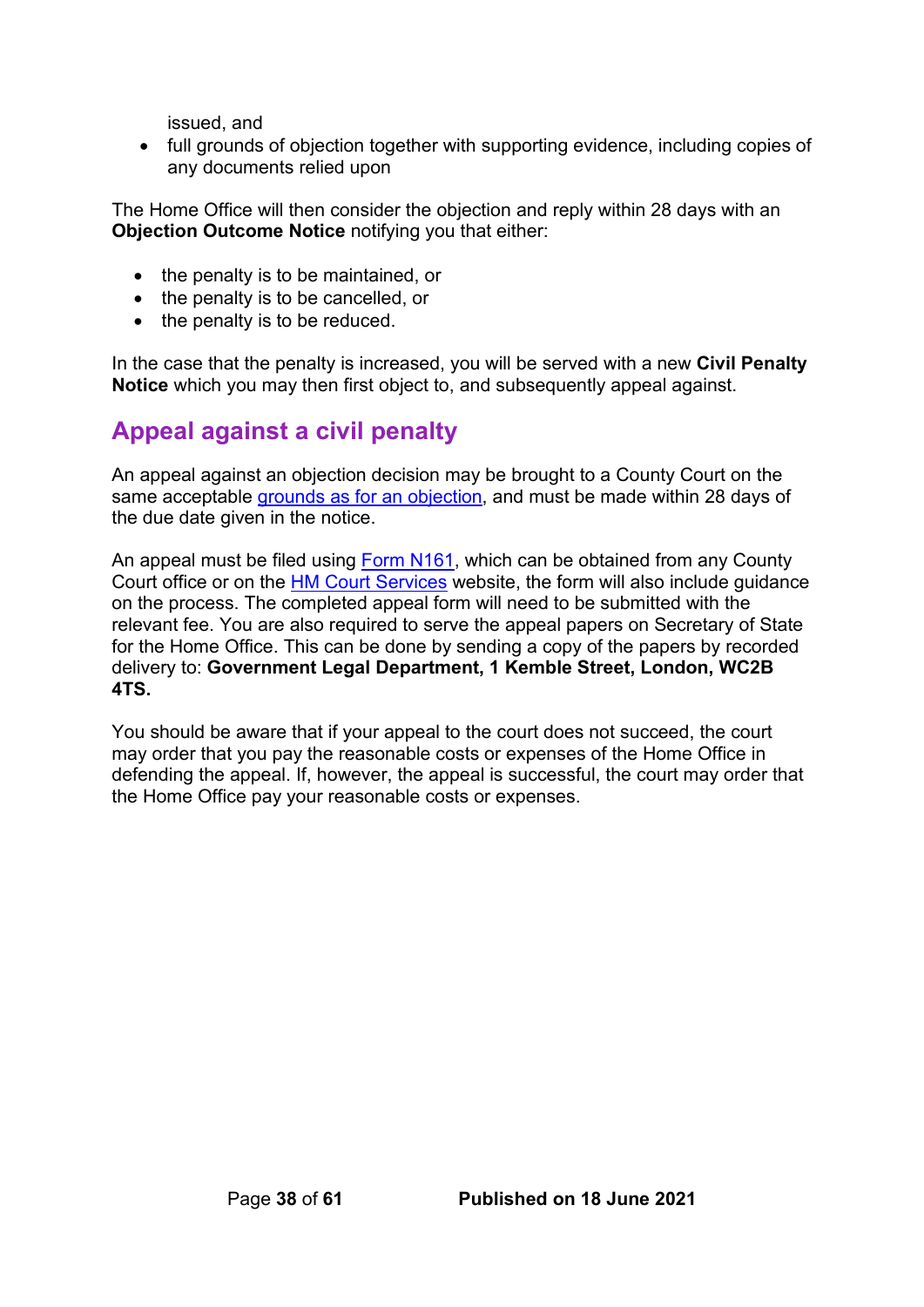# <span id="page-38-0"></span>Annex A: List of acceptable documents for manual right to rent checks (up to and including 30 June 2021)

### <span id="page-38-1"></span>**Lists of acceptable documents for a manual right to rent check**

Where an online check has been carried out, there is no requirement to check an individual's documents, as their status information is provided in real-time, directly from Home Office systems.

#### **List A - acceptable documents to establish a continuous statutory excuse.**

If a prospective tenant can produce either **one** document from group 1 or **two** documents from group 2 then they will not require a follow-up check.

#### **List A Group 1 – If a prospective tenant can produce one document from this group then a continuous statutory excuse will be established.**

- A passport (current or expired) showing that the holder is a British citizen, or a citizen of the UK and Colonies having the 'right of abode' in the UK.
- A passport or national identity card (current or expired) showing that the holder is a citizen of the European Economic Area (EEA) or Switzerland.
- A registration certificate (current or expired) issued by the Home Office to a citizen of an EEA state or Switzerland.
- A document certifying permanent residence (current or expired) issued by the Home Office to a citizen of an EEA state or Switzerland.
- A permanent residence card (current or expired) issued by the Home Office to the family member of a citizen of an EEA state or Switzerland.
- A document issued by the Home Office to a family member of a citizen of an EEA state or Switzerland (current or expired) and which indicates that the holder is allowed to stay indefinitely in the UK or has no time limit on their stay in the UK.
- A biometric immigration document (current or expired) issued by the Home Office to the holder which indicates that the person named in it is allowed to stay indefinitely in the UK or has no time limit on their stay in the UK.
- A passport or other travel document (current or expired) endorsed to show that the holder is 'exempt from immigration control', is allowed to stay indefinitely in the UK, has the right of abode in the UK, or has 'no time limit' on their stay in the UK.

Page **39** of **61 Published on 18 June 2021**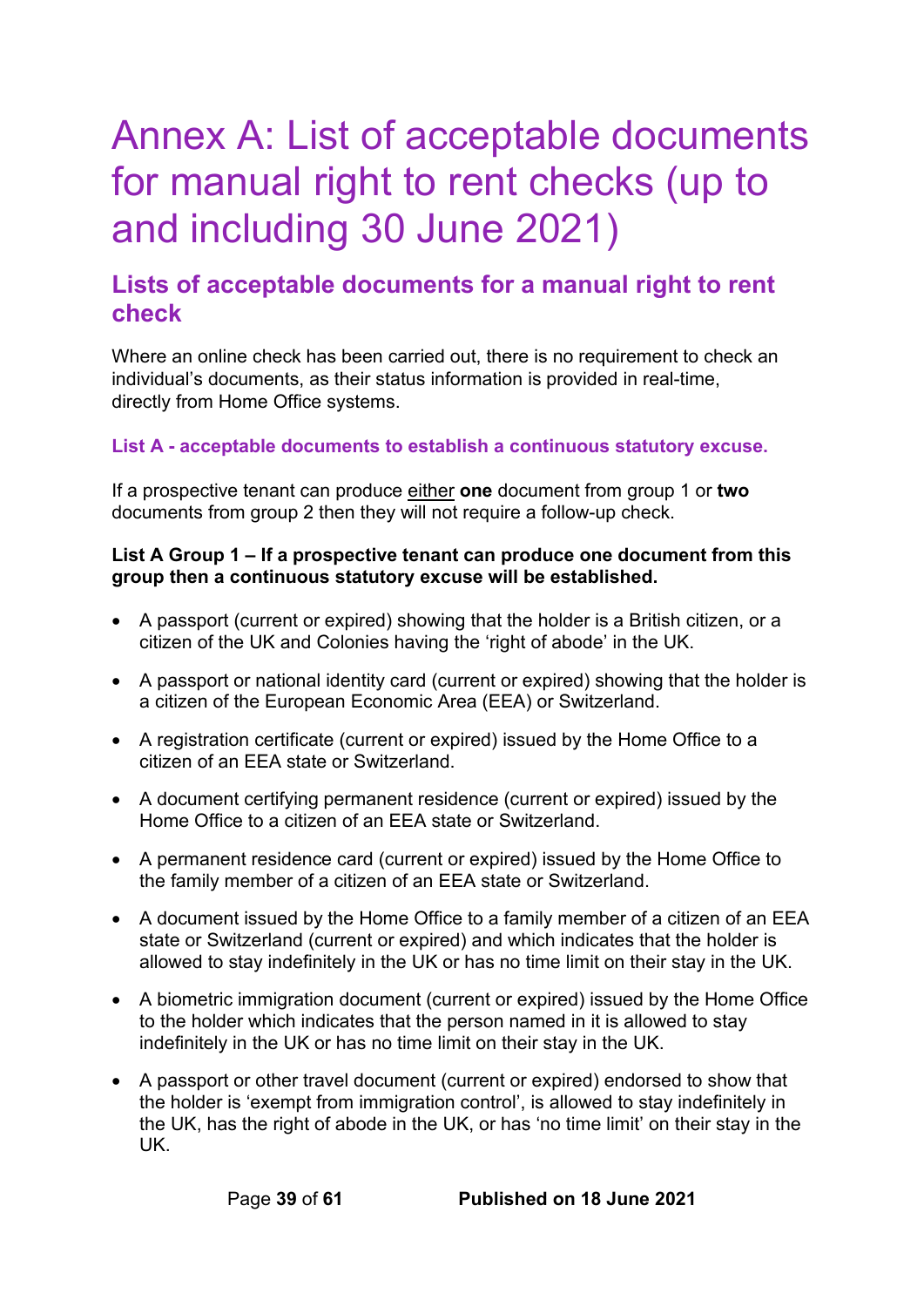- An immigration status document (current or expired) containing a photograph issued by the Home Office to the holder with an endorsement indicating that the person named in it is allowed to stay in the UK indefinitely or has no time limit on their stay in the UK.
- A certificate of registration or naturalisation as a British citizen.

#### **List A Group 2 – If a prospective tenant can produce any two documents from this group then a continuous statutory excuse will be established.**

- A birth certificate issued in the UK.
- An adoption certificate issued in the UK.
- A birth certificate issued in the Channel Islands, the Isle of Man or Ireland.
- An adoption certificate issued in the Channel Islands, the Isle of Man or Ireland.
- A letter which:
	- (a) is issued by a government department or local authority no longer than three months before the date on which it is presented;
	- (b) is signed by a named official stating their name and professional address;
	- (c) confirms the holder's name; and
	- (d) confirms that the holder has accessed services from that department or authority or is otherwise known to that department or authority.
- A letter which:
	- (a) is issued no longer than three months before the date on which it is presented;
	- (b) is signed by a British passport holder who is or has been a professional person or who is otherwise of good standing in their community;
	- (c) confirms the holder's name;
	- (d) states how long the signatory has known the holder, such period being of at least three months' duration, and in what capacity; and
	- (e) states the signatory's name, address, profession, place of work and passport number.
- A letter issued by a person who employs the holder no longer than three months before the date on which it is presented, which indicates the holder's name and confirming their status as an employee and employee reference number or National Insurance number and states the employer's name and business address.
- A letter issued by a police force in the UK no longer than three months before the date on which it is presented, confirming that the holder has been the victim of a crime in which a document listed in List A (Group 1) belonging to the holder has been stolen and stating the crime reference number.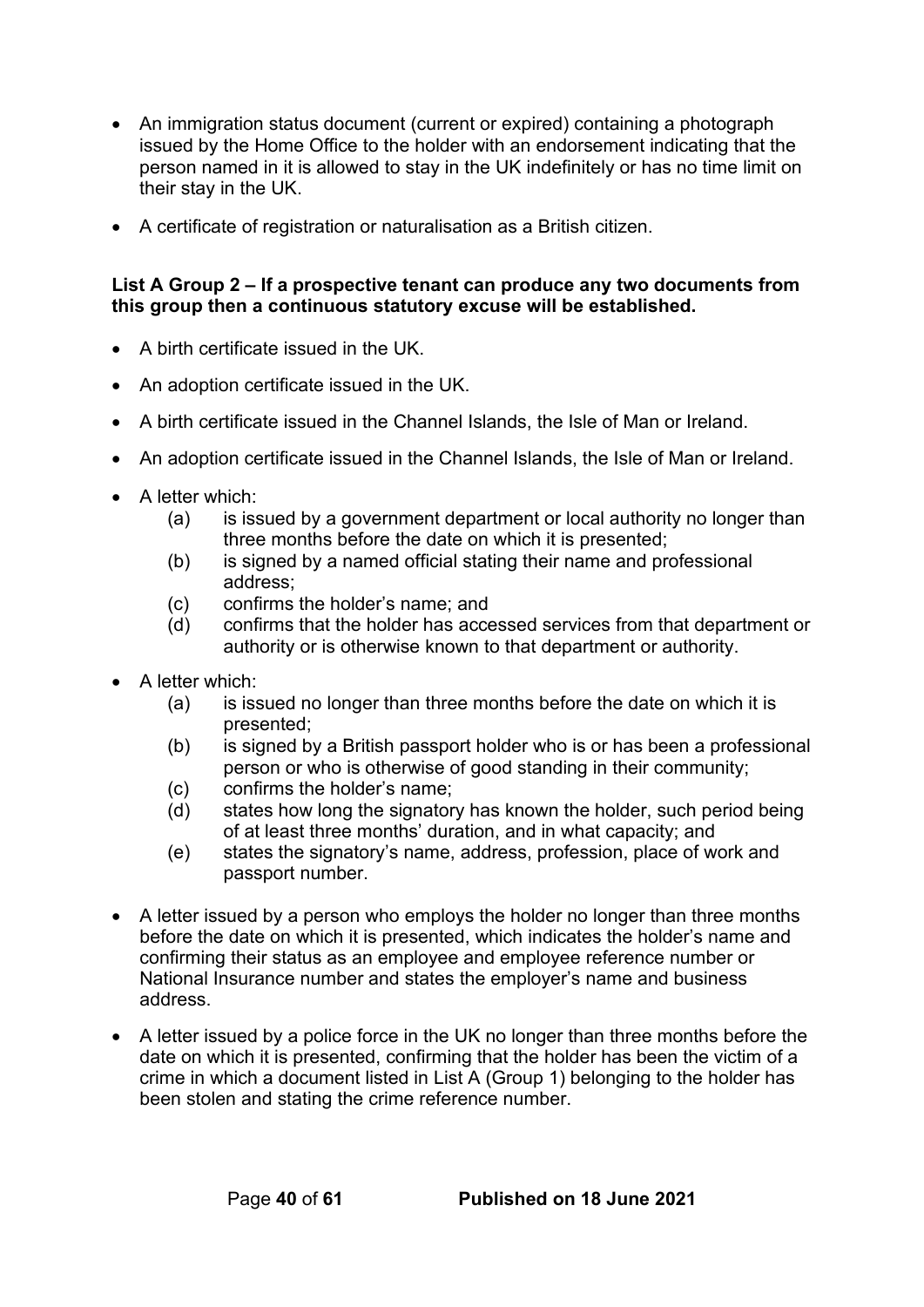- An identity card or document issued by one of Her Majesty's forces or the Secretary of State confirming that the holder is or has been a serving member in any of Her Majesty's forces.
- A letter issued by Her Majesty's Prison Service, the Scottish Prison Service or the Northern Ireland Prison Service confirming that the holder has been released from the custody of that service no longer than six months before the date on which that letter is presented and confirming their name and date of birth.
- A letter issued no longer than three months before the date on which it is presented by an officer of the National Offender Management Service in England and Wales, an officer of a local authority in Scotland who is a responsible officer for the purposes of the Criminal Procedure (Scotland) Act 1995 or an officer of the Probation Board for Northern Ireland confirming the holder's name and date of birth and confirming that the holder is the subject of an order requiring supervision by that officer.
- A current licence to drive a motor vehicle granted under Part 3 of the Road Traffic Act 1988 (to include the photocard licence in respect of licences issued on or after 1st July 1998) or Part 2 of the Road Traffic (Northern Ireland) Order 1981 (to include the photocard licence).
- A certificate issued no longer than three months before the date on which it is presented, by the Disclosure and Barring Service under Part V of the Police Act 1997, the Scottish Ministers under Part 2 of the Protection of Vulnerable Groups (Scotland) Act 2007 or the Secretary of State under Part V of the Police Act 1997 in relation to the holder.
- A document, or a screen shot of an electronic document, issued no longer than three months before the date on which it is presented, by Her Majesty's Revenue and Customs, the Department of Work and Pensions, the Northern Ireland Department for Social Development or a local authority confirming that the holder is in receipt of a benefit listed in section 115(1) or (2) of the Immigration and Asylum Act 1999.
- A letter which:
	- (a) is issued no longer than three months before the date on which it is presented;
	- (b) is issued by a public authority, voluntary organisation or charity in the course of a scheme operated to assist individuals to secure accommodation in the private rented sector in order to prevent or resolve homelessness;
	- (c) confirms the holder's name; and
	- (d) states the address of a prospective tenancy which the authority, organisation or charity is assisting the holder to obtain.
- A letter which:
	- (a) is issued by a further or higher education institution in the UK;
	- (b) confirms that the holder has been accepted on a current course of studies at that institution; and
	- (c) states the name of the institution and the name and duration of the course.

Page **41** of **61 Published on 18 June 2021**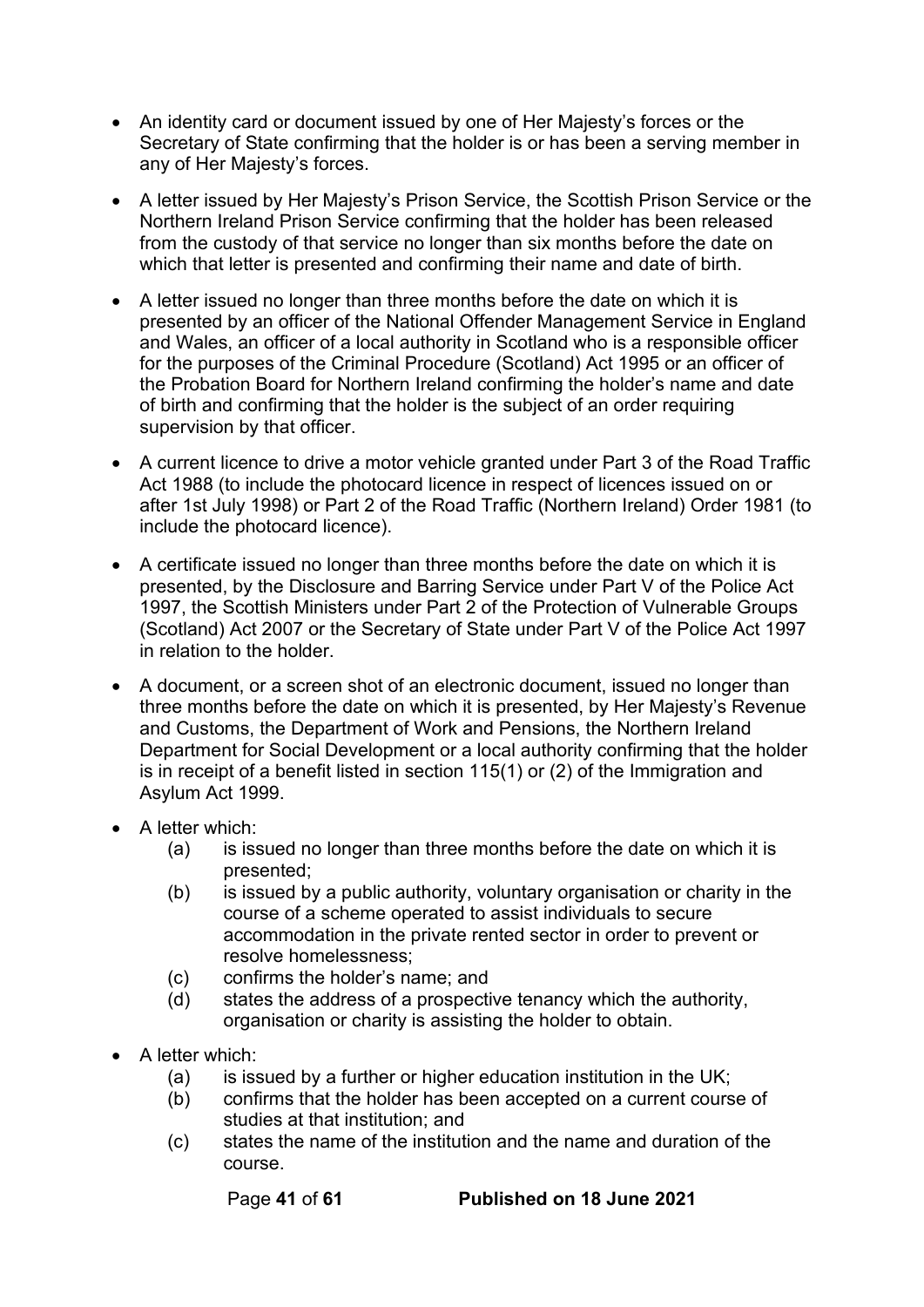#### <span id="page-41-0"></span>**List B - acceptable documents to establish a time-limited statutory excuse**

If a prospective tenant can produce **one** document from this group, then a timelimited statutory excuse will be established. A follow-up check will be required within the timescales outlined in [eligibility periods.](#page-22-0)

- A passport or travel document which has not expired, endorsed to show that the holder is allowed to stay in the UK for a 'time-limited period'.
- A biometric immigration document which has not expired, issued by the Home Office to the holder, which indicates that the person named is permitted to stay in the UK for a time-limited period (this includes a Biometric Residence Permit).
- A residence card or a derivative residence card, which has not expired, issued by the Home Office to a non-EEA citizen who is either a family member of an EEA or Swiss citizen or has a derivative right of residence, which indicates that the holder is permitted to stay in the UK for a time-limited period.
- A current immigration status document issued by the Home Office to the holder, with a valid endorsement indicating that the holder has been granted limited leave to enter, or remain in, the UK.
- A document issued by the Home Office to a family member of a citizen of an EEA state or Switzerland, which has not expired, and which indicates that the holder is permitted to stay in the UK for a time-limited period.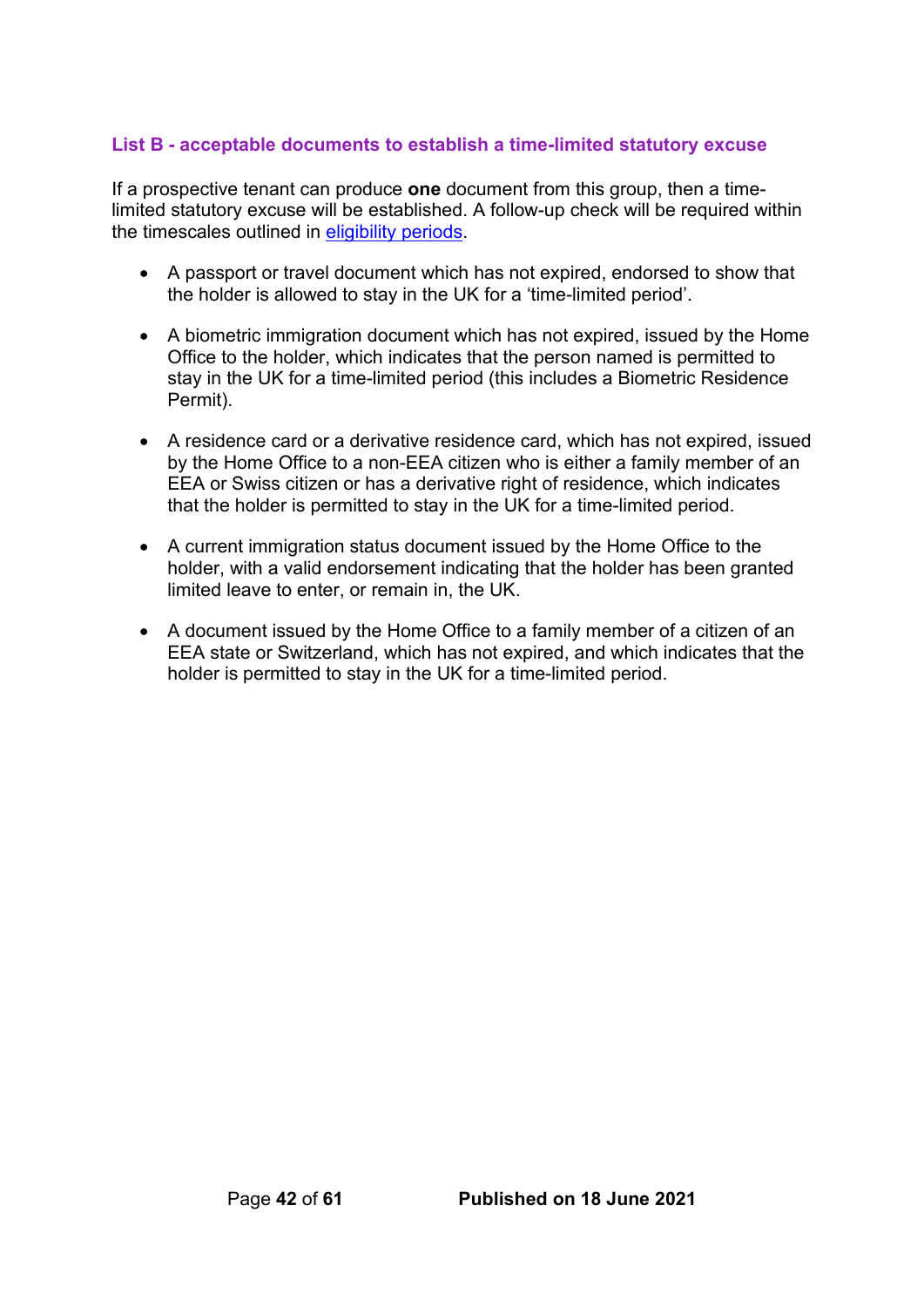# <span id="page-42-0"></span>Annex B: List of acceptable documents for manual right to rent checks (from 1 July 2021)

## <span id="page-42-1"></span>**Lists of acceptable documents for a manual right to rent check**

### **List A – acceptable documents to establish a continuous statutory excuse**

If a prospective tenant can produce either **one** document from group 1 or **two** documents from group 2 then they will not require a follow-up check.

### **List A Group 1 – If a prospective tenant can produce one document from this group then a continuous statutory excuse will be established**

- A passport (current or expired) showing that the holder is a British citizen, or a citizen of the UK and Colonies having the 'right of abode' in the UK.
- A passport or passport card (current or expired) showing that the holder is a national of the Republic of Ireland.
- A current document issued by the Home Office to a family member of a citizen of an EEA or Swiss citizen, and which indicates that the holder is allowed to stay indefinitely in the UK or has no time limit on their stay in the UK.
- A document issued by the Bailiwick of Jersey, the Bailiwick of Guernsey or the Isle of Man, which has been verified as valid by the Home Office Landlord Checking Service, showing that the holder has been granted unlimited leave to enter or remain under Appendix EU to the Jersey Immigration Rules, Appendix EU to the Immigration (Bailiwick of Guernsey) Rules 2008 or Appendix EU to the Isle of Man Immigration Rules.
- A current permanent residence card issued by the Home Office to the family member of an EEA or Swiss citizen.
- A biometric immigration document (current or expired) issued by the Home Office to the holder which indicates that the person named in it is allowed to stay indefinitely in the UK or has no time limit on their stay in the UK.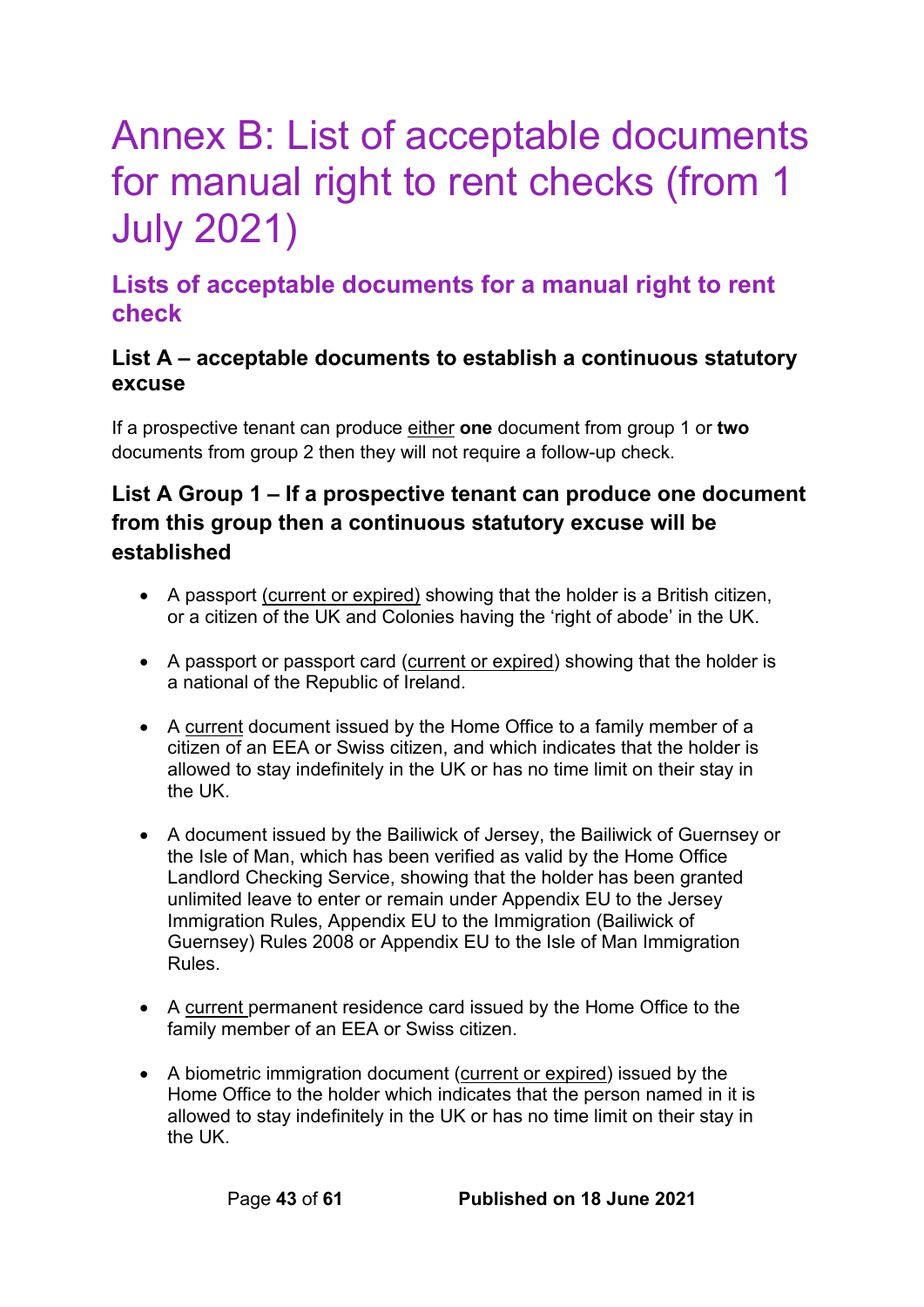- A current passport or other travel document endorsed to show that the holder is exempt from immigration control, is allowed to stay indefinitely in the UK, has the right of abode in the UK, or has no time limit on their stay in the UK.
- A current immigration status document containing a photograph issued by the Home Office to the holder with an endorsement indicating that the person named in it is allowed to stay in the UK indefinitely or has no time limit on their stay in the UK.
- A certificate of registration or naturalisation as a British citizen.

### <span id="page-43-0"></span>**List A Group 2 – If a prospective tenant can produce any two documents from this group then a continuous statutory excuse will be established**

- A birth certificate issued in the UK
- An adoption certificate issued in the UK
- A birth certificate issued in the Channel Islands, the Isle of Man or Ireland
- An adoption certificate issued in the Channel Islands, the Isle of Man or Ireland
- A letter which:
	- (a) is issued by a government department or local authority no longer than three months before the date on which it is presented;
	- (b) is signed by a named official stating their name and professional address;
	- (c) confirms the holder's name; and
	- (d) confirms that the holder has accessed services from that department or authority or is otherwise known to that department or authority.
- A letter which:
	- (a) is issued no longer than three months before the date on which it is presented;
	- (b) is signed by a British passport holder who is or has been a professional person or who is otherwise of good standing in their community;
	- (c) confirms the holder's name;
	- (d) states how long the signatory has known the holder, such period being of at least three months' duration, and in what capacity; and
	- (e) states the signatory's name, address, profession, place of work and passport number.
- A letter issued by a person who employs the holder no longer than three months before the date on which it is presented, which indicates the holder's name and confirming their status as an employee and employee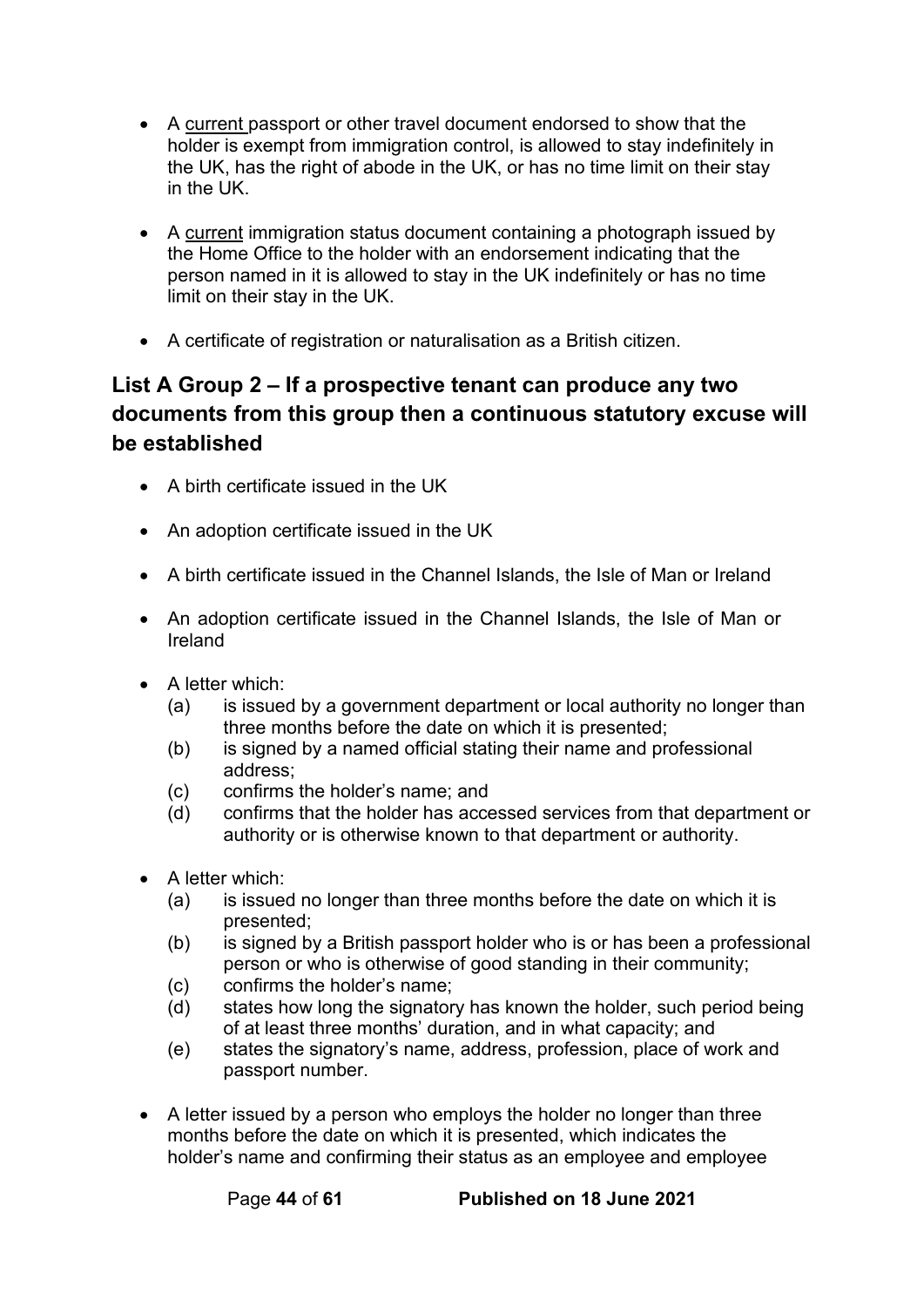reference number or National Insurance number and states the employer's name and business address.

- A letter issued by a police force in the UK no longer than three months before the date on which it is presented, confirming that the holder has been the victim of a crime in which a document listed in List A (Group 1) belonging to the holder has been stolen and stating the crime reference number.
- An identity card or document issued by one of Her Majesty's forces or the Secretary of State confirming that the holder is or has been a serving member in any of Her Majesty's forces.
- A letter issued by Her Majesty's Prison Service, the Scottish Prison Service or the Northern Ireland Prison Service confirming that the holder has been released from the custody of that service no longer than six months before the date on which that letter is presented, and confirming their name and date of birth.
- A letter issued no longer than three months before the date on which it is presented by an officer of the National Offender Management Service in England and Wales, an officer of a local authority in Scotland who is a responsible officer for the purposes of the Criminal Procedure (Scotland) Act 1995 or an officer of the Probation Board for Northern Ireland confirming the holder's name and date of birth and confirming that the holder is the subject of an order requiring supervision by that officer.
- A current licence to drive a motor vehicle granted under Part 3 of the Road Traffic Act 1988 (to include the photocard licence in respect of licences issued on or after 1st July 1998) or Part 2 of the Road Traffic (Northern Ireland) Order 1981 (to include the photocard licence).
- A certificate issued no longer than three months before the date on which it is presented, by the Disclosure and Barring Service under Part V of the Police Act 1997, the Scottish Ministers under Part 2 of the Protection of Vulnerable Groups (Scotland) Act 2007 or the Secretary of State under Part V of the Police Act 1997 in relation to the holder.
- A document, or a screen shot of an electronic document, issued no longer than three months before the date on which it is presented, by Her Majesty's Revenue and Customs, the Department of Work and Pensions, the Northern Ireland Department for Social Development or a local authority confirming that the holder is in receipt of a benefit listed in section 115(1) or (2) of the Immigration and Asylum Act 1999.
- A letter which:
	- (a) is issued no longer than three months before the date on which it is presented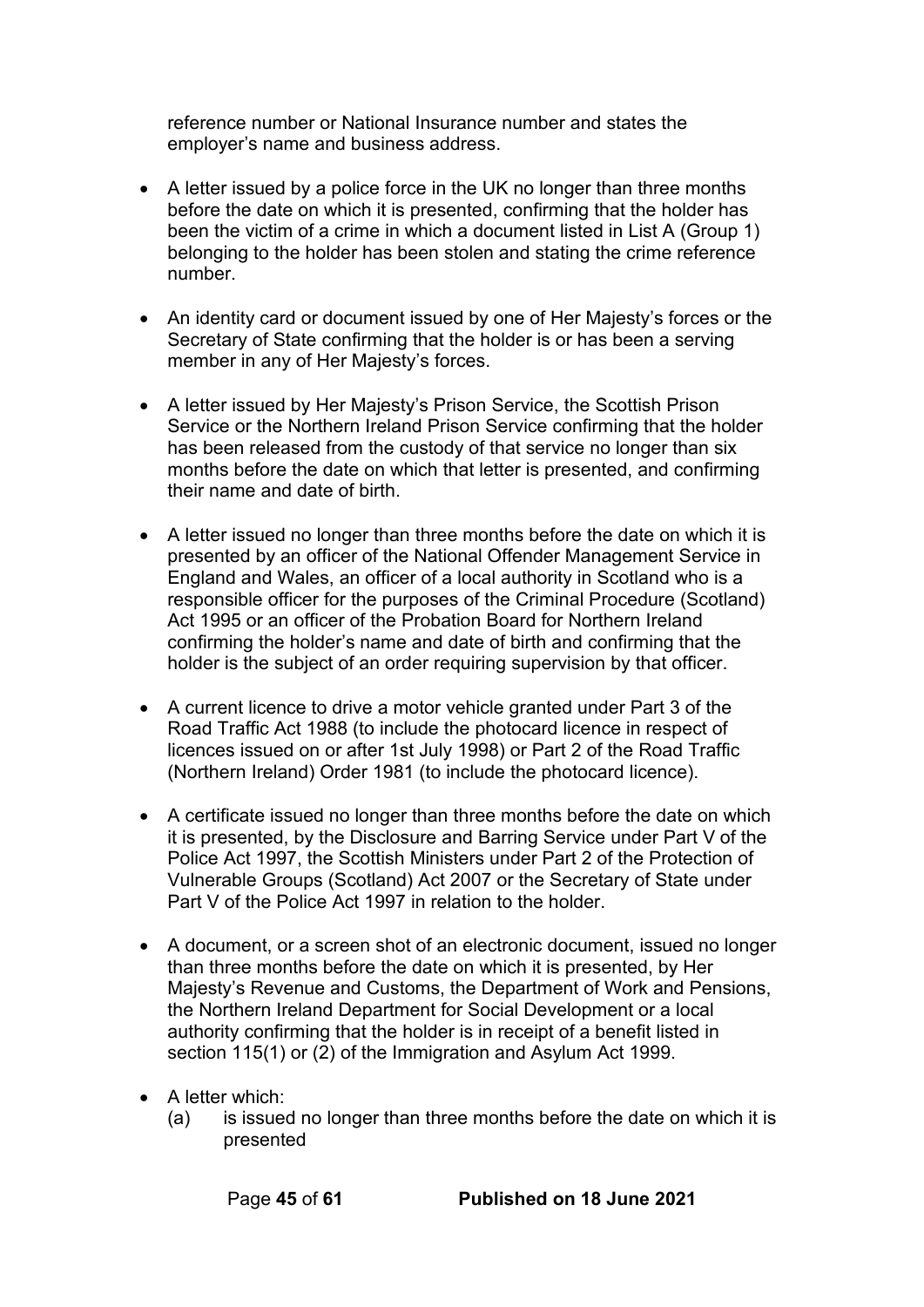- (b) is issued by a public authority, voluntary organisation or charity in the course of a scheme operated to assist individuals to secure accommodation in the private rented sector in order to prevent or resolve homelessness
- (c) confirms the holder's name, and
- (d) states the address of a prospective tenancy which the authority, organisation or charity is assisting the holder to obtain.
- A letter which:
	- (a) is issued by a further or higher education institution in the UK
	- (b) confirms that the holder has been accepted on a current course of studies at that institution, and
	- (c) states the name of the institution and the name and duration of the course.

### <span id="page-45-0"></span>**List B - acceptable documents to establish a time-limited statutory excuse**

If a prospective tenant can produce **one** document from this group, then a timelimited statutory excuse will be established. A follow-up check will be required within the timescales outlined in Eligibility Periods.

- A current passport or travel document endorsed to show that the holder is allowed to stay in the UK for a 'time-limited period'.
- A current biometric immigration document issued by the Home Office to the holder, which indicates that the person named is permitted to stay in the UK for a time-limited period (this includes a Biometric Residence Permit).
- A current document issued by the Home Office to a family member of a citizen of an EEA state or Switzerland, and which indicates that the holder is permitted to stay in the UK for a time-limited period.
- A document issued by the Bailiwick of Jersey, the Bailiwick of Guernsey or the Isle of Man, which has been verified as valid by the Landlord Checking Service, showing that the holder has been granted limited leave to enter or remain under Appendix EU to the Jersey Immigration Rules, Appendix EU to the Immigration (Bailiwick of Guernsey) Rules 2008 or Appendix EU to the Isle of Man Immigration Rules.
- A document issued by the Bailiwick of Jersey or the Bailiwick of Guernsey, which has been verified as valid by the Landlord Checking Service, showing that the holder has made an application for limited leave to enter or remain under Appendix EU to the Jersey Immigration Rules or Appendix EU to the Immigration (Bailiwick of Guernsey) Rules 2008 on or before 30 June 2021.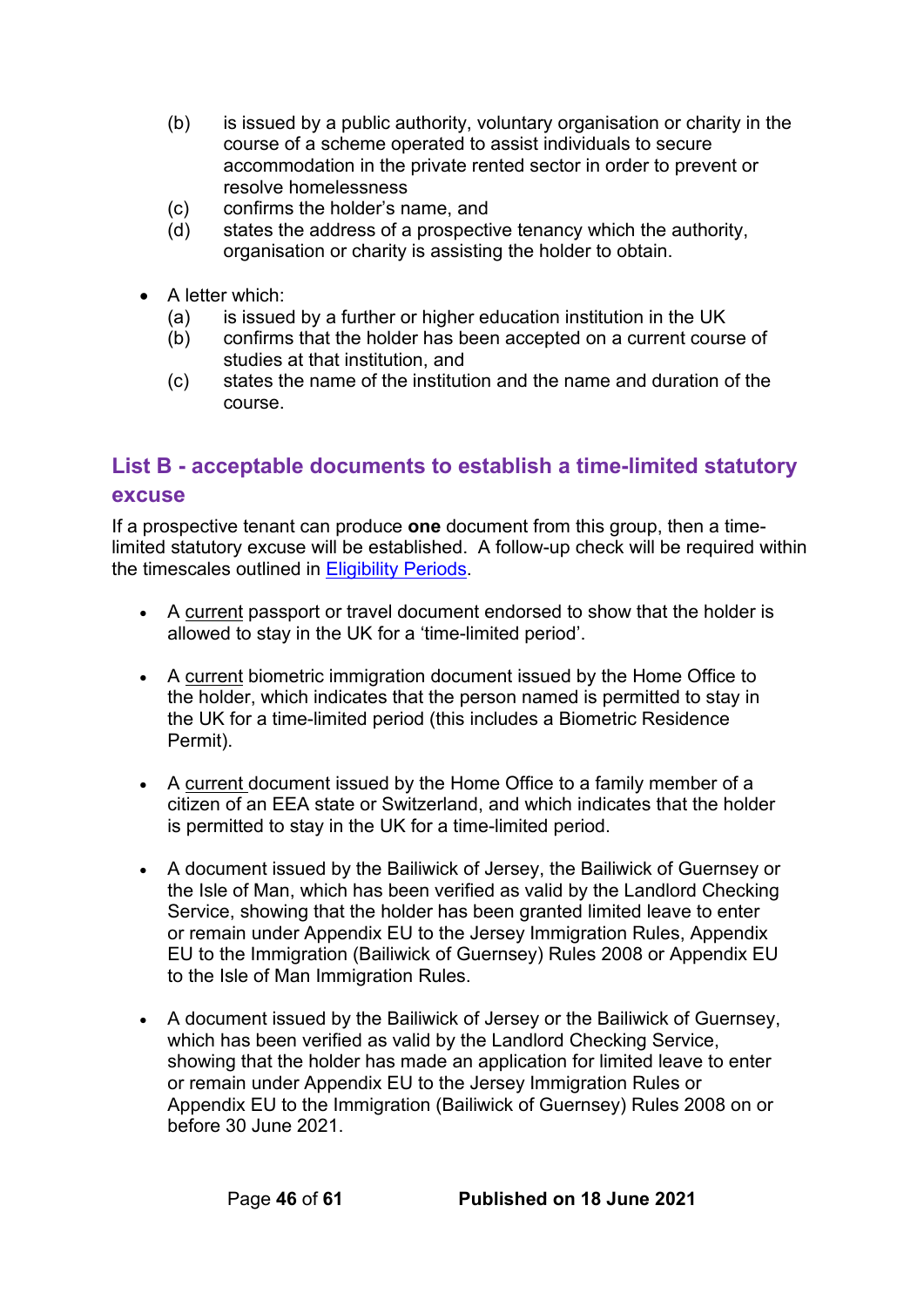- A frontier worker permit issued under regulation 8 of the Citizens' Rights (Frontier Workers) (EU Exit) Regulations 2020.
- A current residence card or a derivative residence card issued by the Home Office to a non-EEA citizen who is either a family member of an EEA or Swiss citizen or has a derivative right of residence, which indicates that the holder is permitted to stay in the UK for a time-limited period.
- A current immigration status document issued by the Home Office to the holder, with a valid endorsement indicating that the holder has been granted limited leave to enter, or remain in, the UK.
- A document issued by the Home Office, confirming an application for leave to enter or remain, under the EU Settlement Scheme (Appendix EU to the immigration rules), made on or before 30 June 2021 together with a positive right to rent notice issued by the Home Office Landlord Checking **Service**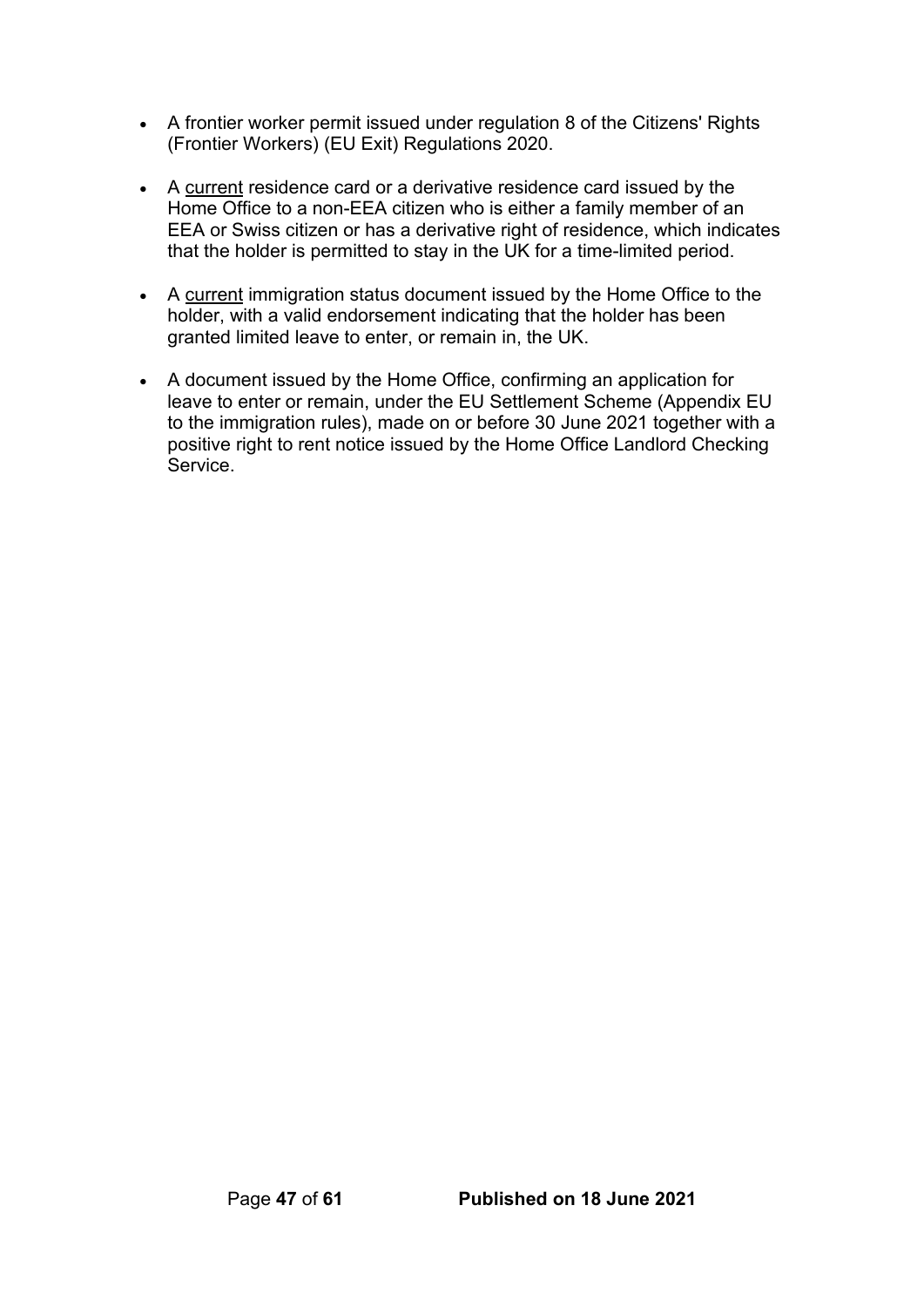# <span id="page-47-0"></span>Annex C

## <span id="page-47-1"></span>**Biometric Residence Permits**

Migrants overseas, who are granted permission to enter the UK for more than six months are issued with a vignette (sticker) in their passport enabling them to travel to the UK. Following their arrival, they will have either ten days or until their vignette expires (whichever is later) to collect their BRP from the Post Office branch detailed in their decision letter.

Migrants are encouraged to collect their BRP before they enter into a tenancy agreement. However, if they are due to enter into a tenancy agreement prior to collecting their BRP, they will be able to evidence their right to rent by producing the short validity vignette in their passport which they used to travel to the UK. This will provide you will a statutory excuse for 12 months. However, once the person has received their BRP you may wish to conduct a further check which will provide you with a statutory excuse for the duration of their leave. A follow-up check is required shortly before their leave expires.

### <span id="page-47-2"></span>**Windrush generation**

The Government has put in place additional safeguards to ensure that individuals who have lived lawfully in the UK since before the end of 1988 are not denied access to housing in the private rented sector.

In some circumstances, individuals from the Windrush generation may not be able to provide documentation from the [acceptable document lists](#page-21-1) to demonstrate their entitlement to rent. The Windrush Scheme is available for those who came to the UK before the end of 1988, who are lawfully settled here, to obtain the necessary documentation to evidence their lawful status.

If you encounter someone in this situation, you should contact the [Landlord](https://eforms.homeoffice.gov.uk/outreach/lcs-application.ofml)  [Checking Service](https://eforms.homeoffice.gov.uk/outreach/lcs-application.ofml) (LCS) to conduct a right to rent check. The LCS will notify the Windrush Help Team, who will contact the person to confirm their circumstances and arrange for their status to be resolved. Working with the Windrush Help Team, the LCS will be able to confirm a person's right to rent.

The information provided by the LCS will clearly set out whether a repeat check will be required, and if so, when.

The [Windrush Help Team](https://windrush.campaign.gov.uk/?utm_campaignwindrush&utm_mediumsearch&utm_sourcebing) can offer support and guidance to individuals on the Windrush Scheme and advise them how to apply. It can also help vulnerable people or those who need additional support. If a prospective tenant or tenant has been affected, they can contact the Windrush Help Team via the above link or by calling 0800 678 1925.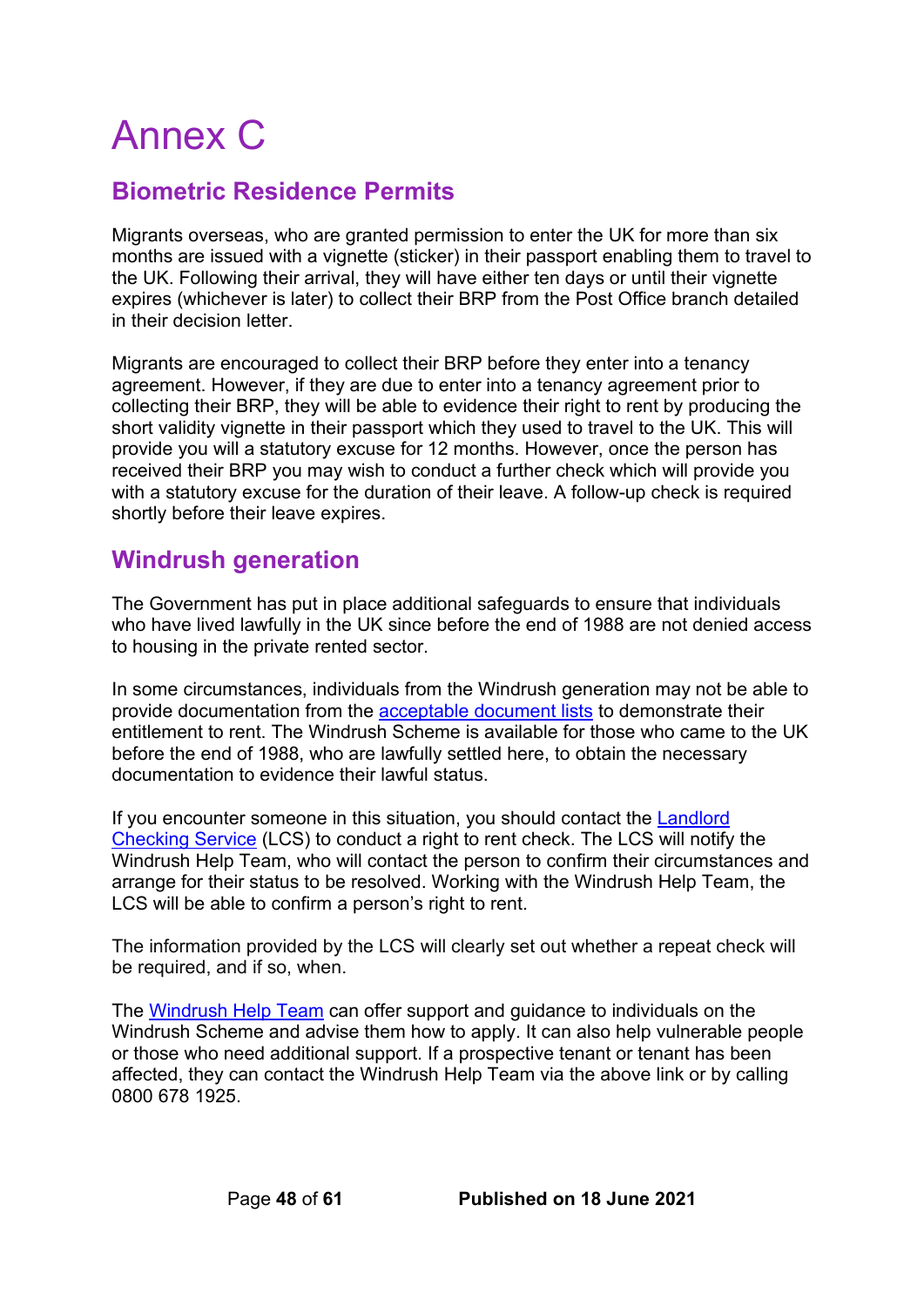## <span id="page-48-0"></span>**Students**

If you are letting accommodation to students in the private rented sector, you are required to conduct right to rent checks in the prescribed manner on all prospective tenants, including British citizens, before the tenancy begins.

The below sections set out a number of different scenarios you may come across when renting to students.

### <span id="page-48-1"></span>First time students from overseas

If the student is from overseas and will be studying in the UK for the first time, they will have been issued with an endorsement in their passport to enable them to travel to the UK. Following their arrival, they will have either 10 days or until the vignette expires (whichever is later) to collect their Biometric Residence Permit (BRP) from the Post Office branch detailed in their decision letter.

If they enter into a tenancy agreement with you prior to collecting their BRP, they will be able to evidence their right to rent by producing the short validity vignette in their passport which they used to travel to the UK. The vignette must be valid at the time of the check. This will provide you with a time-limited statutory excuse for 12 months.

It may be good practice to encourage a further right to rent check once the student has picked up their BRP, as this will provide you with a time-limited statutory excuse for the duration of their leave. The student will be able to choose whether they evidence their right to rent by providing you with their BRP or by using the Home [Office online service.](bookmark://_Conducting_an_online_1/)

### <span id="page-48-2"></span>Returning students from overseas

If the student is from overseas and is returning for their second or third year, they should already be in possession of their BRP. If they choose to evidence their right to rent using the Home Office online service, the check can be conducted via live video link before they return to the UK. The check must be conducted no earlier than 28 days before the start of the tenancy agreement.

### <span id="page-48-3"></span>Right to Rent checks when the student is overseas

In some cases, it may not be possible to check the documents of a student before drawing up a tenancy agreement, for example if the student lives overseas or is out of the country before the new term begins.

In this situation you are permitted to check a person's right to rent before they take up occupation of the property, rather than before the start of the tenancy agreement. The tenancy can be agreed in principle before the student arrives in the UK. The right to rent check can then be conducted at a later date in the presence of the prospective tenant, before the student moves in. The checks can even be conducted on the day that they move in.

Page **49** of **61 Published on 18 June 2021**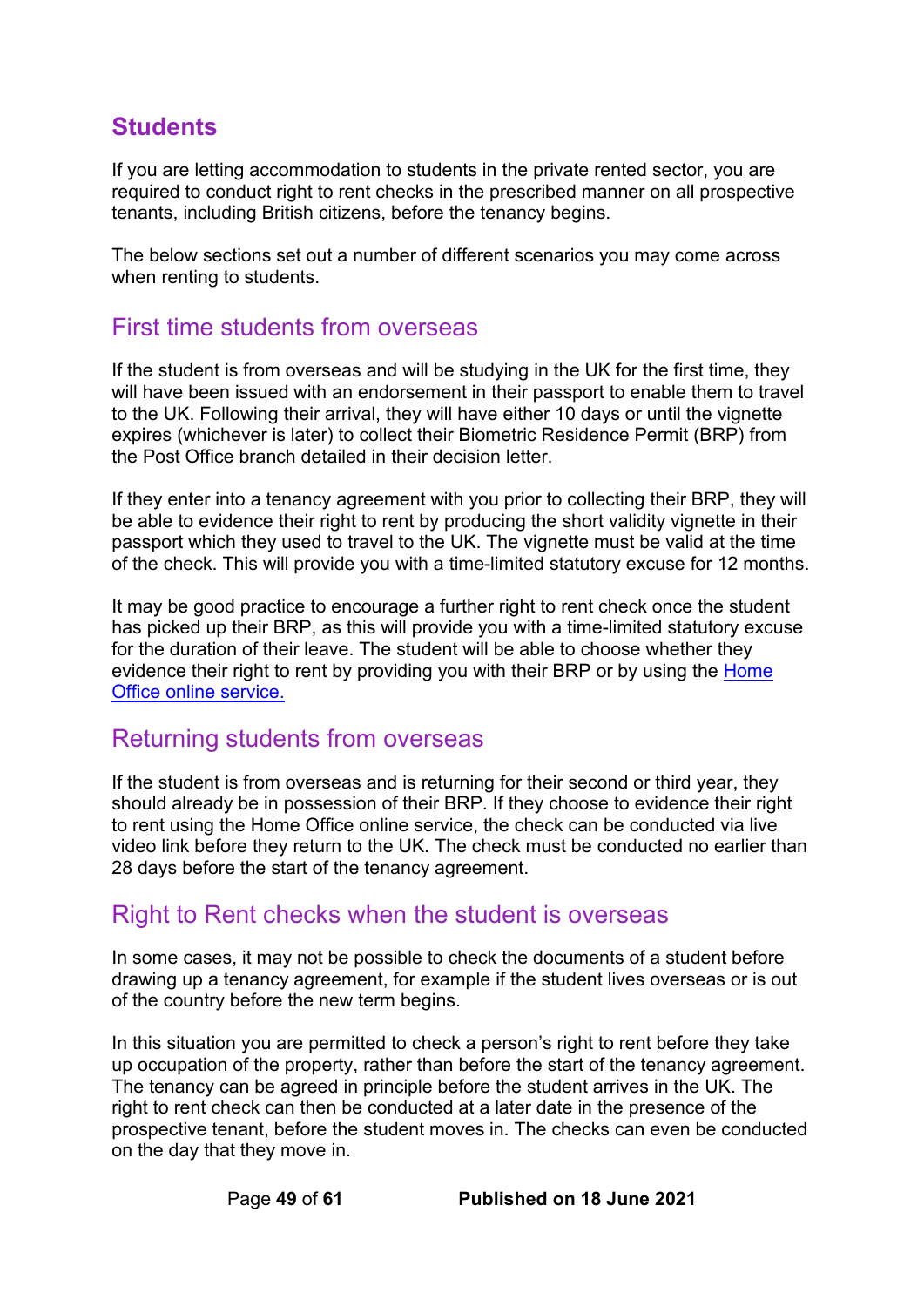If the student is in possession of a current BRP/C, they have status under the EU Settlement Scheme or they have been status under the points-based immigration system, they can choose to evidence their right to rent using the Home Office online [service.](#page-22-1) You can perform the online check via live video link whilst the student is still abroad. For students with a time-limited right to rent the right to rent check must be undertaken no more than 28 days before the start of the tenancy.

## <span id="page-49-0"></span>Multiple Name Tenancies

If you are letting your property to multiple students, you are required to confirm how many adults will be living in the property and conduct right to rent checks on each one. In some cases, students may be moving into the property at different times, in this instance you are permitted to conduct the checks on each person before they move in.

## <span id="page-49-1"></span>**Temporary COVID-19 adjusted right to rent checks**

To support social distancing measures during the global pandemic, temporary changes were made to the way in which landlords carry out right to rent checks between 30 March 2020 and 31 August 2021 (inclusive).

You will maintain a defence against a civil penalty if the check you have undertaken during this period was done in the prescribed manner or as set out in the COVID-19 adjusted checks guidance on GOV.UK. However, any individual identified with no lawful immigration status in the UK may be liable to enforcement action.

## <span id="page-49-2"></span>COVID-19 Temporary Adjusted Checks Guidance

All updates in relation to the COVID-19 adjusted checks guidance will be published on GOV.UK [https://www.gov.uk/guidance/coronavirus-covid-19-landlord-right-to-rent](https://www.gov.uk/guidance/coronavirus-covid-19-landlord-right-to-rent-checks)[checks.](https://www.gov.uk/guidance/coronavirus-covid-19-landlord-right-to-rent-checks)

Landlords should:

- Ask the tenant to submit a scanned copy or a photo of their original documents via email or using a mobile app
- Arrange a video call with the tenant ask them to hold up the original documents to the camera and check them against the digital copy of the documents
- Record the date you made the check and mark it as "adjusted check undertaken on [insert date] due to COVID-19"
- If the tenant has a current Biometric Residence Permit or Biometric Residence Card or as been granted status under the EU Settlement Scheme or the points-based immigration system, you can use the Home Office online service while doing a video call – the tenant must give you permission to view their details.

Checks continue to be necessary, and you must continue to check the acceptable documents set out in this guidance or use the Home Office online service. It remains

Page **50** of **61 Published on 18 June 2021**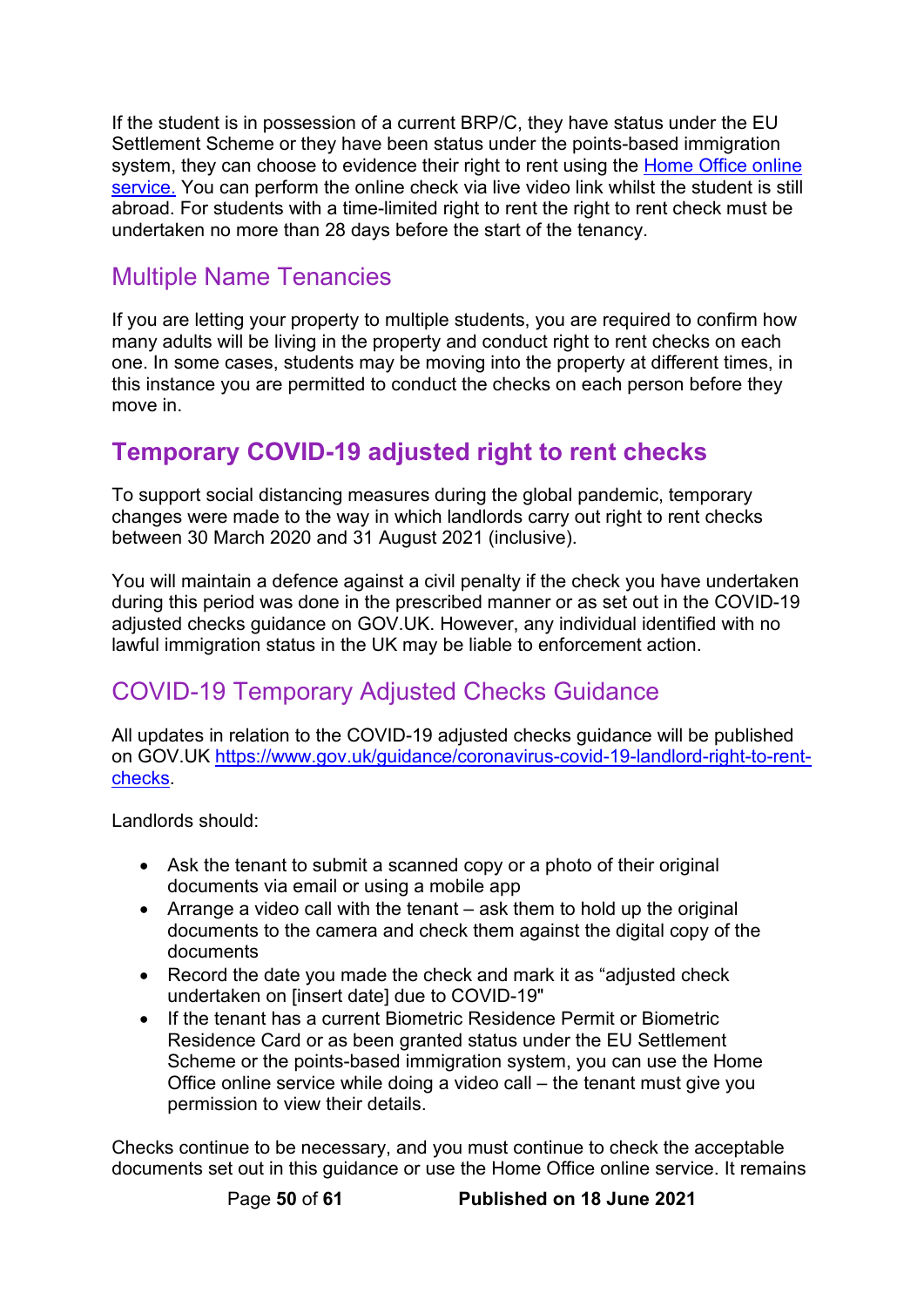an offence to knowingly rent to anyone who does not have the right to rent in England.

## <span id="page-50-0"></span>End of COVID-19 Adjusted Checks

COVID-19 adjusted checks will end on 31 August 2021. From 1 September 2021, landlords are required to carry out right to rent checks as set out in legislation and guidance. Checks should be carried out either face to face with a manual check, or using the Home Office online service.

## <span id="page-50-1"></span>Retrospective Checks

You do not need to carry out retrospective checks on those who had a COVID-19 adjusted check between 30 March 2020 and 31 August 2021 (inclusive).

You will maintain a defence against a civil penalty if the check you have undertaken during this period was done in the prescribed manner or as set out in the COVID-19 adjusted checks guidance. However, any individual identified with no lawful immigration status in the UK may be liable to enforcement action.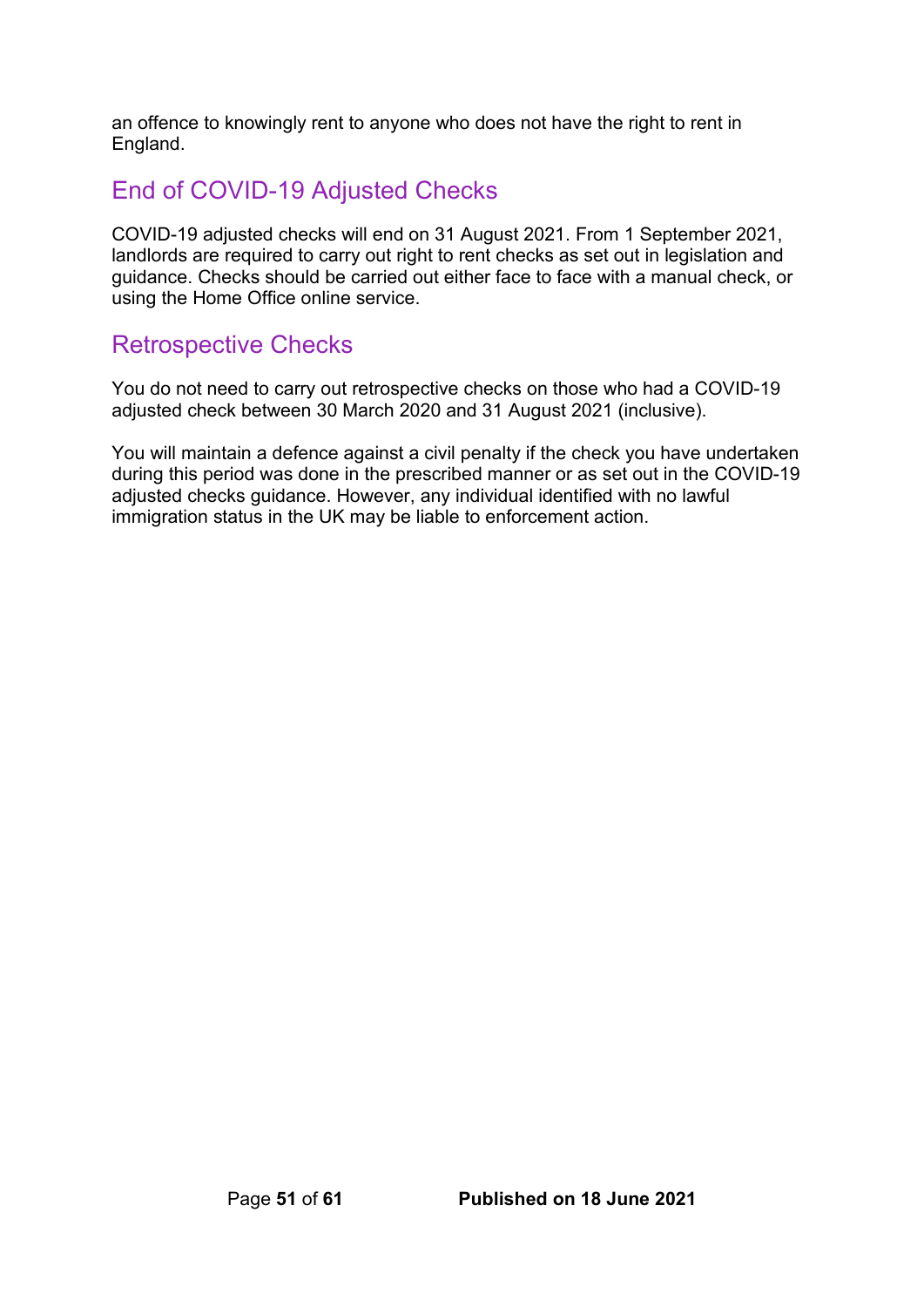# <span id="page-51-0"></span>Annex D: EEA Citizens

The reference to 'EEA citizens' in this Annex means EU, EEA and Swiss citizens, unless otherwise stated.

The UK has left the European Union (EU) and the Immigration and Social Security Co-ordination (EU Withdrawal) Act 2020 ended free movement law in the UK on 31 December 2020. On 1 January 2021, a grace period of six-months began, during which time relevant aspects of free movement law have been saved to allow eligible EEA citizens and their family members resident in the UK by 31 December 2020 to apply to the EUSS. This period ends on 30 June 2021.

### <span id="page-51-1"></span>**Right to rent checks for EEA citizens up to and including 30 June 2021**

EEA citizens can continue to use their EEA passport or national identity card to evidence their right to rent up to and including 30 June 2021. Alternatively, if they have status under the EU Settlement Scheme or the points-based immigration system, they can choose to evidence their right to rent using the [Home Office online](https://www.gov.uk/view-right-to-rent)  checking service. You cannot insist that they use the online service or discriminate against those who wish to use their EEA passport or national identity card to prove their right to rent. You can, however, ask if they would like to use the online service.

There is no requirement for a retrospective check to be undertaken on EEA citizens who entered into a tenancy agreement up to and including 30 June 2021. You will maintain a continuous statutory excuse against any civil penalty if the initial checks were undertaken in line with the guidance that applied at the time you made the check.

If you choose to carry out retrospective checks, you must ensure that you do so in a non-discriminatory manner. The ['Code of practice for landlords: avoiding unlawful](https://www.gov.uk/government/publications/right-to-rent-landlords-code-of-practice)  discrimination when conducting 'right to rent' checks in the private rented residential [sector'](https://www.gov.uk/government/publications/right-to-rent-landlords-code-of-practice) provides practical guidance on how to avoid unlawful discrimination when renting to individuals and conducting right to rent checks.

## <span id="page-51-2"></span>**Right to rent checks for EEA citizens from 1 July 2021**

From 1 July 2021, EEA citizens and their family members require immigration status in the UK. They can no longer rely on an EEA passport or national identity card, which only confirm their nationality, to prove their right to rent. They will be required to provide evidence of lawful immigration status in the UK, in the same way as other foreign nationals.

### <span id="page-51-3"></span>Irish Citizens

Page **52** of **61 Published on 18 June 2021** Irish citizens continue to be a relevant national for the purpose of the Right to Rent Scheme and have a continuous right to rent, as they do now. From 1 July 2021, they can prove their right to rent using their Irish passport or Irish passport card, or their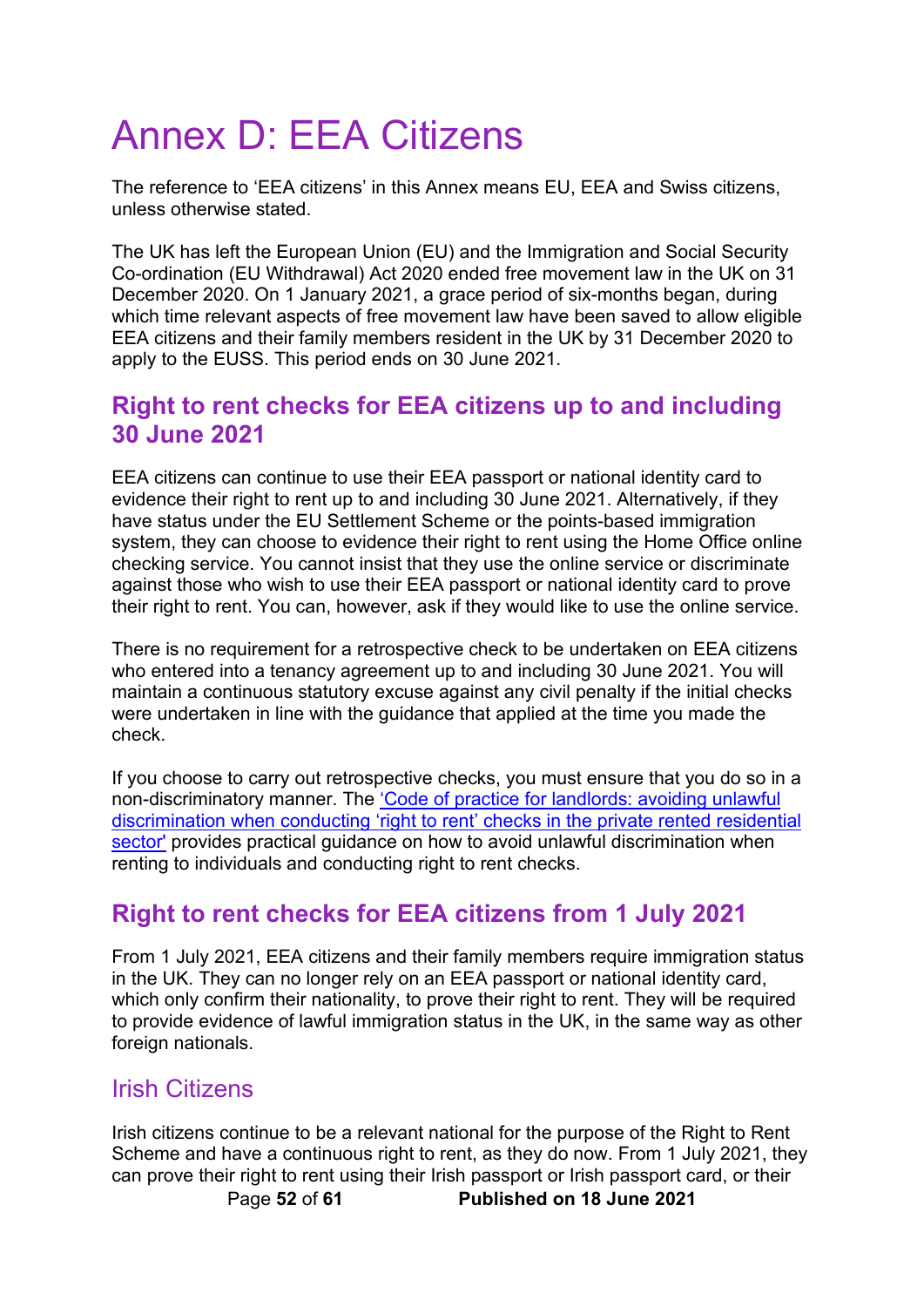Irish birth or adoption certificate along with another document from List A Document [Group 2.](#page-43-0)

Irish citizens can also apply for a Frontier Worker Permit, this permit can be issued digitally or as a physical permit, so they may choose to prove their right to rent using the [Home Office online service](https://www.gov.uk/view-right-to-rent) or present their physical permit if they have one.

### <span id="page-52-0"></span>**How EEA citizens will prove their right to rent from 1 July 2021**

<span id="page-52-1"></span>EEA Citizens granted status under the EU Settlement Scheme (EUSS)

From 1 July 2021, the majority of EEA citizens will prove their right to rent using the Home Office online checking service. Those who have made a successful application to the [EU Settlement Scheme](https://www.gov.uk/settled-status-eu-citizens-families) will have been provided with digital evidence of their immigration status and can only prove their right to rent using the Home Office online checking service 'prove your right to rent in England' available on GOV.UK:

<https://www.gov.uk/prove-right-to-rent>

To prove their right to rent from 1 July 2021, individuals will provide you with a share code and their date of birth which will enable you to check their Home Office immigration status via the online service available on GOV.UK: <https://www.gov.uk/view-right-to-rent>

You will obtain a statutory excuse against liability for a civil penalty if you carry out the check using the [Home Office online service](https://www.gov.uk/view-right-to-rent) as set out in this guidance.

If an EEA citizen has been granted 'Settled Status' by the Home Office, they will have a continuous right to rent, in the same way as someone with Indefinite Leave to Remain.

If an EEA citizen has been granted 'Pre-Settled Status' by the Home Office, they will have a time-limited right to rent, and you must carry out a follow-up check. The Home Office [online service](https://www.gov.uk/view-right-to-rent) will advise when a follow-up check must be carried out.

### <span id="page-52-2"></span>**Right to rent checks using the Home Office online service 'view a tenant's right to rent in England'**

When carrying out a right to rent check using the Home Office online service you must access this via GOV.UK ['View a tenant's right to rent in England'](https://www.gov.uk/view-right-to-rent) to obtain a statutory excuse against liability for a civil penalty.

- You can carry out this check via video call
- You do not need to see or check an individual's documents.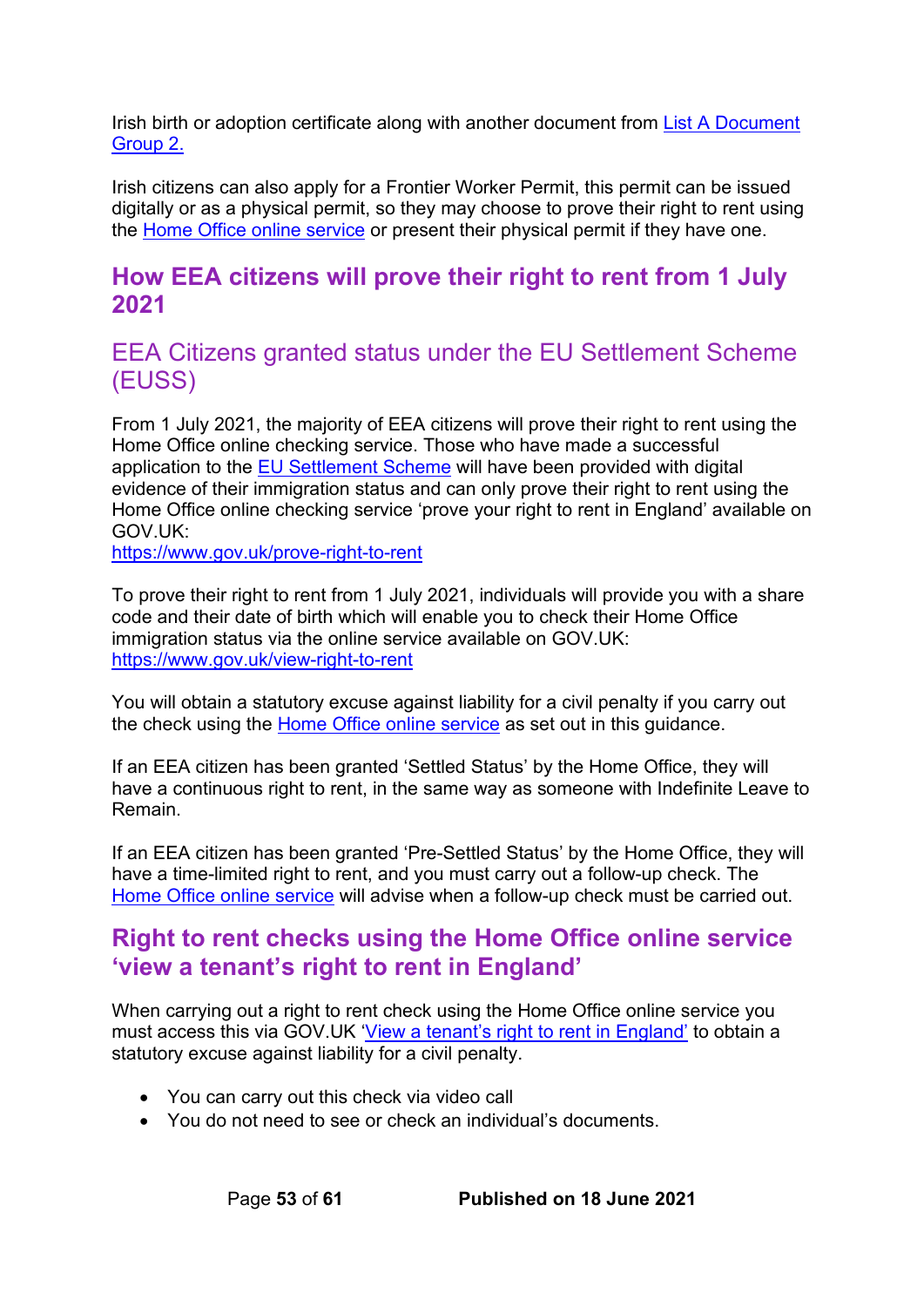This is because the individual's right to rent status is provided in real time directly from Home Office systems.

You **must** check the likeness between the individual and the photograph provided from the online service.

You must retain evidence of the online check. You have the option of printing the profile page (the response provided by the Home Office online service) or saving it as a PDF or HTML file.

Further information relating to the online checking service can be found in this guidance at: [Conducting a right to rent check using the Home Office online service.](#page-22-1)

### <span id="page-53-0"></span>Exceptions to the Home Office online service when proving right to rent

From 1 July 2021, EEA citizens who do not have leave granted under the EUSS will be required to evidence their UK immigration status for the purposes of right to rent using documents as set out in legislation. These are detailed below:

- Frontier Worker Permits
- Service Provider of Switzerland visas
- Outstanding applications to UK EUSS
- Outstanding applications to Crown Dependency EUSS
- EEA citizens with Indefinite Leave to Enter or Remain
- EEA citizen visitors
- Points-Based System visas

### <span id="page-53-1"></span>**Frontier Worker Permit**

A 'Frontier Worker' is an EEA citizen who is resident outside the UK but is economically active (employed or self-employed) in the UK. They have rights under the Withdrawal Agreement, the EEA European Free Trade Association (EFTA) Separation Agreement and the Swiss Citizens' Rights Agreement ('the agreements') to enter the UK and work for as long as they remain a frontier worker.

From 1 July 2021, it is mandatory for frontier workers to obtain a frontier worker [permit](https://www.gov.uk/frontier-worker-permit) as evidence of their right to enter the UK.

Whilst the frontier worker permit requires an individual to reside outside the UK, their work in the UK can be spread over the entire year(s). Therefore, they may make multiple trips to the UK and, as they are lawfully present in the UK, it may be beneficial for the individual to enter into a tenancy agreement, requiring a right to rent check to take place.

Page **54** of **61 Published on 18 June 2021**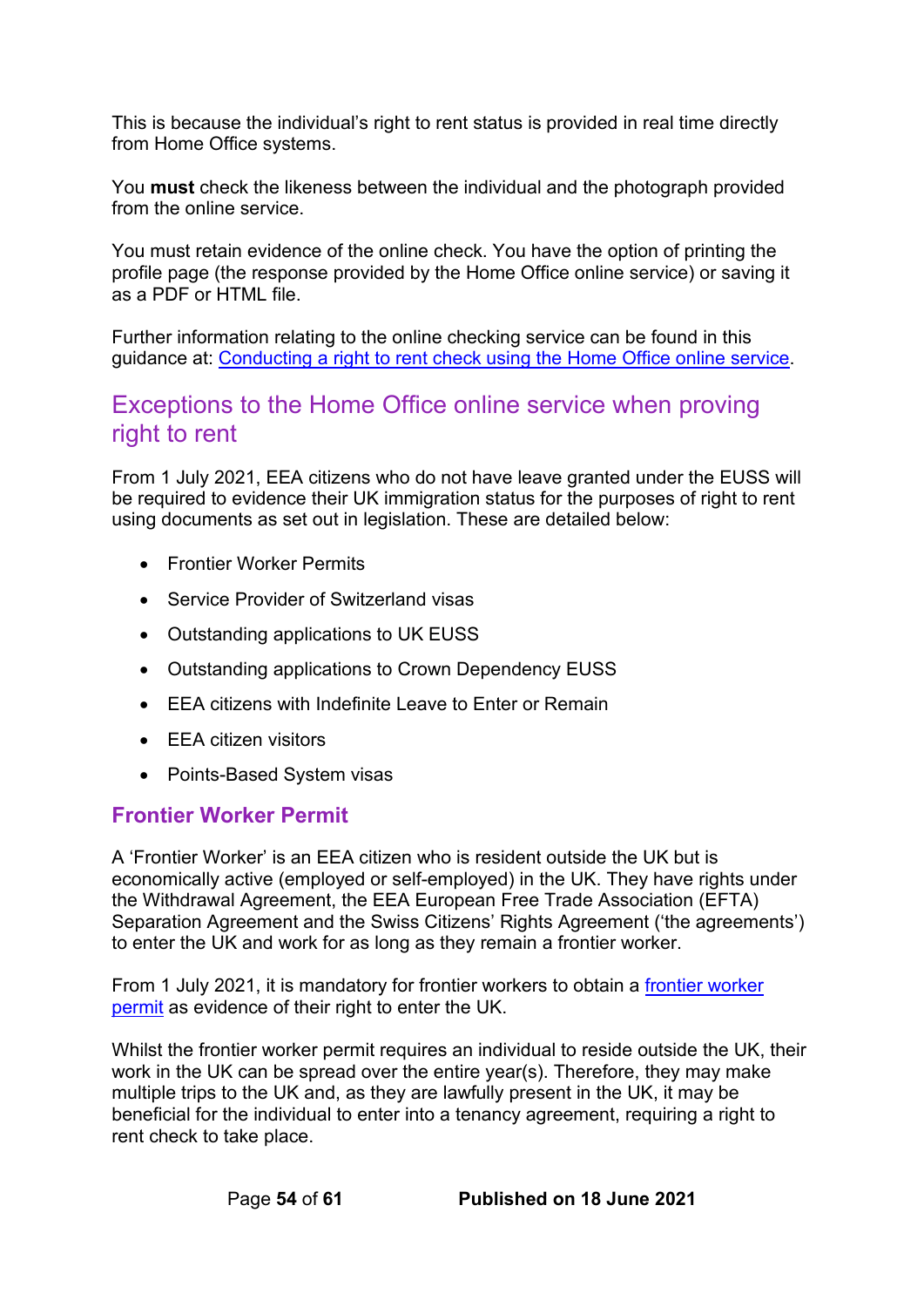Frontier workers are issued with a frontier worker permit either digitally or physically. Conducting either a manual check or using the online service, as set out in this guidance, will provide you with a statutory excuse against liability for a civil penalty.

#### **Additional information**

Whilst it is mandatory for protected frontier workers to hold a frontier worker permit to enter the UK from 1 July 2021, there is no mandatory requirement for protected frontier workers who have rights under the Agreements to register with the Home Office or to obtain a frontier work permit.

Consequently, it is open to any EEA citizen who has an enforceable Citizens' Rights Agreement right as a frontier worker to work in the UK, to demonstrate the existence of that right in a different way to that specified in List B.

To obtain a statutory excuse against liability for a civil penalty in such cases, you must request a right to rent check from the Landlord Checking Service (LCS), using the online form 'request a Home Office right to rent check' on GOV.UK at:

#### <https://eforms.homeoffice.gov.uk/outreach/lcs-application.ofml>

The LCS will confirm if the individual has a right to rent and when you need to carry out a follow-up check.

If you do choose to accept the alternative evidence, but **do not** request a Home Office right to rent check through the LCS, **you will not establish a statutory excuse** against liability for a civil penalty should the individual be found to have no lawful status in the UK.

Alternative Evidence:

- Evidence of the applicant's own identity and that they are an EEA citizen such as a passport or national identity card.
- Evidence they are primarily resident outside of the UK, such as utility bills or bank statements which include proof of address outside the UK.
- Evidence they worked in the UK as an employed or self-employed person during 2020 or had retained worker or self-employed status during 2020 (see below).
- Evidence they have continued to be employed or self-employed in the UK or have retained worker or self-employed person status.

Acceptable evidence of work in the UK includes:

- A signed and dated contract specifying the employee must work in the UK.
- Letters from employers confirming the need for the employee to travel to the UK for the purpose of work and outlining the frequency of this travel.
- Tax returns from HMRC showing the person is established as selfemployed in the UK.

Page **55** of **61 Published on 18 June 2021**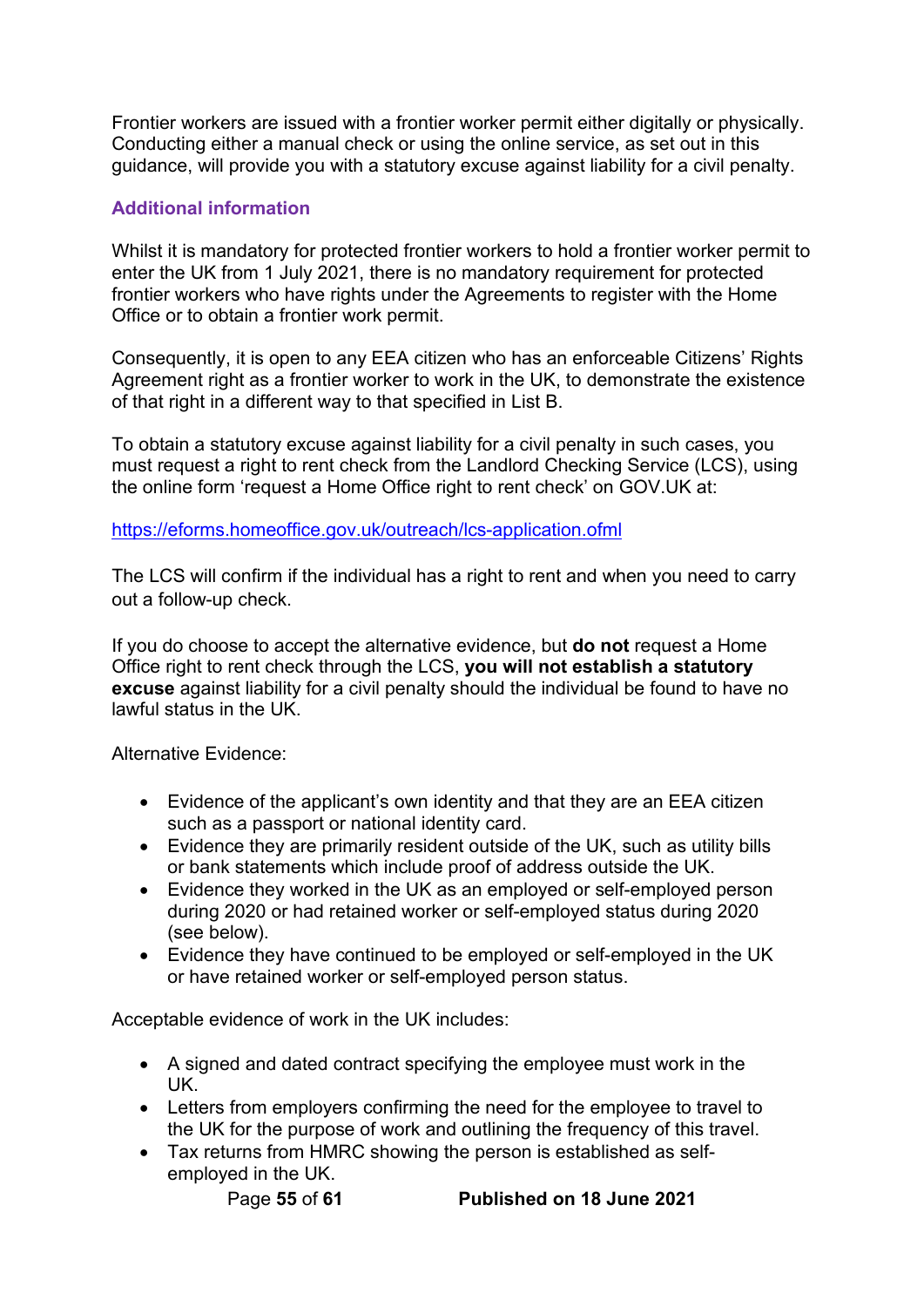• Bank statements or invoices which show payments for work carried out in the UK.

#### **Retained frontier worker status:**

A protected frontier worker who has (or had) temporarily stopped working can still be treated as a worker under regulation 4 of The Citizens' Rights (Frontier Workers) (EU Exit) Regulations 2000 if they can provide proof that they:

- Are (or were) temporarily unable to work because of illness or an accident
- Are (or were) in duly recorded involuntary unemployment
- Are (or were) involuntarily unemployed and have embarked on vocational training
- Voluntarily stopped work to start vocational training related to their previous work
- Are (or were) temporarily unable to work following pregnancy or childbirth.

Guidance on what is considered sufficient evidence for retaining frontier worker status can be found in the frontier worker permit case working guidance here: [Frontier Worker Permit Scheme Guidance.](https://www.gov.uk/government/publications/frontier-worker-permit-scheme-caseworker-guidance)

### <span id="page-55-0"></span>**Service Provider of Switzerland**

A 'Service provider from Switzerland' (SPS) is an individual **of any nationality** who is required by their employer (who must be based in Switzerland) to execute a preexisting contract to temporarily provide services for a party in the UK. Eligible companies have rights under the Swiss Citizens' Rights Agreement to enable employees, or individuals (if self-employed) to travel to the UK to provide services for up to 90 days per year. An SPS must obtain their visa in advance of travel.

A Service Provider of Switzerland visa is a hard copy document without an online checking function. The visa will be in the form of a vignette and will identify the individual as a 'Service provider from Switzerland', and can be issued in two ways:

- 1. (All nationalities) within a passport
- 2. (Swiss citizens only) on an official form ("Form for Affixing a Visa") If the individual is a Swiss citizen, they can choose to apply to the immigration route using their Swiss identity card. In this circumstance, the vignette will be attached to an official Home Office form.

Where an individual presents a Swiss identity card with a vignette, the landlord must take a copy of the Swiss identity card as well as the vignette and ensure the photographs represent the same person.

Whilst this visa specifies that an individual is only permitted to work in the UK for 90 days per calendar year, the 90 days' work can be spread over the entire year. The visa allows the individual to make multiple trips to the UK until the visa expires. Therefore, an SPS may decide it is beneficial to enter into a tenancy agreement. The visa will confirm the date which it is valid from and valid until (the expiry date).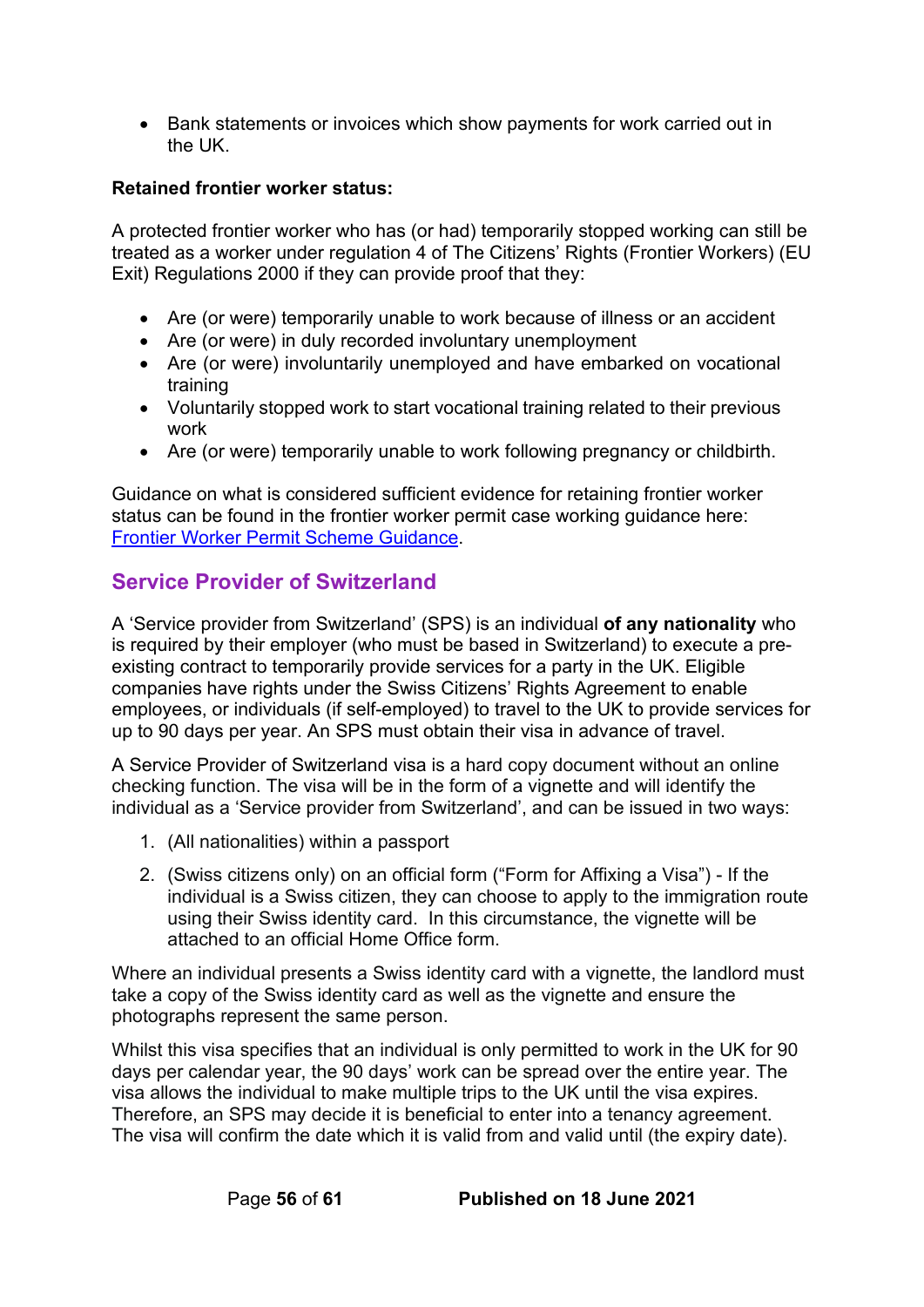You can find an example of the vignette in [Right to rent Checks: A user guide for](https://www.gov.uk/government/publications/right-to-rent-document-checks-a-user-guide)  [tenants and landlords.](https://www.gov.uk/government/publications/right-to-rent-document-checks-a-user-guide)

### <span id="page-56-0"></span>**Outstanding UK EU Settlement Scheme applications made up to and including 30 June 2021**

EEA citizens, and their family members, who have made an application to the EU Settlement Scheme (EUSS) up to and including 30 June 2021 and have not yet been granted status can continue to live their life in the UK and maintain a right to rent until their application is finally determined. This includes pending the outcome of any appeal against a decision to refuse status.

From 1 July 2021, EEA citizens with an outstanding application to the EUSS made up to and including 30 June 2021 will be issued with either:

- An EUSS Certificate of Application (CoA), or
- An EUSS email confirming receipt of their application

Increasingly, the CoA will be issued digitally, enabling the individual to use the online right to rent service to evidence their right to rent. In the first instance, you should check with the individual to see if they can provide you with a share code. This will mean that you can check their right to rent immediately rather than having to contact the Landlord Checking Service (LCS). The online service provide confirmation of their right to rent and advise when a follow-up check is required.

However, there may be instances where the individual has only been issued with a paper CoA or email confirming receipt of their EUSS application. In these circumstances, you must request a right to rent check from the LCS, using the online form 'request a Home Office right to rent check' on GOV.UK at: <https://eforms.homeoffice.gov.uk/outreach/lcs-application.ofml>

You must make a copy of their EUSS CoA or their EUSS email receipt and retain this with the response from the LCS to have a statutory excuse against liability for a civil penalty.

### <span id="page-56-1"></span>**EEA citizens with valid Indefinite Leave to Enter or Remain**

EEA citizens with Indefinite Leave to Enter or Remain (ILE/R) are not required to make an application to the EU Settlement Scheme but can do so if they wish.

From 1 July, EEA citizens with ILE/R can prove their right to rent in same way as other foreign nationals who do not have digital status.

You can carry out a manual check of their Home Office documentation such as an endorsement / vignette in a passport (current or expired) stating, 'indefinite leave to enter or remain' or 'no time limit'. Some may have a Biometric Residence Permit (BRP) (current or expired) and this can be checked manually. For those with a valid BRP they can also choose to use the online right to rent service.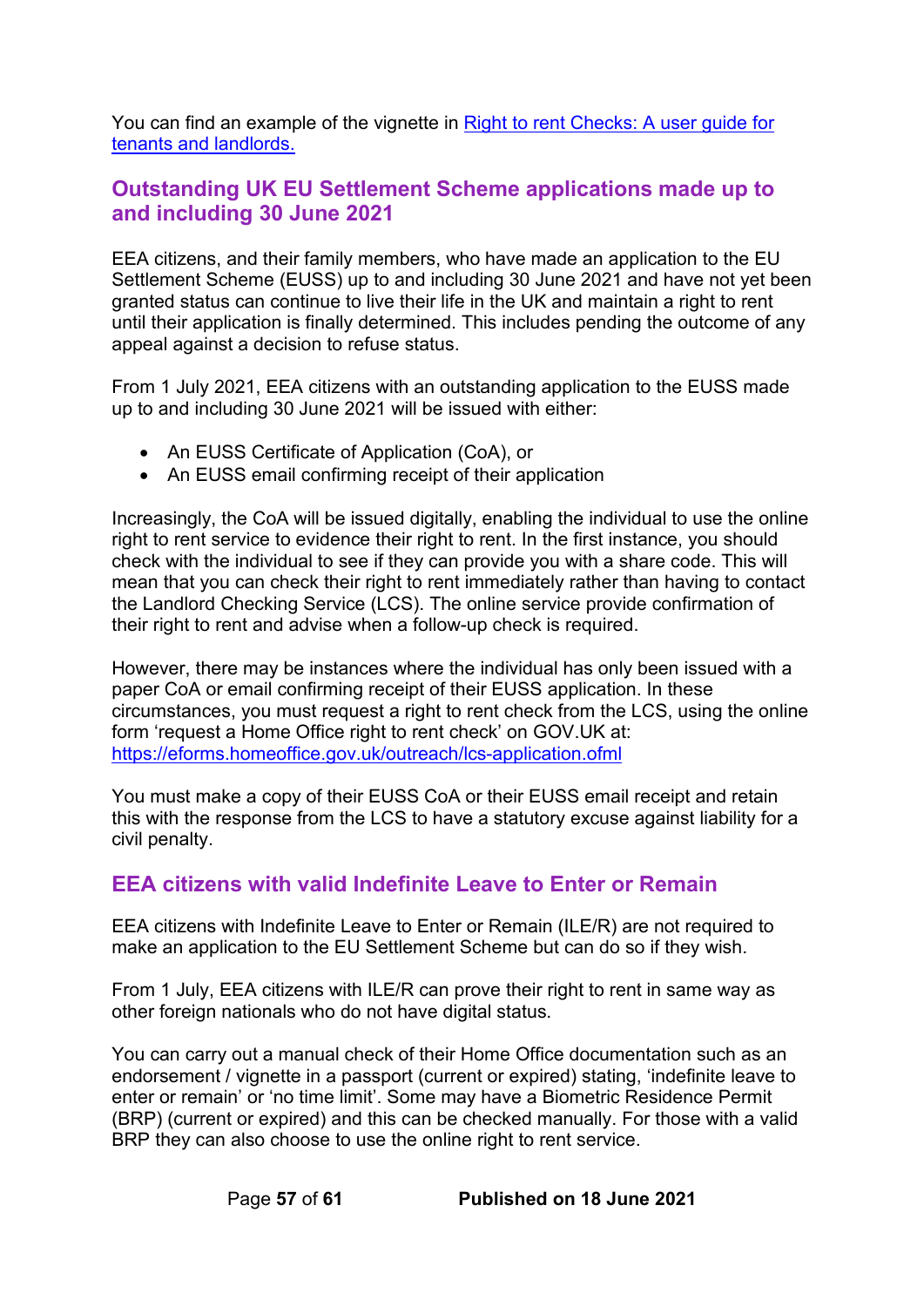Carrying out either a manual check of the documents or the online check, as set out in this guidance, will provide you with a statutory excuse against liability for a civil penalty.

#### **Further information**

If you encounter EEA citizens who believe that they have ILE/R, but do not have a document to confirm this, please encourage them to:

- apply to the EU [Settlement](https://gbr01.safelinks.protection.outlook.com/?url=https%3A%2F%2Fwww.gov.uk%2Fsettled-status-eu-citizens-families%2Fapplying-for-settled-status&data=04%7C01%7CFrances.Tomlinson1%40homeoffice.gov.uk%7C33a09a7b4a544f5d2d8808d90f13f739%7Cf24d93ecb2914192a08af182245945c2%7C0%7C0%7C637557400680347768%7CUnknown%7CTWFpbGZsb3d8eyJWIjoiMC4wLjAwMDAiLCJQIjoiV2luMzIiLCJBTiI6Ik1haWwiLCJXVCI6Mn0%3D%7C1000&sdata=wIRo9nLlELRlcDOp2qHqL%2B4xkno4IADtVt%2BefB9j1dM%3D&reserved=0) Scheme to obtain settled or pre-settled status (they can still make a late application to the EUSS after 30 June 2021); or
- apply to the [Windrush](https://gbr01.safelinks.protection.outlook.com/?url=https%3A%2F%2Fwww.gov.uk%2Fgovernment%2Fpublications%2Fundocumented-commonwealth-citizens-resident-in-the-uk&data=04%7C01%7CFrances.Tomlinson1%40homeoffice.gov.uk%7C33a09a7b4a544f5d2d8808d90f13f739%7Cf24d93ecb2914192a08af182245945c2%7C0%7C0%7C637557400680347768%7CUnknown%7CTWFpbGZsb3d8eyJWIjoiMC4wLjAwMDAiLCJQIjoiV2luMzIiLCJBTiI6Ik1haWwiLCJXVCI6Mn0%3D%7C1000&sdata=VOhb%2FWyHs5foJJgNW3jJOw322gZf8d5NPKjB4vskltw%3D&reserved=0) Scheme to get proof of their ILE/R status

If they are from Malta or Cyprus, they may also be able to apply for British citizenship through the [Windrush](https://gbr01.safelinks.protection.outlook.com/?url=https%3A%2F%2Fwww.gov.uk%2Fgovernment%2Fpublications%2Fundocumented-commonwealth-citizens-resident-in-the-uk&data=04%7C01%7CFrances.Tomlinson1%40homeoffice.gov.uk%7C33a09a7b4a544f5d2d8808d90f13f739%7Cf24d93ecb2914192a08af182245945c2%7C0%7C0%7C637557400680357723%7CUnknown%7CTWFpbGZsb3d8eyJWIjoiMC4wLjAwMDAiLCJQIjoiV2luMzIiLCJBTiI6Ik1haWwiLCJXVCI6Mn0%3D%7C1000&sdata=BUa58usG1oz7NN6wFOyH%2BR8mq9Oh9W2DtUgRZYZxmbU%3D&reserved=0) Scheme.

#### **Applications for either scheme are free of charge.**

#### <span id="page-57-0"></span>**EEA citizens who are visitors**

EEA citizens who are visiting the UK can generally use their valid biometric passport to use an e-gate to enter the UK as a visitor for up to six months. If they do not have a biometric passport, or otherwise need to present to a Border Force Officer, they will be informed of their leave and its associated conditions verbally by a Border Force officer. They will not have their passport endorsed with an immigration stamp.

Those entering the UK as a visitor or business visitor will be granted automatic leave to enter for a maximum period of up to six months and will not have a document to evidence their lawful status in the UK. EEA citizens who are visiting the UK are, therefore, permitted to use a combination of their passport, plus evidence of travel to the UK to demonstrate a right to rent.

Acceptable evidence of travel to the UK may include (but is not restricted to) one of the following, or a combination of:

- 1. an original or copy of a boarding pass or electronic boarding pass for air, rail, or sea travel to the UK, establishing the date of arrival in the UK in the preceding six months
- 2. an original or copy of an airline, rail or boat ticket or e-ticket establishing the date of arrival in the UK in the preceding six months
- 3. any type of booking confirmation (original or copy) for air, rail or sea travel to the UK establishing the date of arrival in the UK in the preceding six months
- 4. any other documentary evidence which establishes the date of arrival in the UK in the preceding six months

Where you have correctly conducted a right to rent check you will obtain a statutory excuse for 12 months and must schedule a [follow-up check](#page-28-1) before the end of the 12 month period if the person is still occupying the accommodation.

Page **58** of **61 Published on 18 June 2021**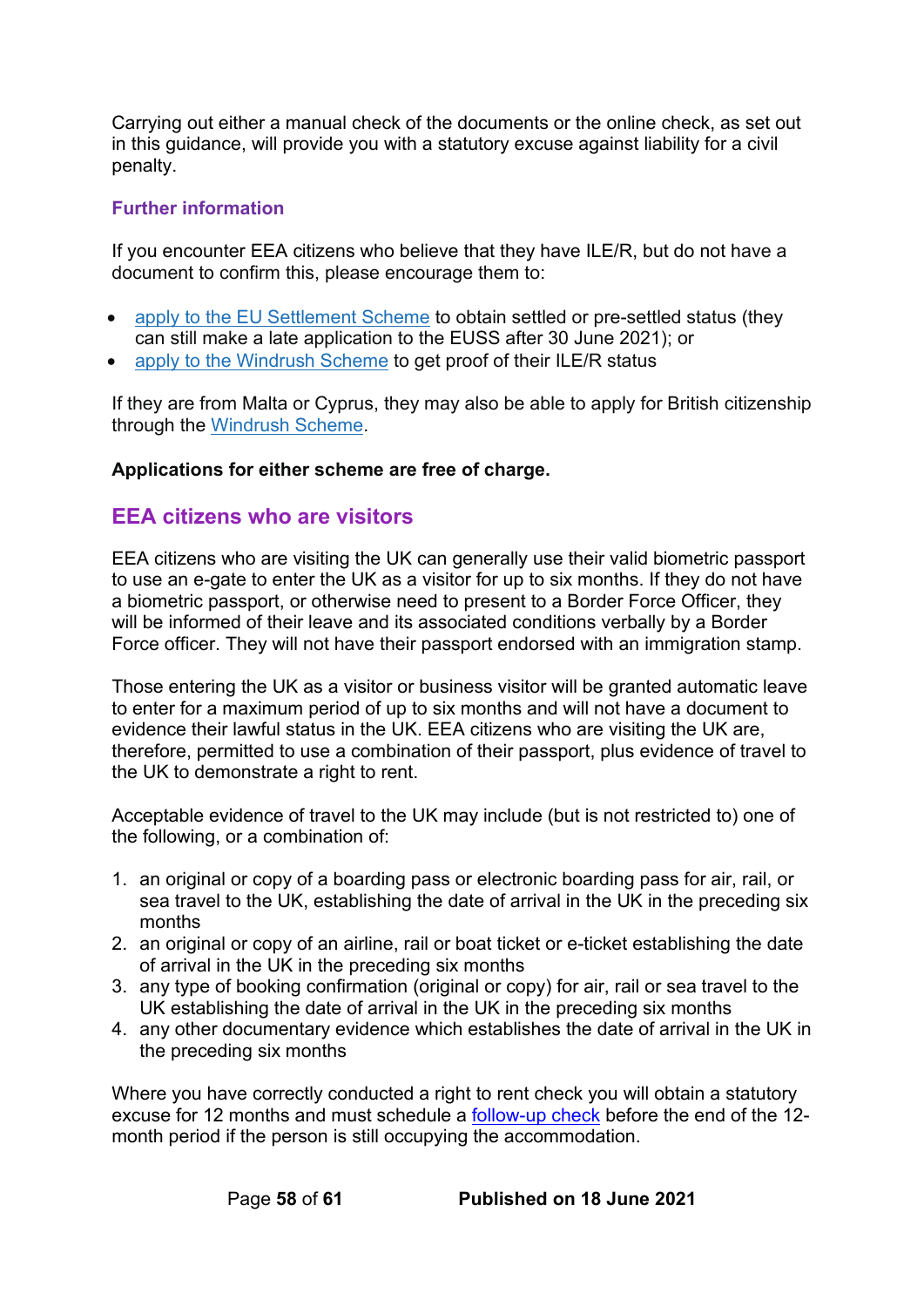### <span id="page-58-0"></span>**Points-Based Immigration System**

EEA citizens who come to the UK to live, work or study will need to obtain immigration status under the points-based system in the same way as other foreign nationals.

The majority of EEA citizens will be provided with digital evidence of their immigration status, however, this will be dependent upon the immigration route used and how they made their application. Some EEA citizens will have a Biometric Residence Permit (BRP). Those with a valid BRP can use this to access the online right to rent service.

To prove their right to rent from 1 July 2021, individuals will provide you with a share code and their date of birth which will enable you to check their Home Office immigration status via the online right to rent service available on GOV.UK: <https://www.gov.uk/view-right-to-rent>

Those with a BRP may choose to present their BRP for a manual check.

You will obtain a statutory excuse against liability for a civil penalty if you carry out the check using the [online service,](https://www.gov.uk/view-right-to-rent) or a manual check as set out in this quidance.

### <span id="page-58-1"></span>**EEA citizens without lawful immigration status after 30 June 2021**

There is no requirement for landlords to carry out a retrospective check on EEA citizens who entered into a tenancy agreement up to and including 30 June 2021, including where an EEA citizen provided you with their passport or national identity card to prove their right to rent. You will have a continuous statutory excuse against liability for a civil penalty if you carried out the initial right to rent check in the prescribed manner as set out in legislation and this guidance.

However, we recognise that landlords may wish to ensure that their tenants have lawful immigration status in the UK. There may be circumstances after 30 June 2021 in which you identify a tenant who is an EEA citizen who has not applied to the EUSS by the deadline and does not hold any other form of leave in the UK. You may have chosen to carry out a retrospective check or have been made aware that your tenant does not have a lawful status in the UK. They may tell you that they have missed the deadline through no fault of their own. In these circumstances you do not need to end their tenancy agreement, but you must make a report via GOV.UK to the Home Office in order to maintain your statutory excuse: <https://eforms.homeoffice.gov.uk/outreach/lcs-reporting.ofml>

You should advise the individual they must make an application to the EUSS **within 28 days** in order to regularise their immigration status. They can do this free of charge at:

<https://www.gov.uk/settled-status-eu-citizens-families/applying-for-settled-status>

Page **59** of **61 Published on 18 June 2021**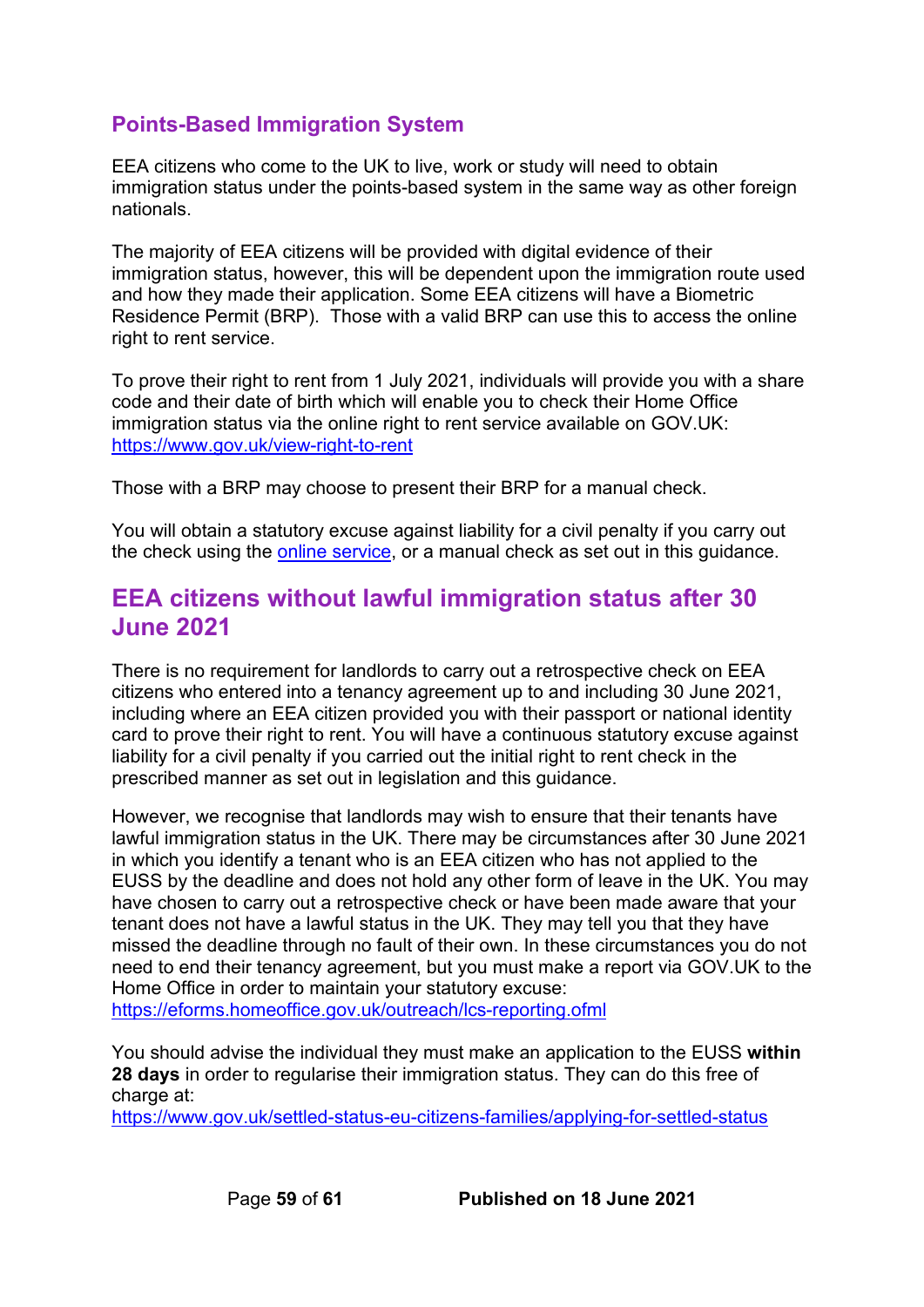Any prospective tenant who is an EEA citizen and has not made an application to the EUSS by the 30 June 2021 deadline, and does not have any other form of UK immigration leave, will not have lawful status in the UK or the right to rent. You should encourage them to make an application to the EUSS, even if it is after the deadline of 30 June 2021.

## <span id="page-59-0"></span>**Non-EEA Family Members**

Some individuals may be eligible for a permit to come to the UK if they are the family member of an EU, EEA or Swiss citizen, or a 'person of Northern Ireland'.

There are currently two different types of family permit: the EU Settlement Scheme family permit and the EEA family permit. EEA family permits will not be valid after 30 June 2021, even if there is time left on the permit. For more information on the EEA family permit, please visit:

[https://www.gov.uk/family-permit.](https://www.gov.uk/family-permit)

Individuals with a EUSS family permit will be issued with a vignette placed in their passport or on a separate card/paper if the individual has not used a passport to apply. Where an individual presents a vignette of this type, the landlord must take a copy of the passport or identity card as well as the vignette and ensure the photographs represent the same person.

Non-EEA family members of EEA citizens are required to make an application to the EUSS to continue living in the UK after 30 June 2021. Whilst they will be granted their status digitally, they may also have a valid Biometric Residence Card (BRC). From 1 July 2021, non-EEA family members of EEA citizens can provide you with a share code and their date of birth which will enable you to check their Home Office immigration status via the online service available on GOV.UK: [https://www.gov.uk/view-right-to-rent.](https://www.gov.uk/view-right-to-rent)

Alternatively, they may choose to present their valid BRC, for a manual check, which they can continue to use to prove their right to rent until early 2022 when BRC holders will transition to utilising the online service for right to rent checks.

### <span id="page-59-1"></span>**Support for Tenants and Landlords Carrying Out a Right to Rent Check**

### <span id="page-59-2"></span>Landlords Helpline

If you need help carrying out a right to rent check, you should call the Landlords' helpline on 0300 790 6268, Monday to Thursday, 9am to 4:45pm Friday, 9am to 4:30pm.

If you need access to a device or the internet, many local libraries have computers where you can access the internet. Please visit your [local library](https://www.gov.uk/local-library-services) to access these **facilities**